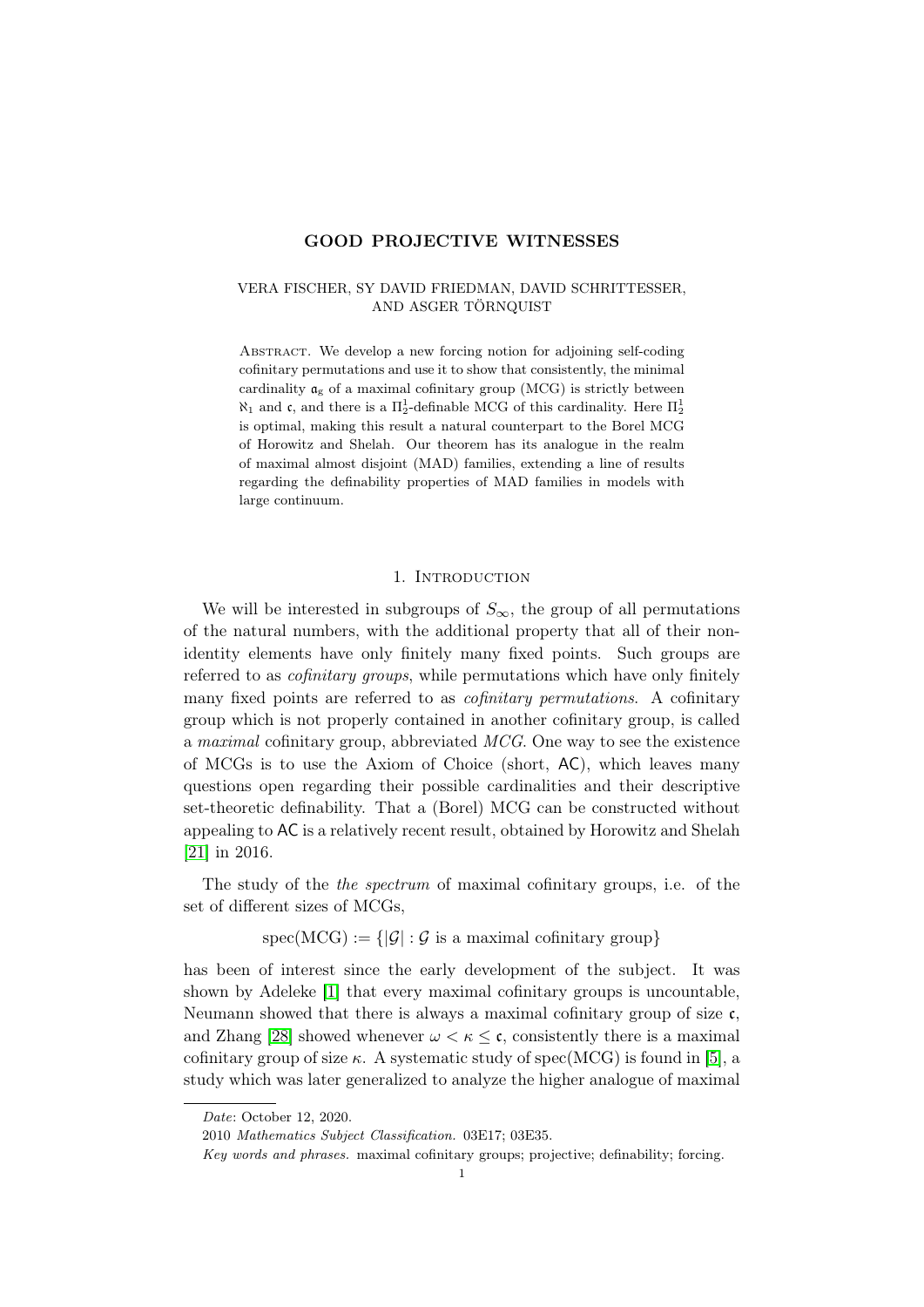cofinitary groups in  $S_{\kappa}$  (see [\[8\]](#page-31-2); here  $\kappa$  is an arbitrary regular uncountable cardinal and  $S_{\kappa}$  denotes the group of permutations of  $\kappa$ ). In [\[16\]](#page-31-3) it was shown to be consistent that the minimum of spec(MCG), denoted  $\mathfrak{a}_q$ , be of countable cofinality.

For the following discussion, let us make two definitions:

<span id="page-1-3"></span>**Definition 1.1.** We refer to maximal cofinitary groups of cardinality  $\mu$ , as witnesses to  $\mu \in \text{spec}(MCG)$  and to values  $\mu \in \text{spec}(MCG)$  such that  $\aleph_1 < \mu < \mathfrak{c}$  as intermediate cardinalities (or values).

The only known ways of constructing MCGs are AC, forcing, and the Horowitz-Shelah construction ([\[21\]](#page-32-0)). It is therefore interesting to ask: Given a cardinal  $\mu$ , what are the possible *definability properties* of a witness to  $\mu \in \text{spec}(MCG)?$ 

<span id="page-1-4"></span>**Definition 1.2.** A good projective witness to  $\mu \in \text{spec}(MCG)$  is a MCG G of cardinality  $\mu$  which is also of lowest projective complexity (i.e., there is no witness to  $\mu \in \text{spec}(MCG)$  whose definitional complexity lies strictly below that of  $\mathcal G$  in terms of the projective hierarchy).

It is easy to see that if a MCG is  $\Sigma_n^1(r)$ , it is  $\Delta_n^1(r)$ . Gao and Zhang (see [\[19\]](#page-31-4)) showed that in L, there exists a MCG of size  $\omega_1$  with a co-analytic set of generators, a result which was later improved by Kastermans [\[23\]](#page-32-2), who showed that in  $L$  there is a co-analytic MCG. The first, third, and fourth authors found a co-analytic MCG in L which remains maximal after adding Cohen reals [\[15\]](#page-31-5). This showed that in a generic extension of L, there is a  $\Pi^1_1$ good projective witness to  $\omega_1 \in \text{spec}(\text{MCG})$  $\omega_1 \in \text{spec}(\text{MCG})$  $\omega_1 \in \text{spec}(\text{MCG})$ .<sup>1</sup>

For a long time existence of analytic (equivalently, Borel) MCGs was one of the most interesting open questions in the area, a question which was answered affirmatively by the beforementioned construction due to Horowitz and Shelah in [\[21\]](#page-32-0).<sup>[2](#page-1-1)</sup> By their result, there is a Borel witness to  $\mathfrak{c} \in \text{spec}(MCG)$ .

So far the study of definable witnesses to  $\mu \in \text{spec}(MCG)$  has concentrated on either  $\mu = \aleph_1$  or  $\mu = \mathfrak{c}$ ; nothing is known about the definability properties of witnesses to intermediate cardinalities. The present paper is motivated by the question: What can we say about the definability properties of maximal cofinitary groups G such that  $\aleph_1 < |\mathcal{G}| < \mathfrak{c}$ ?

Here is a first answer:

<span id="page-1-2"></span>**Theorem 1.3.** It is relatively consistent with ZFC that  $c \geq \aleph_3$  and there is an MCG G of size  $\aleph_2$ ,  $\mathcal{G} \in L(\mathbb{R})$ .

In other words, consistently there exists a witness to an intermediate value in  $L(\mathbb{R})$ . While sketch a proof of a slight strengthening of Theorem [1.3](#page-1-2) in Section [2](#page-4-0) for expository purposes, for an optimal answer we must find a

<span id="page-1-0"></span><sup>&</sup>lt;sup>1</sup>In this model  $2^{\aleph_0} > \aleph_1$ , ruling out a Borel witness to  $\aleph_1 \in \text{spec}(MCG)$ .

<span id="page-1-1"></span><sup>2</sup>The second author of the present paper later improved their result.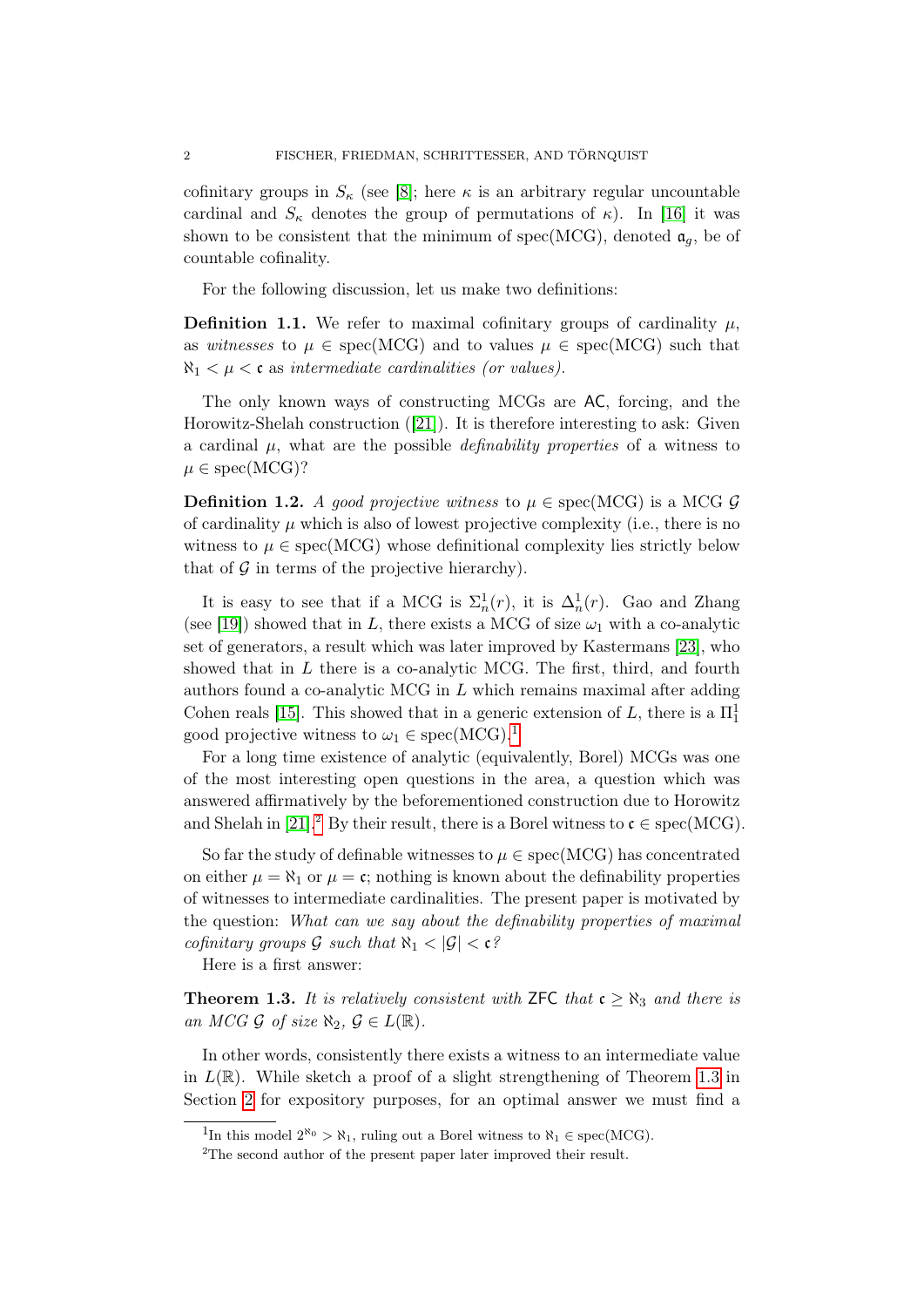model with a good projective witness. For this, first note that a  $\mathbf{\Sigma}^1_2$  maximal cofinitary group must be either of size  $\aleph_1$  or continuum (being the union of  $\aleph_1$  many Borel sets). By this observation, the lowest possible projective complexity of a witnesses to intermediate values in spec(MCG) is  $\Pi_2^1$ .

Our main theorem is the following:

**Theorem 1.4.** It is relatively consistent with ZFC that  $c \geq \aleph_3$  and there exists a  $\Pi_2^1$  MCG of size  $\aleph_2$ . Thus, it is consistent that there is a  $\Pi_2^1$  good projective witness to an intermediate value in spec(MCG).

In fact, we show:

<span id="page-2-0"></span>**Theorem 1.5.** Let  $2 \leq M < N < \aleph_0$  be given. There is a cardinal preserving generic extension of the constructible universe L in which

$$
\mathfrak{a}_g = \mathfrak{b} = \mathfrak{d} = \aleph_M < \mathfrak{c} = \aleph_N
$$

and there is a  $\Pi^1_2$  definable maximal cofinitary group of size  $\aleph_M$ .

(The cardinal characteristics  $\mathfrak b$  and  $\mathfrak d$  referred to in the above theorem are the bounding number and the dominating number ; for an introduction to cardinal characteristics, see [\[2\]](#page-31-6)).

Remark 1.6. Providing a model in which there is a maximal cofinitary group of cardinality  $\mu$  where  $\aleph_1 < \mu < \mathfrak{c}$  and  $\aleph_\omega < \mathfrak{c}$ , or even  $\aleph_\omega \leq \mu$ , is possible, but our proof would be considerably more technical since it uses Jensen coding. For the sake of clarity and brevity we have chosen to restrict our work to values of the continuum below  $\aleph_{\omega}$ .

While much of the proof in this article also applies to the case  $M = 1$ in Theorem [1.5,](#page-2-0) one shold not expect to produce a model with a good projective witness to  $\aleph_1 \in \text{spec}(MCG)$  in this way. As has been mentioned, the consistency of such a witness was already shown by the first, third, and fourth authors in [\[15\]](#page-31-5) by constructing a Cohen-indestructible  $\Pi_1^1$  MCG in  $L$ ; in this model  $\mathfrak{a}_g = \mathfrak{d} = \mathfrak{d}_1 < \mathfrak{c}$ . The consistency of  $\mathfrak{a}_e = \mathfrak{d} = \mathfrak{d}_1 < \mathfrak{c}$  with a good projective witness to  $a_e$  is proved in [\[13\]](#page-31-7) ( $a_e$  is the smallest size of a maximal eventually different family).

Let us extend our terminology to MAD families by writing

 $spec(MAD) := \{|\mathcal{A}| : \mathcal{A} \text{ is a MAD family}\}\$ 

and let us speak of witness and good projective witness to  $\mu \in \text{spec}(MAD)$ . and intermediate cardinalities, with the obvious meaning analogous to Definitions [1.1](#page-1-3) and [1.2.](#page-1-4)

Studies of the definability properties of maximal almost disjoint families can be found in [\[3,](#page-31-8) [11,](#page-31-9) [18,](#page-31-10) [27\]](#page-32-3). With the exception of [\[27\]](#page-32-3), in all of these studies the maximal almost disjoint family of interest is of cardinality c.

Our techniques easily modify to the study of maximal almost disjoint families and provide the following result: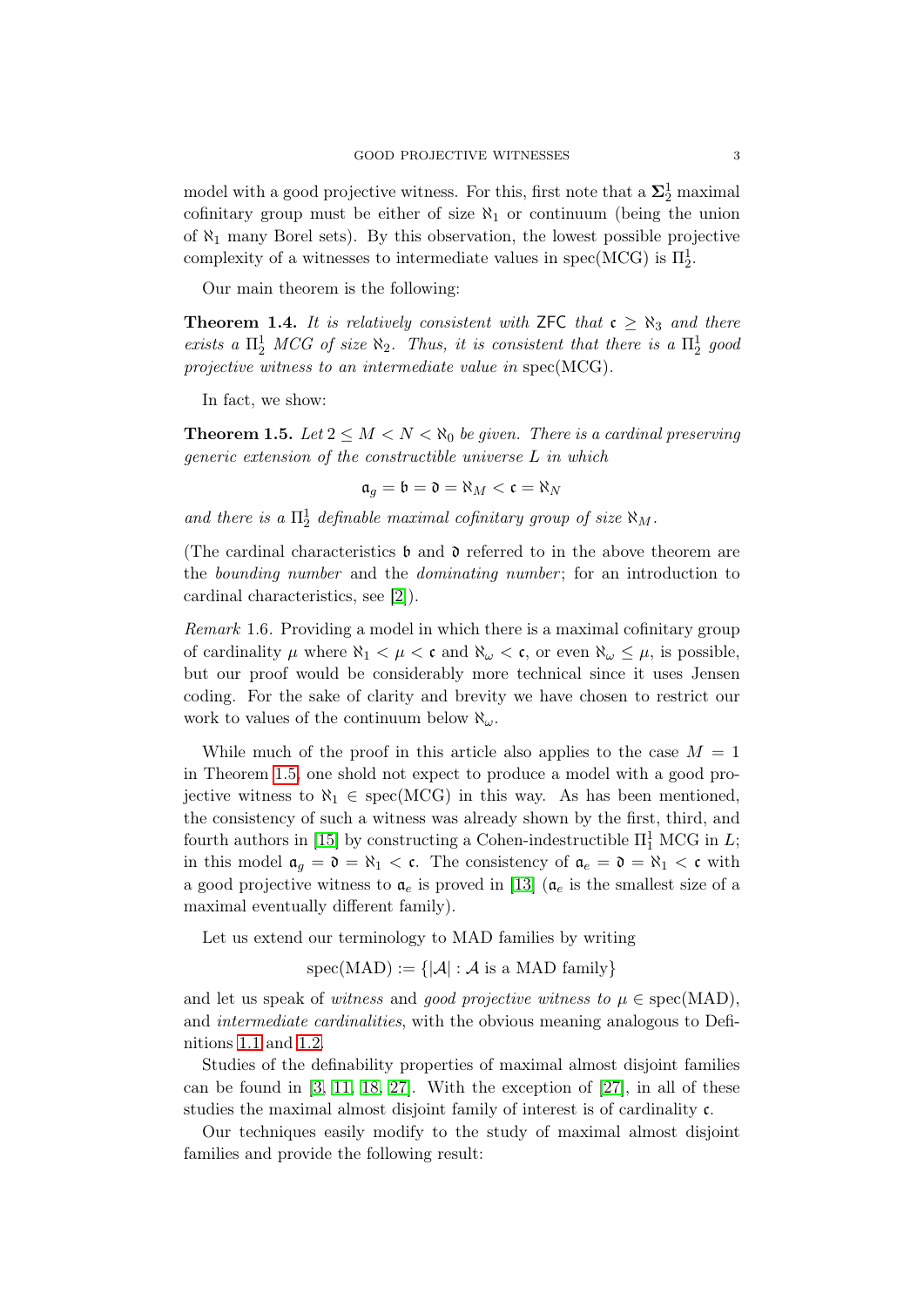**Theorem 1.7.** Let  $2 \leq M < N < \aleph_0$  be given. There is a cardinal preserving generic extension of the constructible universe L in which

$$
\mathfrak{a}=\mathfrak{b}=\mathfrak{d}=\aleph_M<\mathfrak{c}=\aleph_N
$$

and the MAD family witnessing  $\aleph_M \in \text{spec}(MAD)$  is  $\Pi_2^1$ , i.e., it is a good projective witness to the intermediate cardinality  $\aleph_M \in \text{spec}(MAD)$ .

A good witness to  $\mathfrak{c} \in \text{spec}(MAD)$  is constructed by Brendle and Khomskii in [\[3\]](#page-31-8), while a Cohen indestructible co-analytic maximal almost disjoint family in L is a good witness to  $\aleph_1 \in \text{spec}(MAD)$ . The study of projective witnesses does not limit to MCGs and mad families. Let spec(IND) denote the set of possible cardinalities of maximal independent families. One of the main results of [\[4\]](#page-31-11) shows that  $\aleph_1 \in \text{spec}(\text{IND})$  has a good projective witness, while the existence of a good projective witness to  $\mathfrak{c} \in \text{spec(IND)}$  is still open.

Let us say a word about the methods used in this paper. Two techniques had to be devised:

- (1) A mechanism to adjoin, or more generally, enlarge maximal cofinitary groups in such a way that from each new group element "codes" a pre-ordained subset of  $\omega$ ; this is the content of Section [2.](#page-4-0)
- (2) A way to ensure that the definition of the resulting maximal cofinitary group is of minimal complexity in the projective hierarchy; for this, both Section [2](#page-4-0) as well as the entire remainder of the paper are relevant.

A very special case of the first problem was solved in [\[15\]](#page-31-5), namely the case where the group to be enlarged is countable, or equivalently, the group to be adjoined has size at most  $\aleph_1$  (this built on previous work in [\[28,](#page-32-1) [16\]](#page-31-3), which describe forcings to adjoin MCGs but without any coding requirement). In this special case, what we call "coding paths" can always be taken to be disjoint, which simplifies the forcing immensely. In this paper, we solve the problem without this cardinality restriction. This requires a restriction on the type of group which can be enlarged.

To solve the second problem, we use a technique, originally inspired by [\[6\]](#page-31-12), of adjoing reals to make a given set projective. The groundwork for this approach was laid for [\[17\]](#page-31-13) and it has previously been employed in different contexts, e.g., in [\[9,](#page-31-14) [12\]](#page-31-15). Making use of this approach in the present context is not straightforward: We must simultaneously guarantee maximality of our group, and that the group's elements code reals which make its definition projective. This difficulty was eventually resolved by a very careful arrangement of the entire forcing iteration, and by using generic eventually different families (see the discussion at the beginning of Section [2](#page-4-0) and the road-map given at the beginning of Section [3\)](#page-19-0).

These ideas lend a flexibility to our construction without which our final goal could not be achieved. They also present promising and robust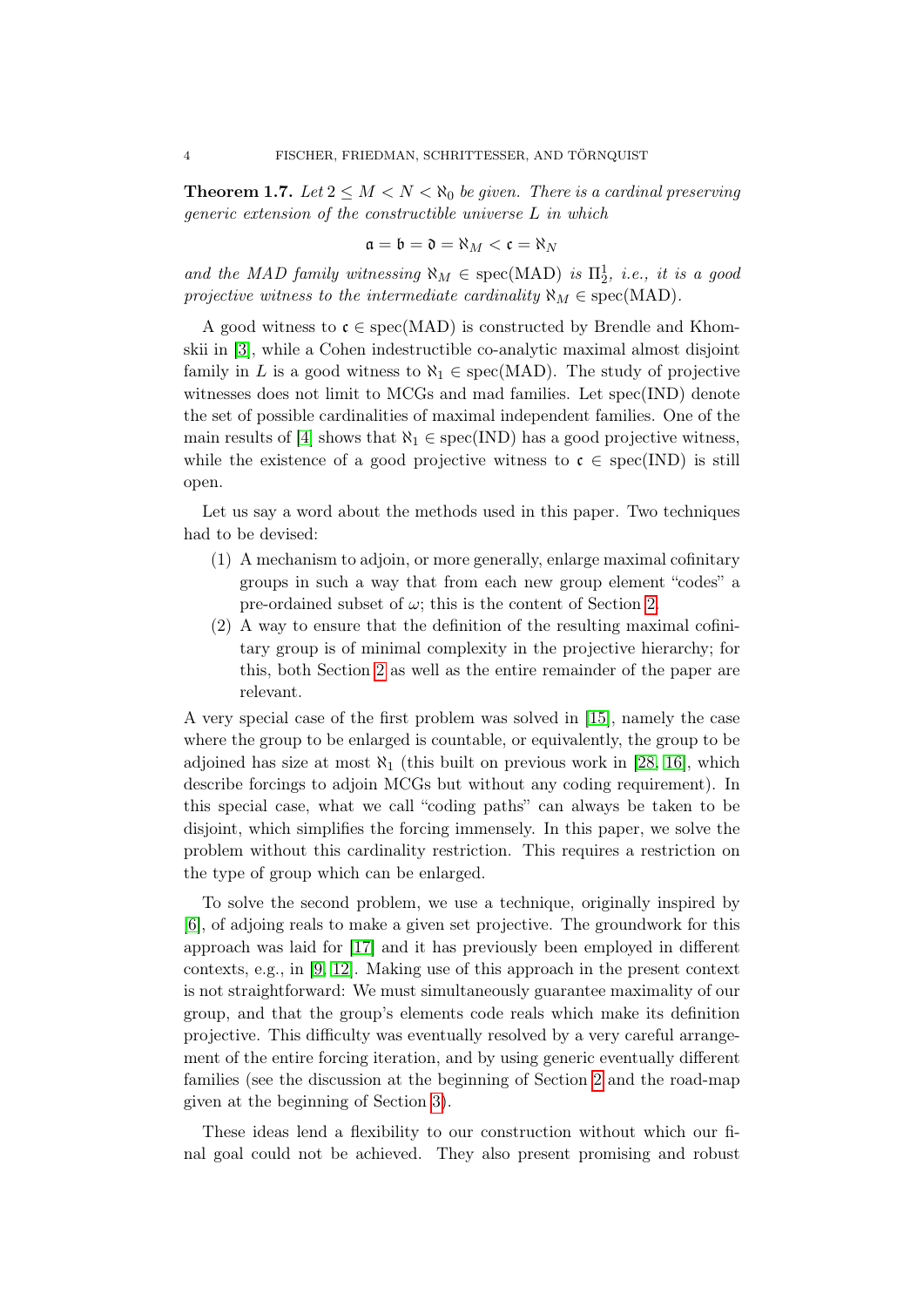techniques to address existing open problems. Some of the many naturally occurring remaining open questions are discussed in our final section.

Structure of the paper. Section [2](#page-4-0) presents a new forcing notion which can adjoin self-coding permutations to a given cofinitary group. Section [3](#page-19-0) presents the entire forcing construction leading to our main result. Our main result is established in Section [4.](#page-26-0) Some remaining open problems are listed in Section [5.](#page-30-0)

Acknowledgments. The first author would like to thank the Austrian Science Fund (FWF) for the generous support through START Grant Y1012- N35. The second author would also like to thank the FWF for its generous support through projects P25748 and I1921. The third author thanks the FWF for its support through project P29999 as well as through START Grant Y1012-N35. The fourth author thanks the Danish Council for Independent Research for generous support through grant no. 7014-00145B, and moreover gratefully acknowledges his association with the Centre for Symmetry and Deformation, funded by the Danish National Research Foundation (DNRF92).

#### 2. Adding cofinitary groups of coding permutations

<span id="page-4-0"></span>In this section, we introduce a forcing  $\mathbb Q$  which enlarges a (certain type of) cofinitary group from the ground model to a larger cofinitary group by adding a single generic permutation  $\sigma$ <sup>G</sup> as a new generator, while at the same time ensuring that particular sequences of (ground model) sets are constructible from each new group element.

First, why do we need this forcing? To simplify the discussion, assume we aim to find a model with a MCG  $\mathcal G$  of size  $\mu = \omega_2 < 2^{\omega}$  and such that  $\mathcal G$  is definable in  $L(\mathbb{R})$  without parameters (instead of projectively definable).

Notation 2.1. For the rest of this paper, let us fix a computable bijection

$$
(2.1) \t\t\t \psi : \omega \times \omega \to \omega.
$$

Let us suppose until the end of this section that already  $2^{\omega} > \mu$ ; and that we have at our disposal a definable collection

<span id="page-4-2"></span>
$$
\langle S_{\xi,m} \colon \xi < \mu, m < \omega \rangle \in L
$$

of subsets of  $\omega_1$  which are stationary in  $L(\mathbb{R})$  but not in V. More precisely, let us assume that for each  $(\xi, m) \in \mu \times \omega$  there is  $C_{\xi,m} \in V$  such that

$$
L(\mathbb{R})[C_{\xi,m}] \models S_{\xi',m'} \in \mathsf{NS} \iff (\xi',m') = (\xi,m)
$$

(this is not hard to arrange; see Section [3\)](#page-19-0).

<span id="page-4-1"></span>Our aim is that G be definable as follows:  $g \in \mathcal{G}$  if and only if

(2.2) 
$$
(\exists \xi < \mu)(\forall m \in \omega) \ (m \in \Psi[g] \iff L[g] \models S_{\xi,m} \text{ is not stationary}).
$$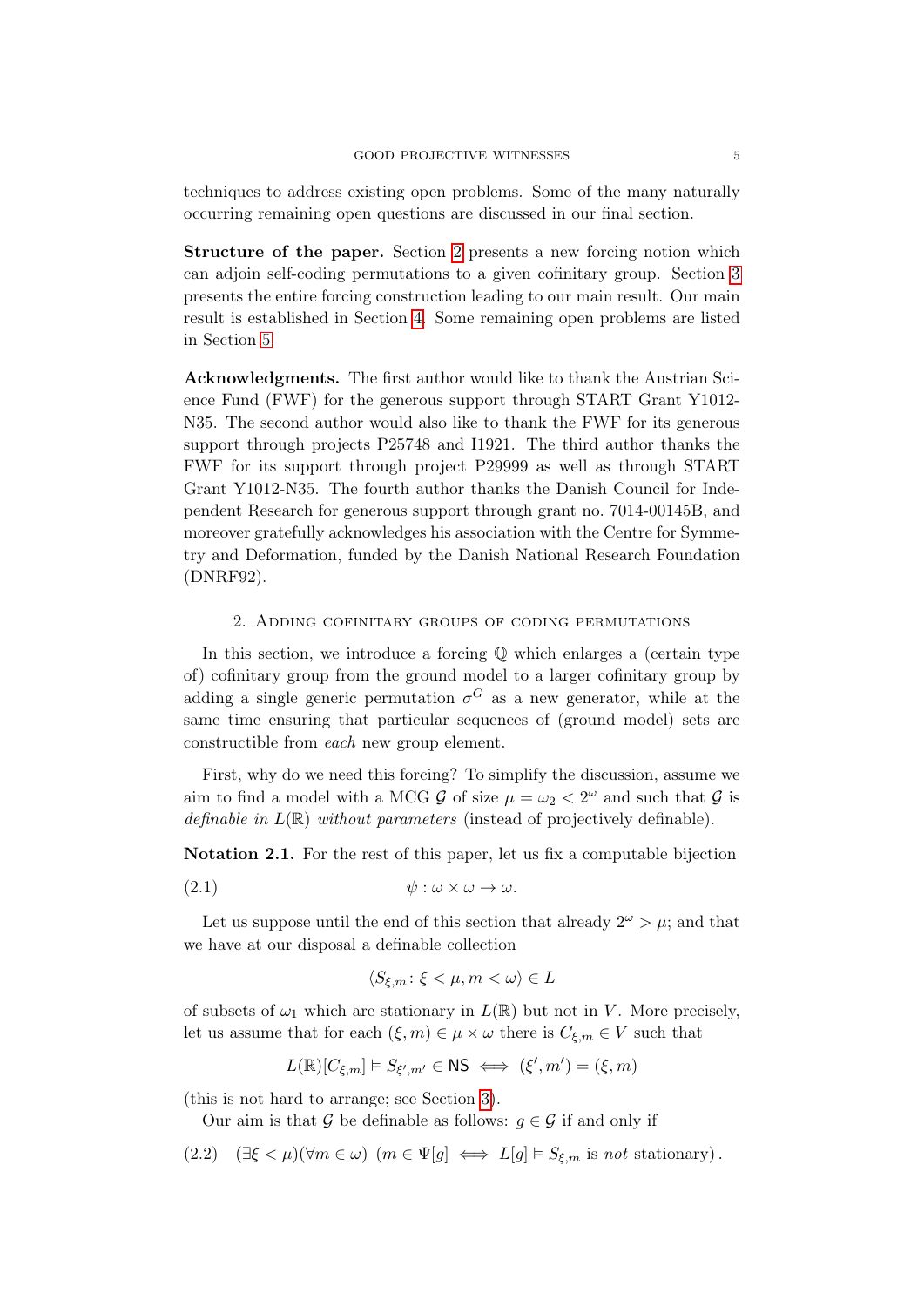To create this model, we face the following problem: Given a cofinitary group  $\mathcal{G}_0$ , find a cardinality preserving forcing Q which adds a cofinitary  $\sigma \in S_{\infty}$ such that

- <span id="page-5-1"></span>(A) the group  $\mathcal{G}_1$  generated by  $\mathcal{G}_0 \cup {\sigma}$  is cofinitary and maximal with respect to the ground model, i.e., for no  $f \in S_{\infty} \cap V$  is  $\mathcal{G}_0 \cup \{\sigma, f\}$ cofinitary;
- <span id="page-5-0"></span>(B) For all  $g \in S_{\infty}$ , it holds that  $g \in \mathcal{G}_1 \setminus \mathcal{G}_0 \iff (2.2)$  $g \in \mathcal{G}_1 \setminus \mathcal{G}_0 \iff (2.2)$ .

To simplify the combinatorial properties of  $\mathbb Q$  we choose to replace  $(B)$  by the following (see [2.4](#page-7-0) for details):

<span id="page-5-2"></span>(B') For all  $g \in S_{\infty}$ , it holds that  $g \in \mathcal{G}'_1 \iff (2.2)$  $g \in \mathcal{G}'_1 \iff (2.2)$ , where  $\mathcal{G}'_1 \subsetneq \mathcal{G}_1 \setminus \mathcal{G}_0$ is a specifically chosen, "sufficiently large" subset.

We may then iterate  $\mathbb Q$  (taking for  $\mathcal G_0$  the group generated by generic permutations added at previous steps of the iteration, starting with the trivial group) to length  $\mu$  and obtain the desired model.

A forcing that will achieve Item [\(A\)](#page-5-1) was invented by Zhang [\[28\]](#page-32-1). For Item [\(B](#page-5-2)'), in particular for  $\Rightarrow$  in [\(2.2\)](#page-4-1), we want that for each  $g \in \mathcal{G}'_1$  there is  $\xi = \xi(g) < \mu$  such that  $C_{\xi,m} \in L[g]$ , i.e., " $C_{\xi,m}$  is coded by g", for each  $m \in \Psi[g].$ 

Remark 2.2. Our construction will ensure that  $S_{\xi,m}$  remains stationary in  $L(\mathbb{R})$  when  $m \notin \Psi[q]$  (see Lemma [4.1\)](#page-27-0). This is how we will show  $\Leftarrow$  in [\(2.2\)](#page-4-1), and thus, Item [\(B](#page-5-2)') (in Lemma [4.3\)](#page-28-0). For this it is essential that coding  $C_{\xi,m}$ by a real (in fact, by g) is conditional on  $\Psi^{-1}(m) \in g$  and so it must be done simultaneously with adding q.

As part of our solution, we define Q as a hybrid between Zhang's forcing and Solovay's almost disjoint coding: Each  $g \in \mathcal{G}'_1$  will code  $\langle Y_{\xi,m} : m \in \Psi[g] \rangle$ using almost-disjoint coding with respect to an eventually different family  $\mathcal F$ of permutations. For the present discussion, the reader may assume  $Y_{\xi,m}$  =  $C_{\xi,m}$  (in the next section we discuss how to build  $Y_{\xi,m}$  to achieve  $\mu > \aleph_2$ and a projective definition of  $\mathcal{G}$ ).

For the above strategy to succeed, we need a family  $\mathcal F$  with particular properties: Firstly, for the density argument below in Lemma [2.22](#page-18-0) we need that for any  $f \in \mathcal{F}$ ,  $\mathcal{G}_0 \cup \{f\}$  is cofinitary. Secondly, to obtain maximality relative to the ground model in Item [\(A\)](#page-5-1) we must choose  $\mathcal{F} \cap V = \emptyset$ . The second property means that g also has to "code"  $\mathcal F$  in some way, since we want that  $Y_{\xi,m}$  is constructible relative to only g. We can use Solovay's forcing to ensure  $\mathcal{F} \in L[c^{\mathcal{F}}]$  for some  $c^{\mathcal{F}} \in \mathcal{P}(\omega)$  and add the following to the list of tasks for our forcing, where  $z = c^{\mathcal{F}}$ :

<span id="page-5-4"></span>(C) For all  $g \in \mathcal{G}'_1$ , a pre-ordained real z is computable from  $g^3$  $g^3$ .

<span id="page-5-3"></span> ${}^{3}\text{In}$  fact, the problems which lead us to restrict to  $\mathcal{G}'_1$  arise precisely from the coding demand in  $(C)$ ; see [2.4.](#page-7-0)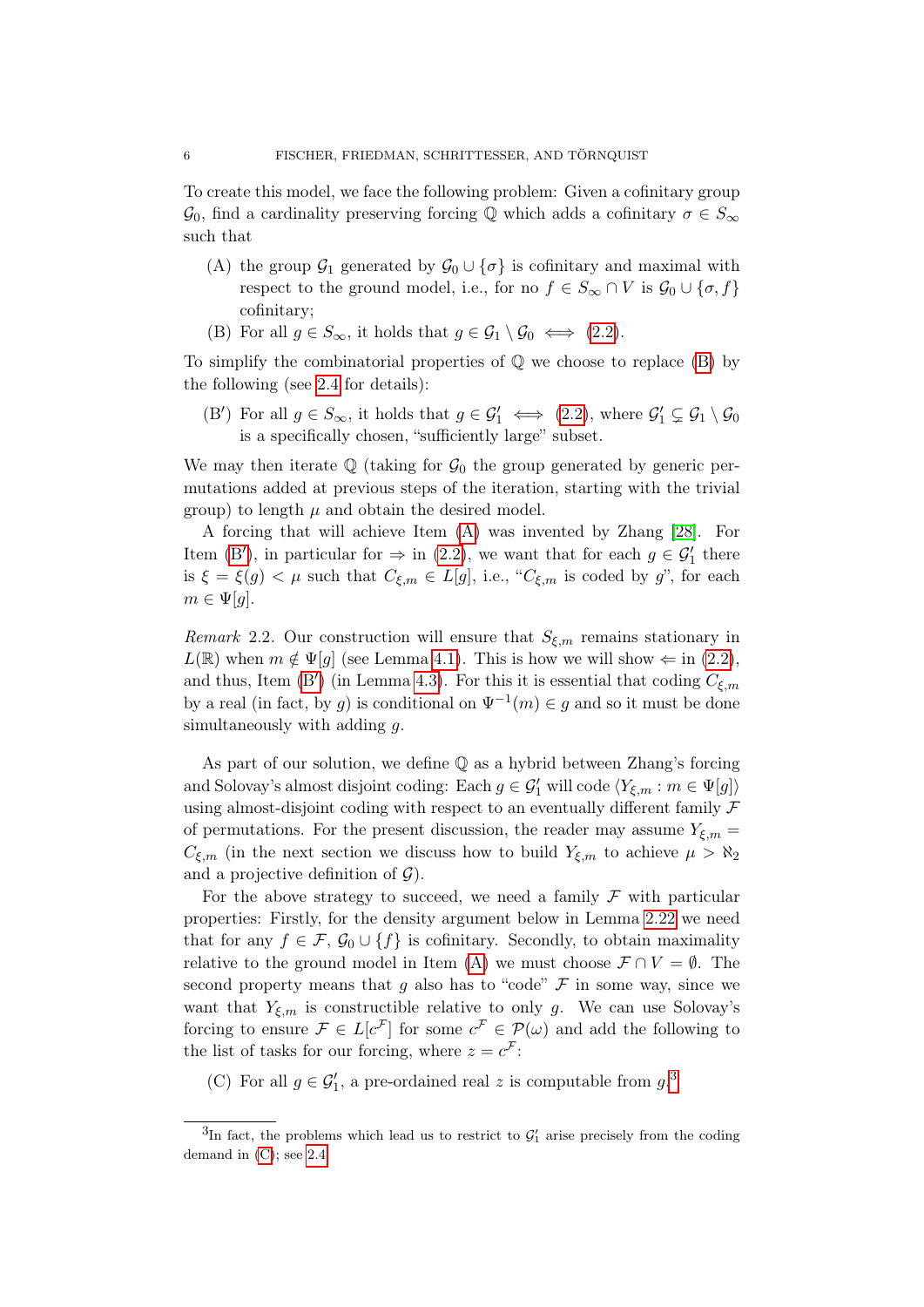For this, we must make some kind of assumption on  $\mathcal{G}_0$  (see Assumption [2.10\)](#page-11-0). But then, in fact, it is possible to specify a *different* real,  $z = z<sup>g</sup>$ , to be computable in g, for each  $g \in \mathcal{G}'_1$ . While we could make do by taking  $z = c^{\mathcal{F}}$ for every  $g \in \mathcal{G}'_1$ , allowing  $z^g$  to vary with g comes at almost no additional effort and it will prove to be convenient (see [\(3.3\)](#page-25-0)).

<span id="page-6-0"></span>2.1. Finite partial extensions of cofinitary groups. As indicated abve, we wish to adjoin a new generator,  $\sigma \in S_{\infty}$  to extend a cofinitary group  $\mathcal{G}_0 \leq$  $S_{\infty}$ . This will be done using a forcing  $\mathbb Q$  whose conditions contain, among other information, finite partial injective functions  $s: \omega \to \omega$  approximating  $\sigma = \sigma^G$  (G is the Q-generic set). An injective partial function  $s : \mathbb{N} \to \mathbb{N}$ will be referred to as a *partial permutation*.

The group  $\mathcal{G}_0$  will naturally come with its own set of generators. Each partial permutation  $s: \omega \to \omega$  then defines a monoid (a set with an associative binary operation and a two-sided identity) extending  $\mathcal{G}_0$ . Some terminology will be useful.

Given a set A (the 'index set') write  $\mathbb{F}(A)$  for the free group with generating set A. A convenient presentation of  $\mathbb{F}(A)$  is as the reduced words  $W_A$  in the alphabet  $A \cup A^{-1} := \{a^i : a \in A, i \in \{-1,1\}\}\$  where the group operation is "concatenate and reduce" and the unit is the empty word  $\emptyset$  (see, e.g., [\[24,](#page-32-4) Normal Form Theorem]).

For  $w_0, w_1 \in W_A$  we say  $w_1$  is a proper conjugate subword of  $w_0$  if  $w_0 =$  $w^{-1}w_1w$  for some word  $w \in W_A \setminus \{\emptyset\}$  and  $w_1 \neq \emptyset$ . We say  $w_0$  is a root of  $w_1$  if  $w_0 \neq w_1$  and  $w_1 = (w_0)^n$  for some  $n \in \omega$  (so that  $n > 1$ , one might add, without changing the definition).

Write  $w \sqsupseteq w'$  to mean that  $w'$  is a *right-initial segment* (or initial segment from the right) of w, i.e.,  $w = a_n \dots a_0$  and  $w' = a_k \dots a_0$  with  $0 \le k \le n$ , or  $w' = \emptyset$ .

Similarly, we say that  $w'$  is an *left-initial segment* (or initial segment from the left) of w to mean  $w = a_n \dots a_0$  and  $w' = a_n \dots a_k$  with  $0 \le k \le n$ , or  $w' = \emptyset$ .

Another naturally appearing notion is that of a *circular shift (with offset k)* of a word (see [\[15\]](#page-31-5)) in  $W_A$ . More precisely, given such a word  $w = w_n \cdots w_1$ , where  $w_i = a_i^{j_i}, j_i \in \{-1,1\}$  with  $a_i \in A$  for each i, and a permutation  $\sigma : \{1, \dots, n\} \to \{1, \dots, n\}$  such that  $\sigma(i) = i + k \mod n$  for some  $k \in \mathbb{N}$ , we will refer to  $w_{\sigma(n)} \cdots w_{\sigma(1)}$  as a circular shift (with offset k) of w. Thus, in particular, for each  $n$  there are only finitely many circular shifts of a given word.

For  $X \subseteq S_{\infty}$ , we write  $\langle X \rangle$  for the subgroup of  $S_{\infty}$  generated by X. We call a mapping  $\rho : A \to S_{\infty}$  such that  $\langle \text{im}(\rho) \rangle$  is a cofinitary group, a cofinitary representation. Such a map obviously gives rise to a group homomorphism  $\mathbb{F}(A) \to S_{\infty}$ , denoted also by  $\rho$ .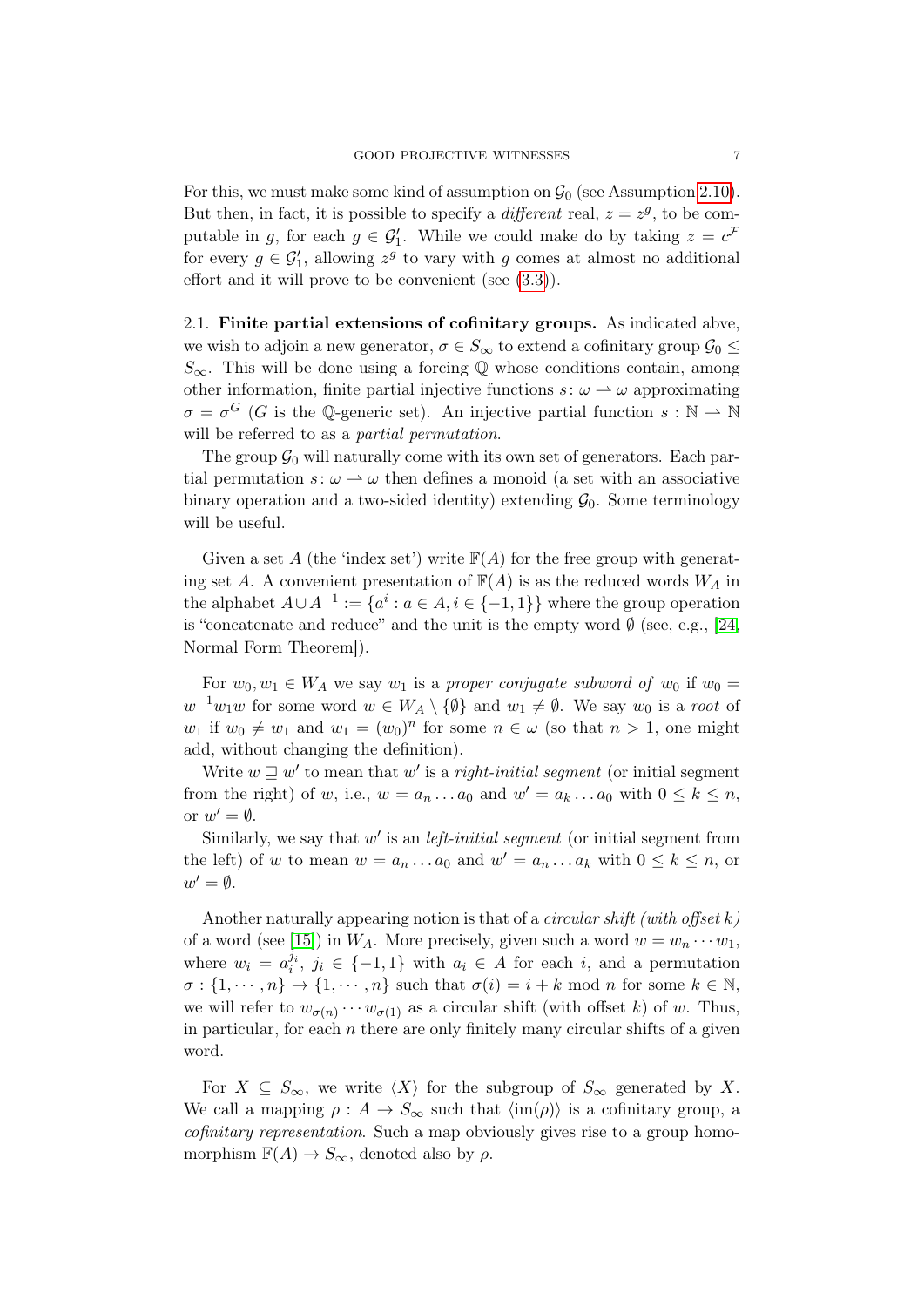Given some a such that  $\{a, a^{-1}\}\cap A = \emptyset$ , let us write  $W_{A,a}$  for  $W_{A\cup \{a\}}$ . Given a word  $w \in W_{A,a}$  and a (possibly partial) permutation s we denote by w[s] the (possibly partial) permutation  $w[s]: \omega \to \omega$  obtained by substituting each occurrence of  $x^j$  where  $x \in A$  and  $j \in \{-1,1\}$  with  $\rho(x)^j$  and  $a^j$  where  $j \in \{-1,1\}$  with  $s^j$ .

Let us make precise the notion of path: Given a word  $w \in W_{A,a}$  and writing  $w = a_n^{j_n} \cdots a_1^{j_1}$ , where  $j_i \in \{-1, 1\}$  and  $a_i \in A \cup \{a\}$  for  $1 \leq i \leq n$ , and given a (possibly partial) permutation  $s$ , the path of a given integer  $m$ under  $(w, s)$  is the sequence  $\langle m_k : k \in \alpha \rangle$ , where  $m_0 = m$ ; and for each k such that  $k = nl + i$  with  $i < n$ ,

$$
m_k = (a_i^{j_i} \cdots a_1^{j_1} w^{nl})[s](m),
$$

and where  $\alpha$  is either  $\omega$ , or denotes  $k+1$  where k is maximal so that  $m_k$  as above is defined. In the latter case we say the path has terminating value or terminating point  $m_{\alpha-1}$ . We shall also say that  $a^{j_i}$  is the letter applied at step  $k-1$ , when  $k > 0$ .

Sometimes it suffices to think of the path merely as a set, rather than as a sequence; so let

use
$$
(w, s, m) = \{m_i : i < \alpha\}.
$$

Finally, we shall frequently refer to the following subsets of  $W_{A,a}$ :

<span id="page-7-1"></span>Notation 2.3. Let us write

- $W^a$  for the set of words from  $W_{A,a}$  in which a or  $a^{-1}$  occurs at least once,
- $\mathcal{W}^{\text{ncs}}$  for the set of words from  $\mathcal{W}^{\text{a}}$  without any proper conjugate subwords,
- $\mathcal{W}$ <sup>nr</sup> for the set of words  $w \in \mathcal{W}^{\mathrm{a}}$  without any roots, i.e., so that there is no  $w' \in \mathcal{W}^a \setminus \{w\}$  and  $m \in \omega$  with  $w = (w')^m$ .

<span id="page-7-0"></span>Remark 2.4. From now on, when speaking of the computable coding (as in [\(C\)](#page-5-4), p. [6\)](#page-5-4) of a real  $z^g$  by g for each  $g \in \mathcal{G}'_1$ , let us write just  $z^w$  instead of  $z^g$ with  $g = w[\sigma^G]$ . We are now also able to give a precise definition of  $\mathcal{G}'_1$  (used in [\(B](#page-5-2)') and [\(C\)](#page-5-4) above): We let  $\mathcal{G}'_1 = \{w[\sigma^G] : w \in \mathcal{W}^{\text{ncs}} \cap \mathcal{W}^{\text{nr}}\}$ . While this simplifies the computable coding of  $z^w$  by  $w[\sigma^G]$ , we nevertheless obtain a  $\Pi^1_2$  defininition of  $\mathcal{G}_1 \setminus \mathcal{G}_0$ , because each element of  $\mathcal{G}_1 \setminus \mathcal{G}_0$  will be projectively equidefinable with a permutation from  $\mathcal{G}'_1$  (see Lemma [4.6\)](#page-29-0).

Given a word  $w \in \mathcal{W}^{\mathbf{a}},$  define  $l(w) \in \omega \setminus \{0\}, \langle g_i^w : i \leq l(w) \rangle$  with each  $g_i^w \in W_A$  (i.e., a or  $a^{-1}$  does not occur) and  $\langle j_i^w : i \langle l(w) \rangle$  with each  $j_i^w \in \mathbb{Z} \setminus \{0\}$  such that

(2.3) 
$$
w = g_{l(w)}^w a^{j_{l(w)}^w - 1} g_{l(w)-1}^w \dots a^{j_0^w} g_0^w
$$

where each  $g_i^w$  is of maximal possible length, but not equal to the empty word when  $0 < i < l(w)$ . In other words,  $g_{l(w)}^w$  and  $g_0^w$  are the left-most and right-most segments of w in which neither a or  $a^{-1}$  occurs (either can be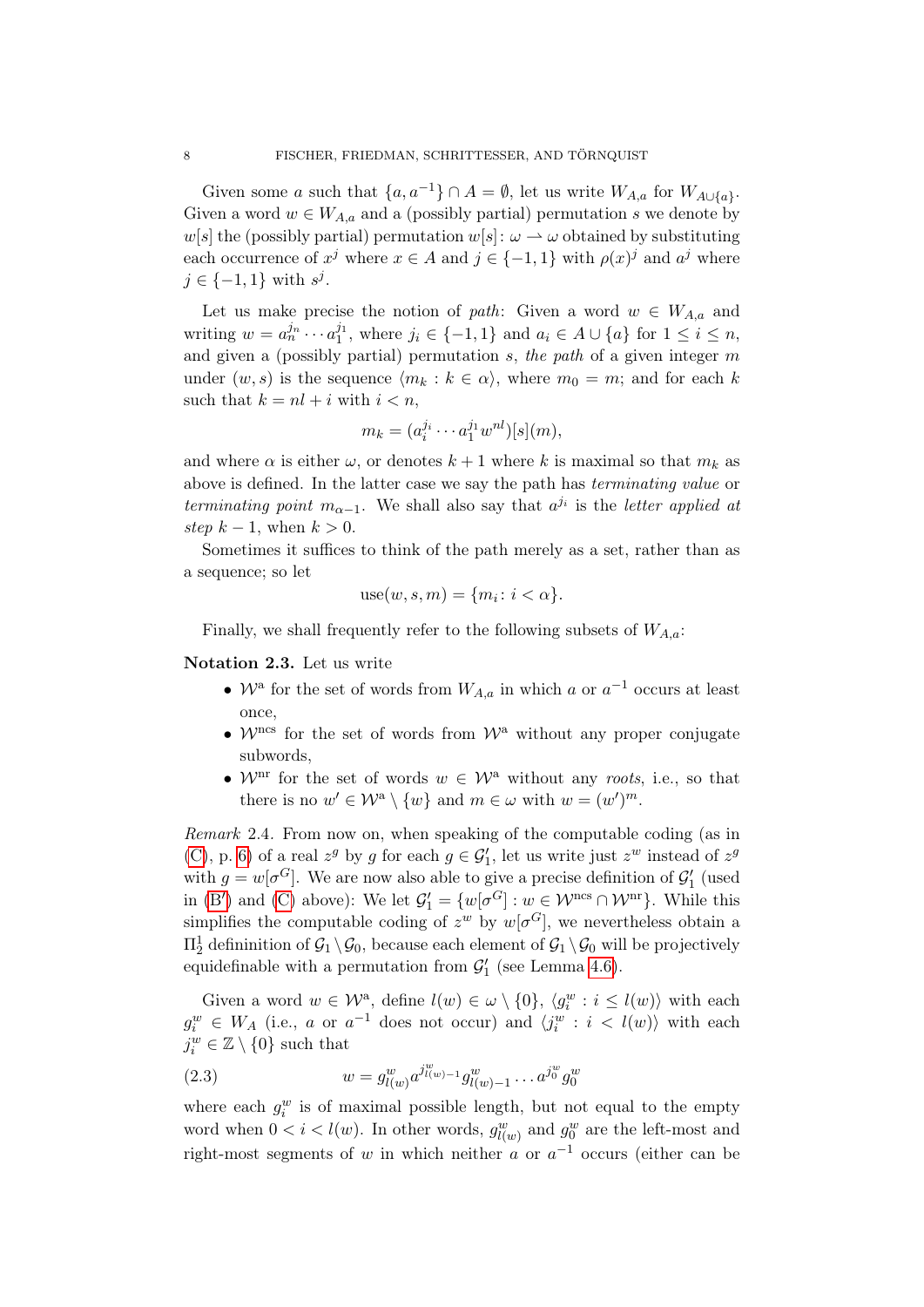equal to  $\emptyset$ ) and  $g_1^w, \ldots, g_{l-1}^w$  enumerate the maximal subwords, if any, of w in which neither  $a$  nor  $a^{-1}$  occurs.

We will also write  $g_L^w$  for  $g_{l(w)}^w$  and  $g_R^w$  for  $g_0^w$  (the subscripts stand for "left-most" and "right-most", of course).

Similarly, we write

$$
i_R^w = \begin{cases} 1 & \text{if } j_0^w > 0, \\ -1 & \text{if } j_0^w < 0; \end{cases}
$$
  

$$
i_L^w = \begin{cases} 1 & \text{if } j_{l(w)-1}^w > 0, \\ -1 & \text{if } j_{l(w)-1}^w < 0. \end{cases}
$$

**Example 2.5.** Supposing  $w = b_1b_0a^{-1}a^{-1}$  with  $b_0, b_1 \in A$ , we have  $g_L^w =$  $b_1b_0, g_R^w = \emptyset, l(w) = 1, j_0^w = -2, \text{ and } i_R^w = i_L^w = -1.$ 

2.2. The Conjugated Subwords Lemma. The next lemma will play a role in density arguments in Lemma [2.20](#page-18-1) and Lemma [2.19.](#page-17-0) Also, based on this lemma, restricting to words in  $\mathcal{W}^{\text{ncs}}$  allows a simpler definition of the forcing (see Remark [2.17\)](#page-17-1) in comparison, e.g., to its ancestor in [\[28\]](#page-32-1). As before, the reader may think of s below as a finite approximation to the generic permutation  $\sigma^G$  we wish to add.

<span id="page-8-2"></span>**Lemma 2.6.** Suppose  $w \in \mathcal{W}^{\text{ncs}}$ , s is a partial injective map from  $\omega$  to  $\omega$ , and  $n \notin \text{dom}(s)$ . Then for all but a finite set  $E_{w,n}$  of  $n' \in \omega$ , letting  $s' = s \cup \{(n, n')\}$  it holds that s' is injective and  $fix(w[s]) = fix(w[s'])$ .

Note that the lemma can be read as a sufficient condition for having a conjugated subword: Given  $w$ ,  $s$ , and  $n$  as in the lemma, if there are infinitely many n' such that  $fix(w[s]) \neq fix(w[s'])$  for  $s' = s \cup \{(n, n')\}$ , then w must have a proper conjugated subword.

*Proof.* Let  $W^*$  be the set of subwords of circular shifts of w and let

<span id="page-8-0"></span>(2.4) 
$$
E_{w,n} = \bigcup \{ \text{fix}(w'[s]) : w' \in W^* \setminus \{ \emptyset \} \} \cup \{ w'[s]^i(n) : i \in \{-1, 1\}, w' \in W^* \} \cup \text{ran}(s).
$$

Let  $n' \notin E_{w,n}$  be aritrary. As  $n' \notin \text{ran}(s)$ , s' is injective and as n' is not from the set in the second line of [\(2.4\)](#page-8-0),  $n' \neq n$  (noting  $\emptyset \in W^*$  and  $\emptyset[s] = \rho(\emptyset)$ ).

Assume towards a contradiction that  $m_0 \in \text{fix}(w[s']) \setminus \text{fix}(w[s])$ . We will reach a contradiction by finding a proper conjugated subword (namely,  $w_1$ ) below) of w.

As the  $(w, s)$ -path of  $m_0$  differs from the  $(w, s')$ -path, the latter must contain an application of a to n or of  $a^{-1}$  to n'. Write this latter path (omitting some steps) as

<span id="page-8-1"></span>
$$
(2.5) \t m_0 \stackrel{w_{l+1}}{\longleftarrow} m_{k(l)+1} \stackrel{q^{j(l)}}{\longleftarrow} m_{k(l)} \stackrel{w_l}{\longleftarrow} \ldots \stackrel{w_1}{\longleftarrow} m_{k(0)+1} \stackrel{q^{j(0)}}{\longleftarrow} m_{k(0)} \stackrel{w_0}{\longleftarrow} m_0
$$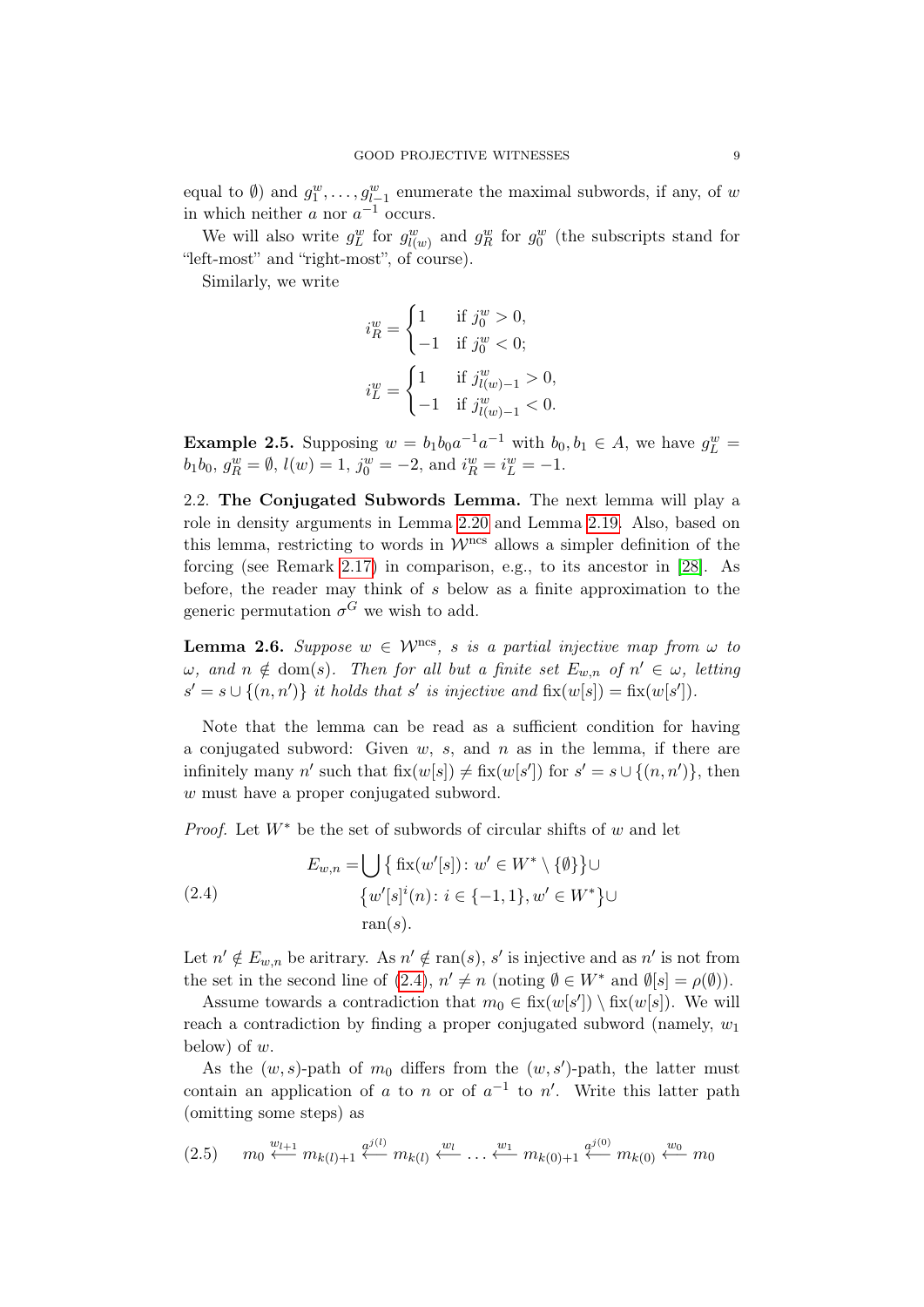where for each  $i \leq l$ ,  $j(i) \in \{-1,1\}$  and  $\{k(i): i \leq l\}$  is the increasing enumeration of the set of k such that  $m_k = n$  and a is applied or  $m_k = n'$ and  $a^{-1}$  is applied at step k. Thus by definition  $w_i[s] = w_i[s']$  for each  $i < l + 1$ .

<span id="page-9-2"></span>The following hold by definition of the  $k(i)$  and by choice of  $n'$ :

(i) Unless  $i \in \{0, l+1\}$  (i.e.,  $w_i$  is the first or last word in  $(2.5)$ ) it must hold that  $w_i \neq \emptyset$ :

Towards a contradiction, assume  $w_i = \emptyset$  and  $0 < i < l + 1$ . Then  $j(i-1) \neq j(i)$  as  $n \neq n'$ . But if  $lh(w) \nmid \text{lh}(a^{j(i-1)} \dots w_0)$  then  $a^{j(i)}a^{j(i-1)}$  is a subword of w and  $j(i-1) \neq j(i)$  is impossible as adjacent a and  $a^{-1}$  are not allowed in the reduced word w. If on the other hand  $\ln(w) | \ln(a^{j(i-1)} \dots w_0)$ , then  $a^{j(i-1)}$  is a left- and  $a^{j(i)}$ a right-initial segment of w, so as  $j(i - 1) \neq j(i)$ , w has a proper conjugate subword; contradiction.

- <span id="page-9-0"></span>(ii) For no  $i \leq l$  is it the case that  $w_i[s]$  sends n to n' or vice versa. This is by choice of  $n'$ .
- <span id="page-9-1"></span>(iii) For no  $i \leq l$  is n' a fixed point of  $w_i[s]$  unless  $w_i = \emptyset$ , again by choice of  $n'$ .

From this it follows that unless  $i = 0$  or  $i = l + 1$ , the values in the path appearing adjacent to  $w_i$ , i.e.,  $m_{k(i-1)+1}$  and  $m_k(i)$ , are both n. There is at least one such  $i$ , for the path cannot have the following form:

(2.6) 
$$
m_0 \xleftarrow{w_1} m_{k(0)+1} \xleftarrow{q^{j(0)}} m_{k(0)} \xleftarrow{w_0} m_0
$$

for then  $w_0w_1$ —a subword of a cyclic shift of  $w$ — or its inverse sends n to  $n'$ which is impossible by choice of  $n'$ . Thus  $w_2$  and  $j(1)$  are defined; by [\(ii\)](#page-9-0) and [\(iii\)](#page-9-1) we have  $m_{k(1)} = m_{k(1)+1} = n$ ,  $j(0) = -1$ ,  $j(1) = 1$ , and so  $n \in$  fix $(w_1)$ .

Finally  $j(2)$  cannot be defined as otherwise by [\(i\)](#page-9-2)  $w_2$  must be non-empty and send  $n'$  to one of  $\{n, n'\}$ , contradicting Items [\(ii\)](#page-9-0) or [\(iii\)](#page-9-1) above. So the path in [\(2.5\)](#page-8-1) has the following form:

(2.7) 
$$
m_0 \xleftarrow{w_2} n' \xleftarrow{a^{-1}} n \xleftarrow{w_1} n' \xleftarrow{a} n' \xleftarrow{w_0} m_0
$$

As  $w_0w_2$  is a subword of a cyclic shift of w,  $w_0w_2 = \emptyset$  since we made sure  $n' \notin \text{fix}(w_0w_2[s])$  otherwise. So  $w_2 = w_0^{-1}$  and  $w_1$  is a proper conjugate subword of w. Again, we reach a contradiction.  $\square$ 

2.3. Two Lemmas on free groups. In the next section, we discuss computable coding, i.e., the mechanism by which each  $w[\sigma^G]$  should code its assigned real,  $z^w$ . For this (in particular for the proof of Lemma [2.13\)](#page-13-0) we need a combinatorial tool, Lemma [2.8](#page-10-0) below, which is best phrased in the language of free groups. For reasons of clarity, we start by proving a simple special case.

<span id="page-9-3"></span>**Lemma 2.7.** Let X be an arbitary set. Suppose we are given  $w_0, w_1 \in \mathbb{F}(X)$ , both without proper conjugate subwords, and  $n_0, n_1 \in \omega$  such that

<span id="page-9-4"></span>(2.8) 
$$
(w_0)^{n_0} = (w_1)^{n_1}.
$$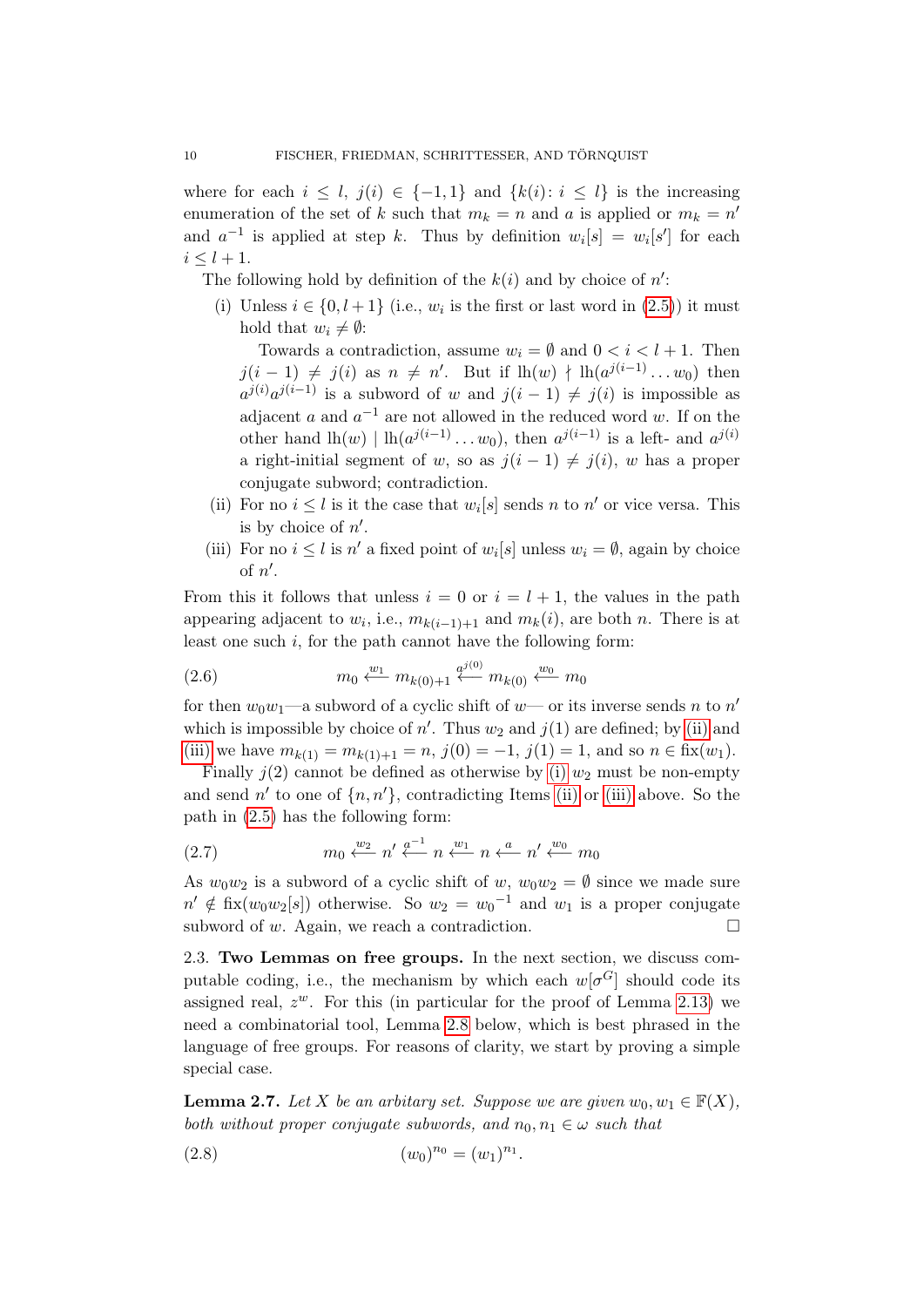Then there exists  $v \in \mathbb{F}(X)$  and  $m_0, m_1 \in \omega$  such that  $w_0 = v^{m_0}$  and  $w_1 =$  $v^{m_1}$ , *i.e.*,  $w_0$  and  $w_1$  have a common root.

In fact, the assumption that  $w_0, w_1 \in \mathcal{W}^{\text{ncs}}$  can be dropped. The proof of this latter fact is of no matter to us and we omit it.

*Proof.* We may assume  $n_0, n_1 > 1$ . For each  $i \in \{0, 1\}$ , write  $lh(w_i) = c \cdot l_i$ where

$$
c = \gcd\big(\ln(w_0), \ln(w_1)\big)
$$

and define, for each  $k < l_i \cdot n_i$ ,

$$
y_k^i
$$
: {0,...,c-1}  $\to X \cup X^{-1}$ ,

 $y_k^i(j) = (k \cdot c + j)$ th letter of  $(w_i)^{n_i}$  (from the right)

for each  $j < c$ . In other words,

$$
(w_0)^{n_0} = y_{n_0 \cdot l_0 - 1}^0 \dots y_0^0 = (y_{l_0 - 1}^0 \dots y_0^0)^{n_0} = (w_1)^{n_1} = y_{n_1 \cdot l_1 - 1}^1 \dots y_0^1 = (y_{l_1 - 1}^1 \dots y_0^1)^{n_1}
$$

and so it holds for every  $i \in \{0,1\}$  and every  $k < l_i$  that

$$
y_k^{1-i} = y_{k+l_1}^{1-i} = y_{k+l_1}^i = y_{(k+l_1) \bmod l_i}^i.
$$

Since  $l_0$  and  $l_1$  are relatively prime,  $k \mapsto (k + l_{1-i})$  mod  $l_i$  defines a bijection of  $l_i$  whose action (on  $l_i$ ) has a single orbit. Note that in this calculation, no  $k \geq l_0 + l_1$  occurs. Letting  $v = y_0^0$ , it follows that for every  $i \in \{0, 1\}$  and every  $k < l_i$ ,  $y_k^i = v$ , proving the lemma.

We can see from the proof that the conclusion of Lemma [2.7](#page-9-3) holds also under weaker assumptions. It is enough, e.g., that the first  $lh(w_0) + lh(w_1)$ letters of the two words in Equation [\(2.8\)](#page-9-4) agree. In fact, we are interested in a situation equivalent to the one just described. Let us therefore prove the following stronger form of the previous, taylored precisely to the situation we shall find ourselves in (see Claim [2.16](#page-15-0) below):

<span id="page-10-0"></span>**Lemma 2.8.** Let X be an arbitary set and suppose we are given  $w'_0, w'_1 \in$  $\mathbb{F}(X)$  and  $n_0, n_1 \in \omega$ . For each  $i \in \{0, 1\}$ , write  $l'_i = \text{lh}\left((w'_i)^{n_i}\right)$  and let

$$
(w'_i)^{n_i}=w_{i,l'_i-1}\ldots w_{i,0}
$$

in reduced form, with  $w_{i,j} \in X \cup X^{-1}$  for each  $j < l'_i$ . Suppose further we have two intervalls  $[a_i, b_i] \subseteq \{0, \ldots, l_i-1\}$  (for  $i \in \{0,1\}$ ) of equal length such that letting  $f : [a_0, b_0] \to [a_1, b_1]$  be the unique order preserving bijection, it holds that

<span id="page-10-1"></span>
$$
(\forall j \in [a_0, b_0]) \ w_{0,j} = w_{1,f(j)}.
$$

Then provided that

(2.9) 
$$
b_0 - a_0 \ge \ln(w'_0) + \ln(w'_1)
$$

there exists  $v_0, v_1 \in \mathbb{F}(X)$  and  $m_0, m_1 \in \omega$  such that  $w'_0 = (v_0)^{m_0}$  and  $w'_1 = (v_1)^{m_1}$  and  $v_1$  is a cyclic shift of  $v_0$  (with offset  $a_1 - a_0$ ).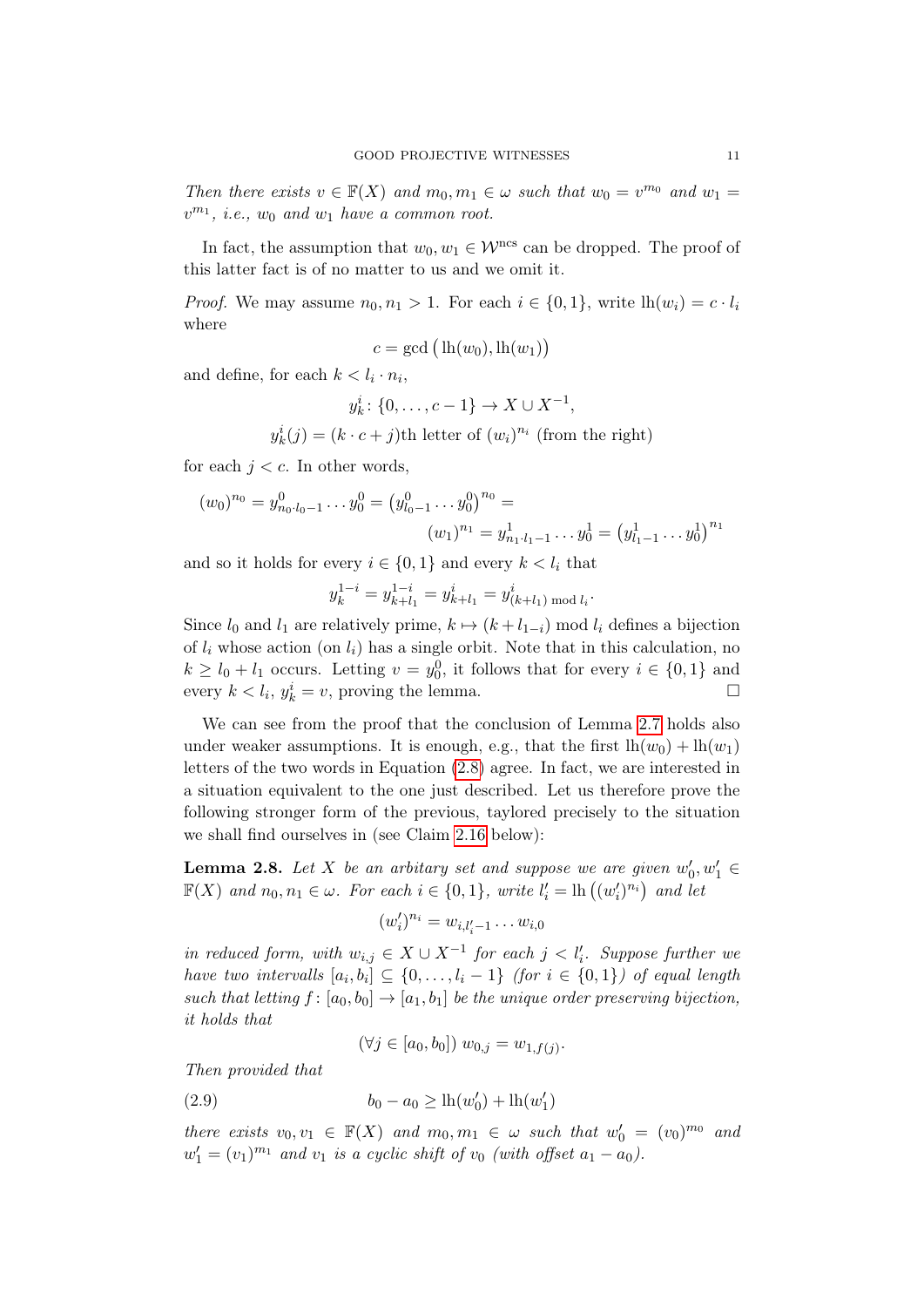The statement of the lemma is much more involved than its proof.

*Proof.* Let us first simplify by arranging that  $a_0 = a_1 = 0$ ; this is possible by replacing  $w'_i$ , for each  $i \in \{0,1\}$ , by its cyclic shift  $w_i$  with offset  $a_i$ . By [\(2.9\)](#page-10-1), f is just the identity on a superset of  $\{0, \ldots, \ln(w_0) + \ln(w_1) - 1\}$  and we find ourselve almost in the situation of the previous lemma, except that we only have equality on the first  $lh(w_0) + lh(w_1)$  letters. By the proof of the previous lemma, we conclude that  $w_0$  and  $w_1$  have a common root v.

Now observe that for each  $i \in \{0,1\}$ , from the root v of the cyclic shift  $w_i$ of  $w'_i$ , we obtain a root  $v_i$  of  $w'_i$  by taking a cyclic shift: Let  $v_i$  be the cyclic shift of v with offset  $-a_i$ . .

2.4. Computable Coding. As the final prerequisite to defining the forcing  $\mathbb Q$  we need to fix the algorithm used in the computable coding of  $z^w$  by the permutation  $w[\sigma^G]$  (as discussed at the beginning of this section).

<span id="page-11-3"></span><span id="page-11-2"></span>Definition 2.9 (Computable coding, Part 1).

- (1) Fix a computable sequence  $\langle P_n : n \in \omega \rangle$  of infinite sets  $P_n \subseteq \omega$ ; for concreteness, let us say  $P_n$  consists of the natural numbers which are divisible  $2^n$  but not by  $2^{n+1}$ .
- <span id="page-11-5"></span>(2) Let us say that our cofinitary representation<sup>[4](#page-11-1)</sup>  $\rho$  is sufficiently generic to mean that for any finite sequence  $\bar{n} \in \omega^{l+1}$  and pairwise distinct  $g_1, \ldots, g_l \in W_A$ , the set of m such that

$$
m \in P_{\bar{n}(0)},
$$
  

$$
\rho(g_1)(m) \in P_{\bar{n}(1)},
$$
  

$$
\vdots
$$
  

$$
\rho(g_l)(m) \in P_{\bar{n}(l)},
$$

is infinite.

<span id="page-11-0"></span>**Assumption 2.10.** Let us assume throughout this section that  $\rho: A \to S_{\infty}$ is a sufficiently generic cofinitary representation.

It will simplify coding substantially to consider only words without proper conjugated subwords or roots. This will the first step of the restriction described in Remark [2.4,](#page-7-0) and as has been explained there, it will not endanger our goal of adjoining a  $\Pi^1_2$  MCG. Compare also Remark [2.12](#page-12-0) below.

<span id="page-11-4"></span>**Definition 2.11** (Computable coding, Part 2). Let a sequence  $\bar{n} \in \omega^{\leq \omega}$  be given. Suppose  $\sigma$  is a partial function from  $\omega$  to  $\omega$ , and  $w \in \mathcal{W}^{\text{ncs}} \cap \mathcal{W}^{\text{nr}}$ .

(1) We say  $(w, \sigma)$  precodes  $\bar{n}$  with parameter m if and only if

(2.10)  $(\forall k < \text{dom}(\bar{n})) \ w^{3(k+1)}[\sigma](m) \in P_{\bar{n}(k)}$ .

The factor 3 in the exponent helps to ensure we have sufficient opportunity to allow paths for different words to diverge, in the density

<span id="page-11-1"></span><sup>4</sup>For the definition of cofinitary representation, see p. [7.](#page-6-0)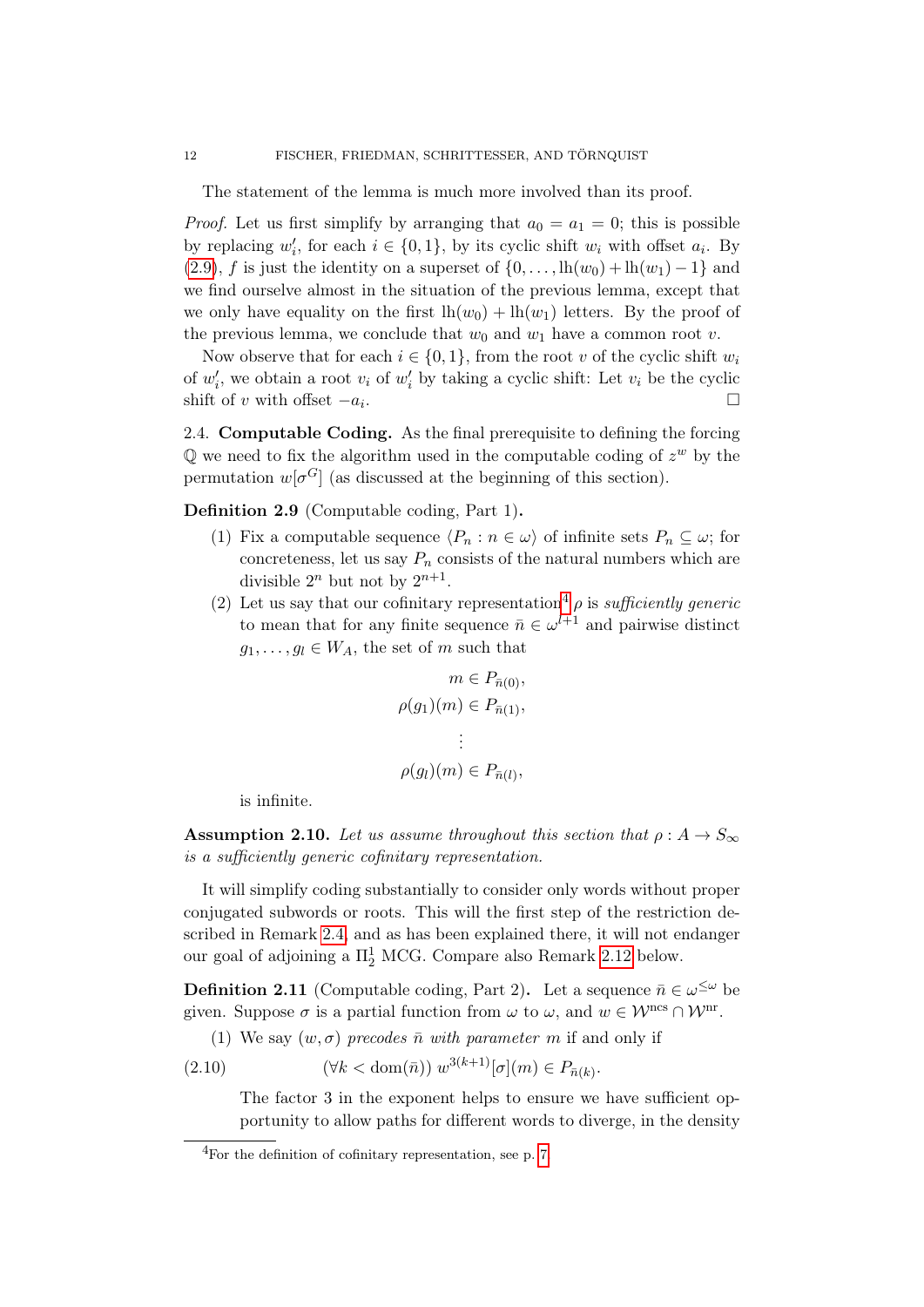argument showing that it is forced that  $w[\sigma_{\dot{G}}]$  codes  $z^w$  (see Lemmas [2.13](#page-13-0) and [2.19\)](#page-17-0).

- (2) We say that m' is a coding point in the path of m under  $(w, \sigma)$  if  $m' = w^{3(k)}[\sigma](m)$  for some  $k \in \omega$  (even though at  $k = 0$ , nothing is coded).
- <span id="page-12-1"></span>(3) Suppose now that  $dom(\bar{n}) = k$ . We say that  $(w, \sigma)$  exactly precodes  $\bar{n}$  with parameter m if  $k < \omega$ ,  $(w, \sigma)$  precodes  $\bar{n}$  and in addition

$$
a^{i_{R}^{w}}g_{R}^{w}w^{3k}[\sigma](m)
$$
 is undefined,

recalling that  $i_R^w$  is the exponent of the right-most occurrence of  $a$  or  $a^{-1}$  in w. In other words,  $(w, \sigma)$  exactly precodes  $\bar{n}$  if the path of m under  $(w, \sigma)$  is of minimal possible length under the requirement that it precodes  $\bar{n}$ . Note that the precise form of the above definition depends on our assumption that  $w \in \mathcal{W}^{\text{ncs}}$ . Like the factor 3 above, this notion will help separate paths for different words in the density argument showing that it is forced that  $w[\sigma_{\dot{G}}]$  codes  $z^w$ .

<span id="page-12-2"></span>(4) We say that m' is the critical point in the path of m under  $(w, \sigma)$  if for some  $k \in \omega$ .

$$
m' = (g_L^w a^{i_L^w})^{-1} w^{3(k+1)}[\sigma](m)
$$

recalling that  $i_L^w$  is the exponent of the left-most occurrence of a or  $a^{-1}$  in w. We define this terminology because, when extending  $\sigma$  so that the path of  $m$  increases in length with the purpose of achieving exact precoding of a given  $\bar{n}$ , it is precisely at critical points that exact precoding imposes a non-trivial requirement for this extension.

<span id="page-12-3"></span>(5) Fix a bijection  $S: \omega \to 2^{<\omega}$ . Suppose  $z \subseteq \omega$  and  $l \in \omega + 1$ . We say  $(w, s)$  codes (resp., exactly codes) z up to l with parameter m if and only if there is a sequence  $\bar{n}$  such that  $(w, s)$  precodes (resp., exactly precodes)  $\bar{n}$  with parameter m and

$$
\chi_z \restriction l = \bigcup \big\{ S(\bar{n}(i)) : i < \operatorname{dom}(\bar{n}) \big\},
$$

where  $\chi_z$  denotes the characteristic function of z. We just say  $(w, s)$ codes z (with parameter m) if  $(w, s)$  codes z up to  $\omega$  (with m; if we don't mention  $m$ , the phrase is understood to mean "with some parameter m").

<span id="page-12-0"></span>Remark 2.12. We restrict attention to words without proper conjugate subwords (see Notation [2.3\)](#page-7-1) to simplify the form of [\(3\)](#page-12-1) and [\(4\)](#page-12-2) in the above definition, as well as the argument of Lemma [2.13](#page-13-0) below. We moreover restrict to words without roots (again, see Notation [2.3\)](#page-7-1). This avoids conflicting coding requirements arising from the demands that  $w[\sigma^G]$  code  $z^w$  and at the same time,  $w^m[\sigma^G]$  code  $z^{w^m}$  for some  $m > 1$ ; such conflicts are avoided by never demanding the latter. This is crucial in the proof Lemma [2.13](#page-13-0) below. As has been mentioned, neither restriction thwarts our goal of constructing a  $\Pi^1_2$  MCG (see Lemma [4.6](#page-29-0) and Remark [2.4\)](#page-7-0).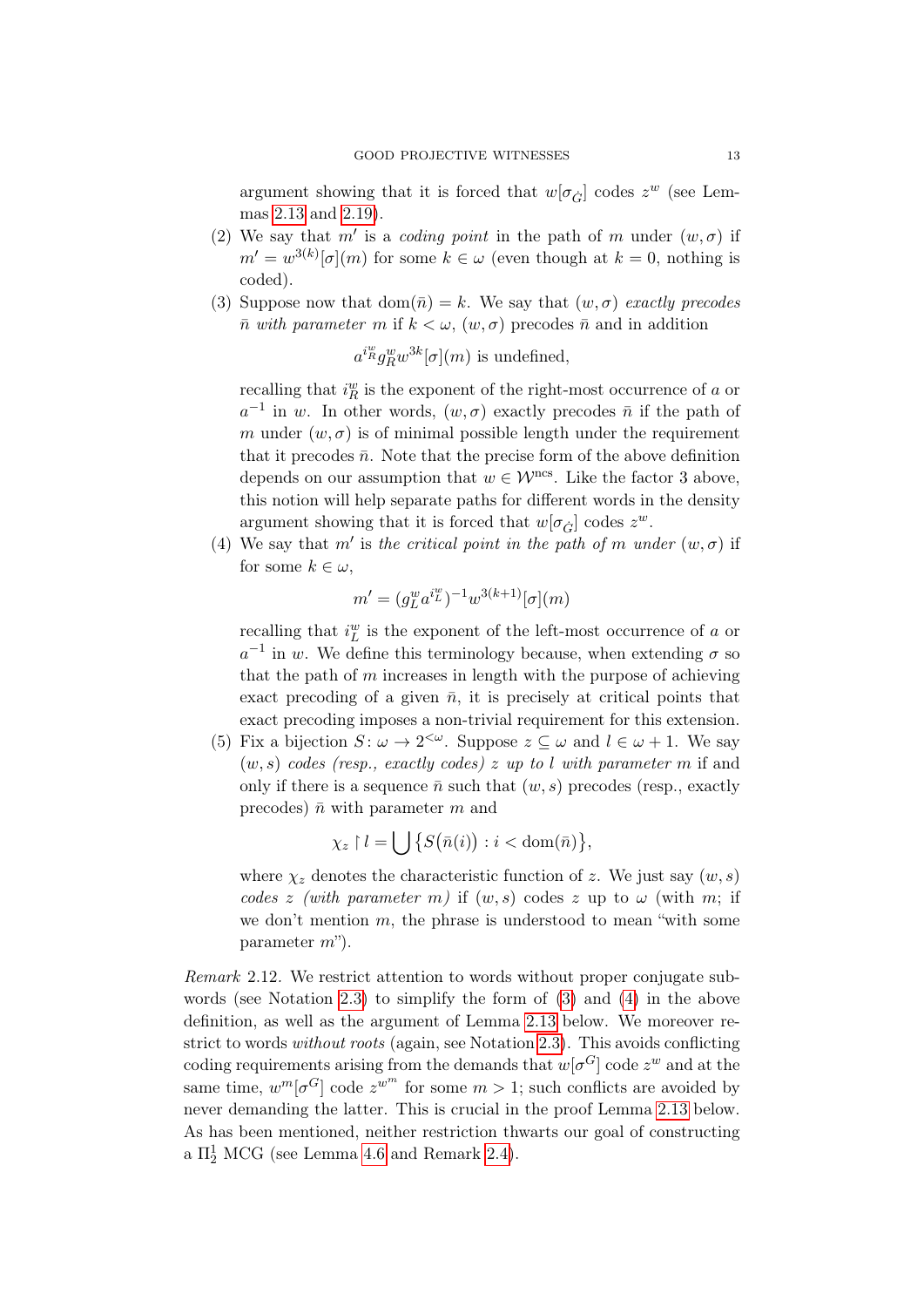Next, we prove the crucial lemma for the computable coding of  $z^w$  by  $w[\sigma^G]$ . This lemma is connected to the fact that given any finite (or even countable) partial assignment  $w \mapsto z^w$  from  $\mathcal{W}^{\text{nr}} \cap \mathcal{W}^{\text{ncs}}$  to  $\mathcal{P}(\omega)$ , the set of permutations  $\sigma \in S_{\infty}$  such that  $w[\sigma]$  codes  $z^w$  whenever  $z^w$  is defined, is comeager. The lemma will be the basis of the density argument in Lemma [2.19](#page-17-0) below.

<span id="page-13-0"></span>**Lemma 2.13.** Suppose we have a finite set of words  $W \subseteq \mathcal{W}^{\text{nr}} \cap \mathcal{W}^{\text{ncs}}$ , and assignments  $w \mapsto z^w \in \mathcal{P}(\omega)$  and  $w \mapsto m^w \in \omega$  for  $w \in W$ . Suppose further we have a finite, partial, and injective map  $s: \omega \to \omega$  so that for each  $w \in W$ ,  $(w, s)$  exactly codes  $z^w$  up to some finite length with parameter  $m^w$ .

Then given any  $l' \in \omega$ , we may find a finite, partial, and injective map  $s' : \omega \longrightarrow \omega$  such that  $s \subseteq s'$  and for each  $w \in W$ ,  $(w, s')$  exactly codes  $z^w$  up to some (finite) length l with  $l \geq l'$ .

*Proof.* Let s,  $W, w \mapsto z^w \in \mathcal{P}(\omega)$  and  $w \mapsto m^w \in \omega$  for  $w \in W$ , and  $l' \in \omega$ be given as in the lemma. For  $w \in W$ , call the path of  $m^w$  under  $(w, s)$  the coding path for  $(w, s)$ .

Write  $m_{\text{tm}}^w$  for the terminal value in the coding path for  $(w, s)$  and let  $M = \{m_{\text{tm}}^w : w \in W\}$ . Fix some  $m_0^* \in M$ . It suffices to find s' such that for each  $w \in W$ ,  $(w, s')$  exactly codes  $z^w \restriction l'$  if  $m_{\text{tm}}^w = m_0^*$ , and the coding path of  $(w, s')$  equals the coding path of  $(w, s)$  (and thus  $(w, s)$  still exactly codes an initial segment of  $z^l$ ) if  $m_{\text{tm}}^w \neq m_0^*$ . The argument may then be repeated for all elements of M.

For each  $w \in W$  with  $m_{\text{tm}}^w = m_0^*$ , define

$$
w^*(w) = (a^{i^w} g^w_L)^{-1} w^3 (g^w_R)^{-1},
$$

that is,  $w^*(w)$  is the word whose intepretation under s', once defined, will take  $m_0^*$  to the next critical point in the coding path of  $(w, s')$ .

Consider the set

$$
T = \{ w \in W_{A,a} : (\exists w' \in W) \; m_{\text{tm}}^w = m_0^* \wedge w^*(w') \sqsupseteq w \},
$$

which forms a tree (with root  $\emptyset$ ) under  $\supseteq$  (defined on p. [7\)](#page-6-0). We will define  $s_0, s_1, \ldots, s_k$  by finite induction, with  $s_0 = s$ , and so that  $s_i \subseteq s_{i+1}$  for each  $i < k$ ; s' will be  $s_k$ . In the course of our finite induction, we will deal with all words from T, shorter words first. So let  $\langle w_i : i \langle k \rangle$  enumerate T so that  $i < j \Rightarrow \ln(w_i) \leq \ln(w_i)$ .

We shall take care to ensure the following properties in our induction:

# <span id="page-13-2"></span>Properties of the Induction 2.14.

<span id="page-13-1"></span>
$$
(P1) If w', w'' \in T \text{ are distinct and } m_0^* \in \text{dom}(w'[s_i]) \cap \text{dom}(w''[s_i]), \text{ then}
$$

$$
w'[s_i](m_0^*) \neq w''[s_i](m_0^*);
$$

(P2) For any  $w \in W$  such that  $m_{\text{tm}}^w \neq m_0^*$  and any  $w' \in T \setminus \{\emptyset\}$  such that  $m_0^* \in \text{dom}(w'[s_i])$ 

$$
w'[s_i](m_0^*) \notin \text{use}(w, s_i, m^w).
$$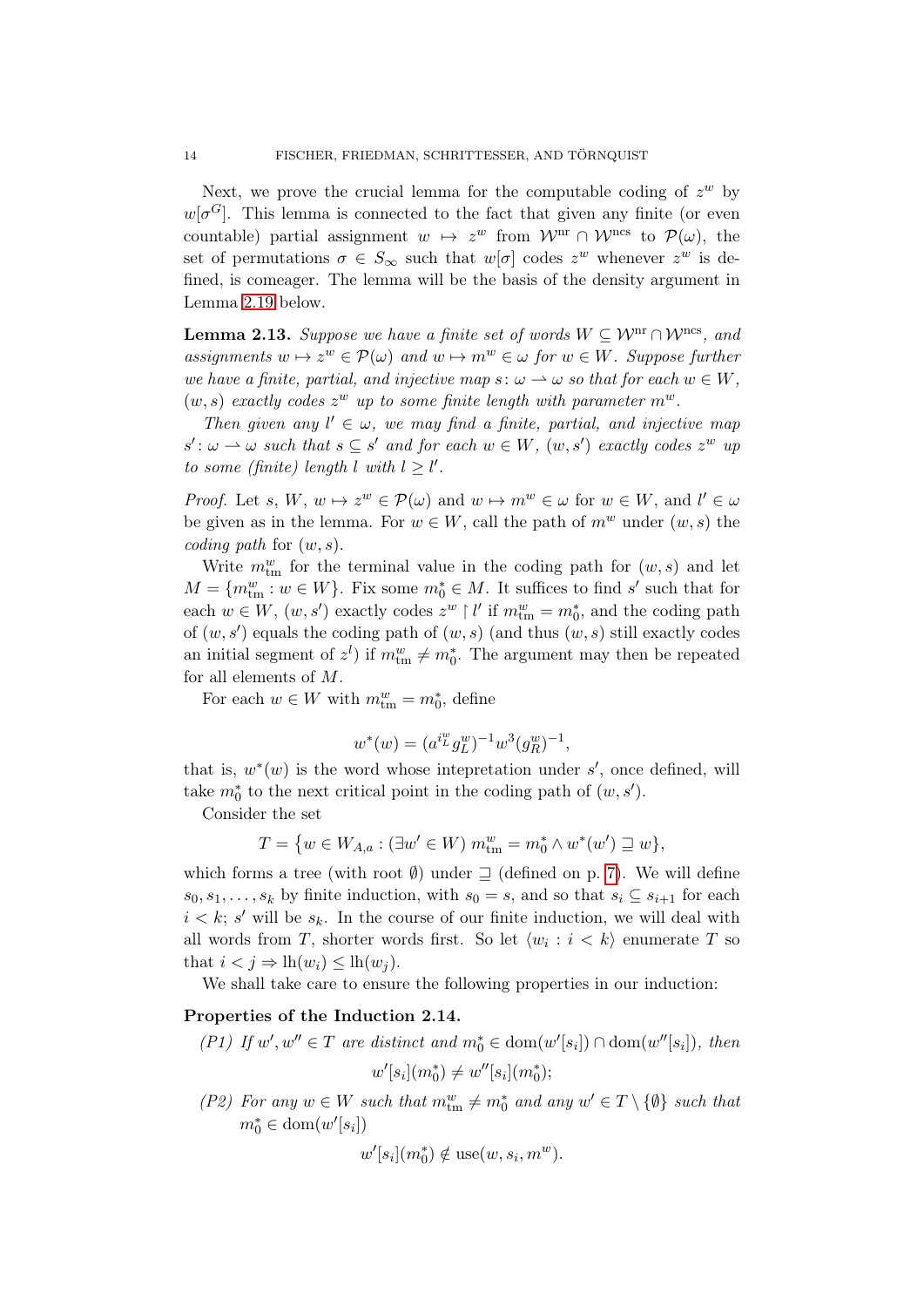<span id="page-14-0"></span>(P3) For any  $w \in W$  such that  $m_{\text{tm}}^w \neq m_0^*$ , the coding path for  $(w, s_i)$ remains identical to the coding path for  $(w, s_0)$ .

For  $i = 0$ , [\(P1\)–](#page-13-1)[\(P3\)](#page-14-0) already hold because then,  $s_0 = s$  and the only  $w \in T$  such that  $m_0^* \in \text{dom}(w[s_i])$  is the empty words,  $w = \emptyset$ .

For the inductive step, suppose we already have constructed  $s_i$  and that  $(P1)$ – $(P3)$  hold. If  $m_0^* \in \text{dom}(w_i[s_i])$ , we can let  $s_{i+1} = s_i$ , so assume otherwise. We can assume by induction that  $w_i \in \{aw, a^{-1}w\}$  with  $m_0^* \in$  $dom(w[s_i])$ . We shall assume for simplicity that

$$
w_i = aw,
$$

and leave the case  $w_i = a^{-1}w$  to the reader. Let

 $m = w[s_i](m_0^*).$ 

We will define  $s_{i+1} = s_i \{(m, m')\}$ , where m' is an arbitrary element of  $\omega$ satisfying the following requirements.

<span id="page-14-1"></span>(R1) For each  $g \in \mathbb{F}(A)$  (including  $g = \emptyset$ ) such that  $gaw \in T$ , and for each  $w' \in W$ ,

 $\rho(g)(m') \notin \text{use}(m^{w'}, w', s_i) \cup \text{dom}(s) \cup \text{ran}(s).$ 

- <span id="page-14-3"></span>(R2) For any  $g_0, g_1 \in \mathbb{F}(A)$  such that  $g_0aw \in T$ ,  $g_1aw \in T$ , and  $g_0 \neq g_1$  it holds that  $g_0(m') \neq g_1(m')$ .
- <span id="page-14-2"></span>(R3) For any  $w' \in W$  such that m is a critical point in the coding path for  $(w', s_i)$  and  $a^{i_w^w} = a$  it holds that

$$
\rho\big(g_L^{w'}\big)(m') \in P_{S(\chi \restriction l')}
$$

where  $\chi$  is the characteristic function of  $z^w$  (see Definition [2.9](#page-11-2)[\(1\)](#page-11-3), p. [12](#page-11-3) for  $P_n$  and Definition [2.11\(](#page-11-4)[5\)](#page-12-3), p. [13](#page-12-3) for S).

<span id="page-14-4"></span>**Claim 2.15.** There are infinitely many  $m' \in \omega$  sarisfying  $(R1)$ – $(R3)$  above.

Let us postpone the proof of the claim and first show how the lemma follows, asuming the claim. Then since we may find  $m'$  satisfying  $(R1)$ – $(R3)$ , we have succeded in defining  $s_{i+1}$ .

Note that the coding path of  $(w_i, s_{i+1})$  is longer by at most one application of a or  $a^{-1}$  (but not both) than the coding path of  $(w_i, s_i)$ . Moreover the coding path of any  $(w_j, s_{i+1})$  is either the same as that of  $(w_i, s_{i+1})$ , this being the case when  $w_j \supseteq w_i$ ; or otherwise it is identical to the coding path of  $(w_j, s_i)$ , i.e., extending  $s_i$  to  $s_{i+1}$  leaves this path unchanged. The properties [\(P1\)–](#page-13-1)[\(P3\)](#page-14-0) listed in [2.14](#page-13-2) are preserved due to [\(R1\)](#page-14-1) and [\(R2\).](#page-14-3)

This finishes the inductive step in our construction of  $s_0, \ldots, s_k$ , and thus, of  $s' = s_k$ . By [\(R3\)](#page-14-2) and by construction,  $(w, s')$  exactly codes  $z^w$  up to l' for each  $w \in W$  with  $m_{\text{tm}}^w = m_0^*$ . By [\(P3\)](#page-14-0) the coding path of  $(w, s')$  equals the coding path of  $(w, s)$  for each  $w \in W$  with  $m_{\text{tm}}^w \neq m_0^*$ .

To finish the proof of Lemma [2.13,](#page-13-0) it remains to prove Claim [2.15.](#page-14-4)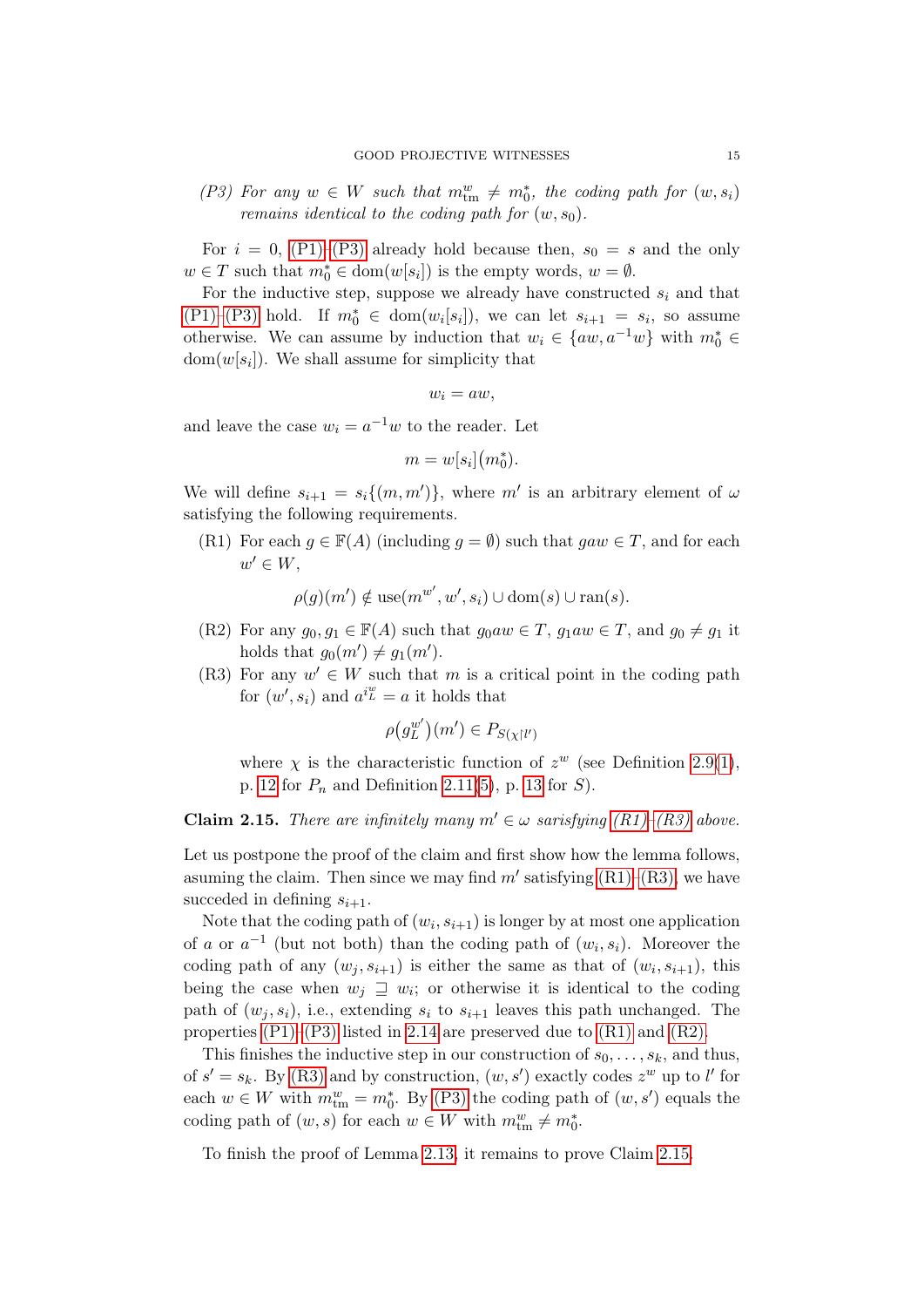Proof of Claim [2.15.](#page-14-4) It is clear that [\(R1\)](#page-14-1) and [\(R2\)](#page-14-3) only exclude finitely many m' (in the case of [\(R2\)](#page-14-3) we use that  $\rho$  is a cofinitary representation). It remains to show that there are infinitely many  $m'$  satisfying [\(R3\).](#page-14-2) The problem is to show that when  $m$  is critical in the path for several words from W, none the requirements are in conflict.

To see this we need another claim:

<span id="page-15-0"></span>**Claim 2.16.** If  $w', w'' \in W$  are distinct and m is a critical point in the coding paths both for  $(w', s_i)$  and  $(w'', s_i)$ , then  $g_L^{w'} \neq g_L^{w''}$ .

Proof of Claim [2.16.](#page-15-0) Fix  $w'$  and  $w''$  as in the claim. Since by assumption both  $(w', s)$  and  $(w'', s)$  also exactly precode some finite sequence, the last coding point in the coding path of  $(w', s)$  (resp., of  $(w'', s)$ ) must be  $(g_R^{w'})^{-1}(m_{\text{tm}}^{w'})$  (resp.,  $(g_R^{w''})^{-1}(m_{\text{tm}}^{w''})$ ). By definition of exact coding and of critical points, for some  $k', k'' \in \omega \setminus \{0\}$  we have

$$
(g_L^{w'} a^{i\frac{w'}{L}})^{-1} (w')^{3k'} (g_R^{w'})^{-1} [s_i] (m_{\text{tm}}^{w'}) = m,
$$
  

$$
(g_L^{w''} a^{i\frac{w''}{L}})^{-1} (w'')^{3k''} (g_R^{w'})^{-1} [s_i] (m_{\text{tm}}^{w'}) = m.
$$

By [\(P1\)–](#page-13-1)[\(P3\),](#page-14-0) this is only possible if  $m_{\text{tm}}^{w'} = m_{\text{tm}}^{w'} = m_0^*$  and both words on the left of the above equations are equal to  $w_i$  and therefore

<span id="page-15-1"></span>
$$
(2.11) \t(g_L^{w'}a^{i_L^{w'}})^{-1}(w')^{3k'}(g_R^{w'})^{-1} = (g_L^{w''}a^{i_L^{w''}})^{-1}(w'')^{3k''}(g_R^{w''})^{-1}.
$$

By  $(2.11)$ ,  $(w')^{3k'}$  and  $(w'')^{3k''}$  agree as in the hypothesis of Lemma [2.8](#page-10-0) on an interval  $[a_0, b_0]$  of length at least  $2 \cdot \max(\mathrm{lh}(w'), \mathrm{lh}(w''))$ . It follows by Lemma [2.8](#page-10-0) that there are  $v', v''$  and  $\tilde{k}', \tilde{k}''$  such that  $w' = (v')^{\tilde{k}'}$  and  $w'' = (v'')^{\tilde{k}''}$  and  $v''$  is a cyclic shift of v' with an offset of  $\ln(g_R^{w'}) - \ln(g_R^{w''})$ . It also follows that  $(w')^{k'}$  is a cyclic shift of  $(w'')^{k''}$  by the same offset, i.e.,  $i_L^{w'} = i_L^{w''}$  and

$$
g_R^{w'}g_L^{w'}=g_R^{w''}g_L^{w''}.
$$

If  $\text{lh}(w') \neq \text{lh}(w'')$ , it follows from  $\text{lh}(v') = \text{gcd}(\text{lh}(w'), \text{lh}(w''))$  that then v' is a *proper* subword of  $w'$  or  $v''$  is a *proper* subword of  $w''$ , in contradiction to our assumption that  $w', w'' \notin \mathcal{W}^{\text{nr}}$ . Thus,  $lh(w') = lh(w'')$  and w' is a cyclic shift of w'' with an offset of  $\ln(g_R^{w'}) - \ln(g_R^{w''})$ . As  $w' \neq w''$  by assumption, we conclude  $g_L^{w'} \neq g_L^{w''}$ Claim [2.16.](#page-15-0)  $\Box$ 

Using this second claim, we are able to finish the proof of Claim [2.15:](#page-14-4) Writing  $W^m$  for the set of  $w \in W$  such that  $m_{\text{tm}}^w = m_0^*$  and m is a critical point in the coding path for  $(w', s_i)$ , by Claim [2.16](#page-15-0) the map

$$
W^m \to W_A,
$$
  

$$
w' \mapsto g_L^{w'}
$$

is injective. Since by Assumption [2.10,](#page-11-0)  $\rho$  is sufficiently generic, there are infinitely many  $m'$  satisfying

$$
\rho\big(g_L^{w'}(m')\big) \in P_{S(z^{w'} \cap l')}.
$$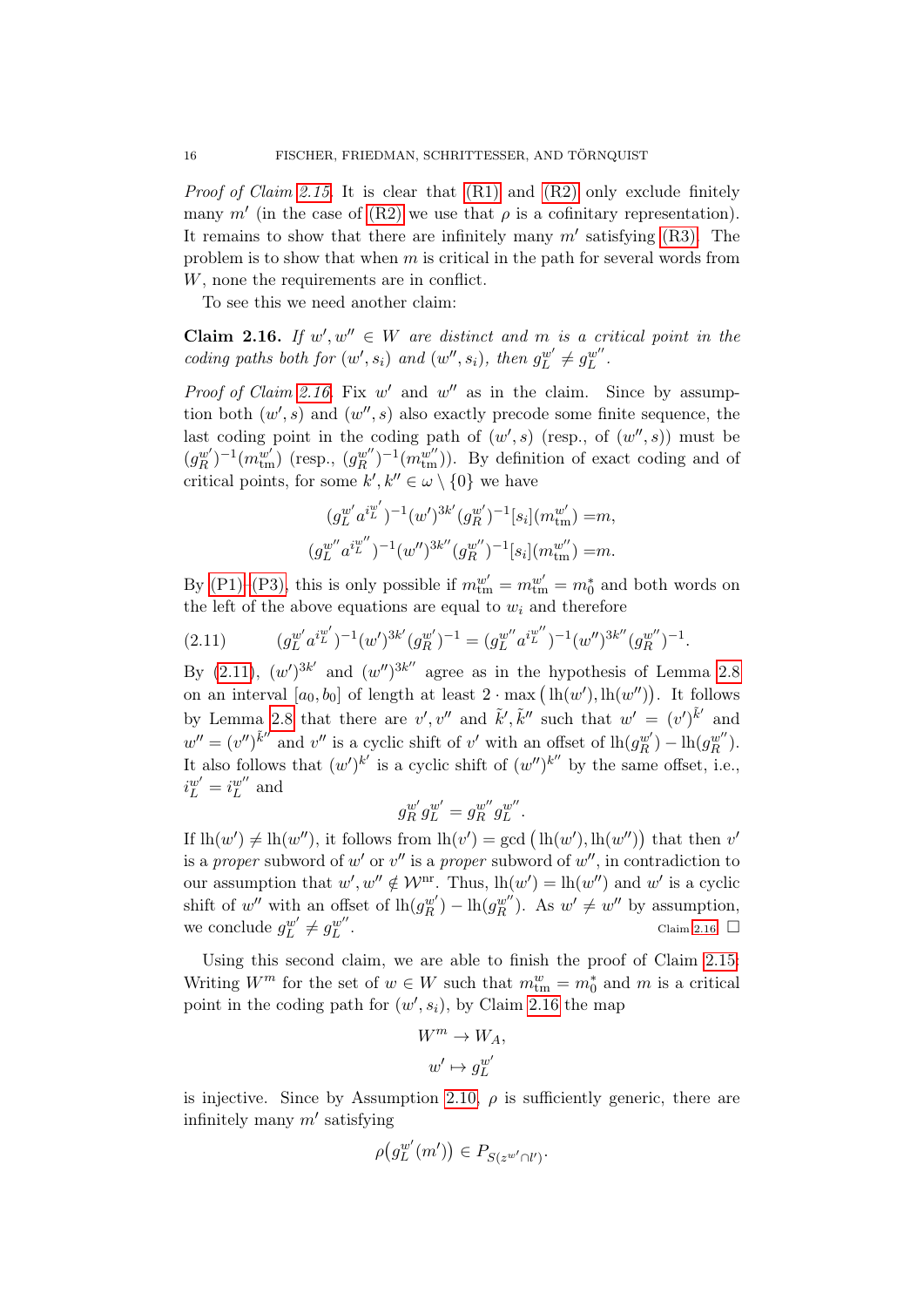for each  $w' \in W^m$ . Hence there are infinitely many m' satisfying [\(R3\).](#page-14-2) Claim [2.15.](#page-14-4)  $\Box$ 

As we have argued above just after the statement of Claim [2.15,](#page-14-4) this proves the lemma.  $\Box$ 

2.5. The forcing. It is high time we define the forcing  $\mathbb{Q}$ , as promised at the beginning of this section. To this end let us suppose that we are given

- A sufficiently generic cofinitary representation  $\rho: A \to S_{\infty}$  (see the beginning of Section [2.1](#page-6-0) and Definition  $2.9(2)$  $2.9(2)$ ) and a "new" index a. i.e.,  $\{a, a^{-1}\}\cap A = \emptyset$ ,
- $\mathcal{F} = \{f_{m,\xi} : m \in \omega, \xi \in \omega_1\}$ , an almost disjoint family of permutations (i.e., the graphs are pairwise almost disjoint subsets of  $\omega \times \omega$ ) so that  $f_{m,\xi} \notin \langle \text{im}(\rho) \rangle$  and  $\langle \text{im}(\rho), f_{m,\xi} \rangle$  is cofinitary for each  $m \in \omega, \xi \in \omega_1$ .
- For each  $w \in \mathcal{W}^{\text{ncs}}$ , a family  $\mathcal{Y}^w = \{Y_m^w : m \in \omega\}$  of subsets of  $\omega_1$ ,
- For each  $w \in \mathcal{W}^{\text{ncs}}$ , a subset  $z^w$  of  $\omega$ .

Write  $\mathcal Y$  for  $\langle \mathcal Y^w : w \in \mathcal W^{\rm ncs} \rangle$ , and  $\bar z$  for  $\langle z^w : w \in \mathcal W^{\rm ncs} \rangle$ . (We will not give concrete values to  $\rho$ , F, Y, and  $\bar{z}$  until Section [3;](#page-19-0) see in particular the roadmap at the beginning of said section, and Section [3.3\)](#page-24-0).

We will define a forcing, denoted  $\mathbb{Q}_{a}^{\mathcal{F},\mathcal{Y},\bar{z}}$  $\mathcal{L}_{\rho,\{a\}}^{\mathcal{F},\mathcal{Y},z}$ , which adjoins a generic permutation  $\sigma^G$  such that the mapping from  $A \cup \{a\}$  to  $S_{\infty}$  which extends  $\rho$  and sends a to  $\sigma^G$  is a cofinitary representation; moreover,

- for each  $w \in \mathcal{W}^{\text{ncs}} \cap \mathcal{W}^{\text{nr}}$  the permutation  $w[\sigma^G]$  codes (in the sense of Definition [2.11\)](#page-11-4) the real  $z^w$ ,
- for each  $w \in \mathcal{W}^{\text{ncs}}$  and  $m \in \psi[\sigma^G], w[\sigma^G]$  almost disjointly via the family  $\mathcal{F}^m = \{f_{m,\xi} : \xi \in \omega_1\}$  codes  $Y_m^w$ .

A condition in  $\mathbb{Q} = \mathbb{Q}_{\text{a.fa}}^{\mathcal{F},\mathcal{Y},\bar{z}}$ ρ,{a} is a tuple p = hs p , F<sup>p</sup> , m¯ p , sp,<sup>∗</sup> i such that:

- (A)  $s^p$  is an injective finite partial function from  $\omega$  to  $\omega$ ;
- (B)  $F^p$  is a finite subset of  $\mathcal{W}^{\text{ncs}}$ ;
- (C)  $\bar{m}^p = \langle m_w^p : w \in \text{dom}(\bar{m}^p) \rangle$  where  $\text{dom}(\bar{m}^p)$  is a finite subset of  $\mathcal{W}^{\text{ncs}} \cap \mathcal{W}^{\text{nr}}$  and  $m_w^p \in \omega$  for each  $w \in \text{dom}(\bar{m}^p)$ ;
- (D)  $s^{p,*} = \langle s_w^{p,*} : w \in \text{dom}(s^{p,*}) \rangle$  where  $\text{dom}(s^{p,*})$  is a finite subset of  $\mathcal{W}^{\textup{ncs}} \cap \mathcal{W}^{\textup{nr}}$  and for each  $w$

$$
s^{p,*}_w\in [\{f_{m,\xi}: m\in \psi[w[s]], \xi\in Y_m^w\}]^{<\omega};
$$

(E) For each  $w \in \text{dom}(\bar{m}^p)$  there exists a (unique) l which we denote by  $l_w^p$  such that  $(w, s)$  exactly codes  $z^w$  up to l with parameter  $m_w^p$ .

The extension relation for  $\mathbb Q$  is defined as follows: For  $q = \langle s^q, F^q, \bar{m}^q, s^{q,*} \rangle$ and  $p = \langle s^p, F^p, \bar{m}^p, s^{p,*} \rangle$ , we let  $q \leq p$  if and only if all of the following hold:

- (a)  $s^q$  end-extends  $s^p$ ,  $F^q \supseteq F^p$ ,
- (b) For every  $w \in F^p$ ,  $fix(w[s^q]) = fix(w'[s^p])$ ,
- (c)  $s^{q,*} \supseteq s^{p,*}$ , and for all  $w \in \text{dom}(s^{p,*})$  and  $f \in s^{p,*}_w$  we have

$$
(w[s^q] \backslash w[s^p]) \cap f = \emptyset,
$$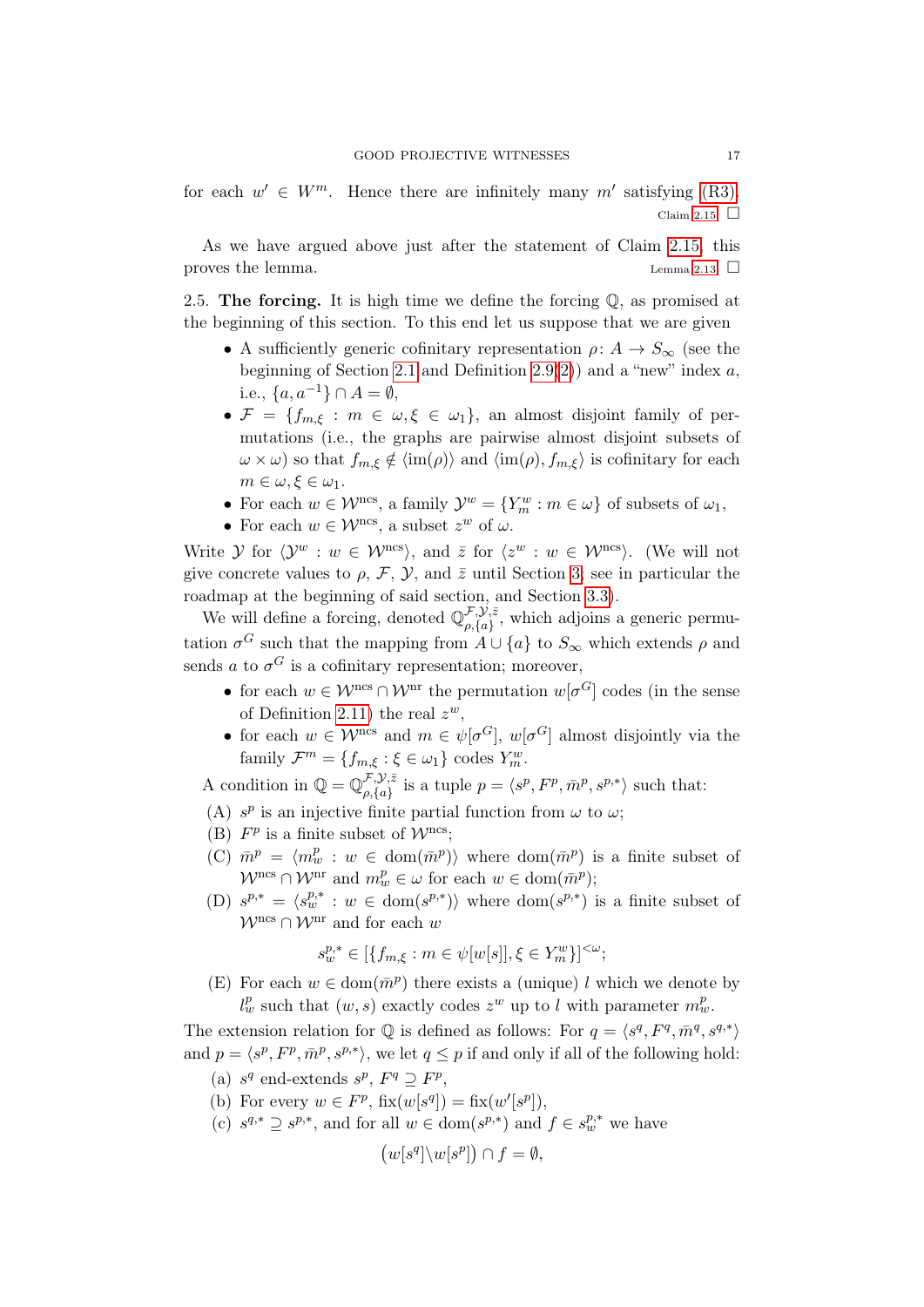(d)  $\bar{m}^q \supseteq \bar{m}^p$ .

<span id="page-17-1"></span>*Remark* 2.17. Note that the definition of  $\leq$  is simpler than, e.g., in [\[28\]](#page-32-1). This is made possible by Lemma [2.6.](#page-8-2)

# <span id="page-17-7"></span>Proposition 2.18. Let G be a  $\mathbb{O}$ -generic filter and let

$$
\sigma^G=\bigcup\{s: \exists F,\bar{m},s^* \,\, s.t. \,\, \langle s,F,\bar{m},s^*\rangle \in G\}.
$$

<span id="page-17-3"></span>The permutation  $\sigma$ <sup>G</sup> has the following properties:

- (I) The group  $\langle \text{im}(\rho) \cup {\{\sigma^G\}} \rangle$  is cofinitary.
- <span id="page-17-4"></span>(II) If f is a ground model permutation,  $f \notin \langle \text{im}(\rho) \rangle$ ,  $\langle \{f\} \cup \text{im}(\rho) \rangle$  is cofinitary and f is not covered by finitely many permutations in  $\mathcal{F}$ . then there are infinitely many n such that  $f(n) = \sigma^{G}(n)$  and so  $\langle \text{im}(\rho) \cup \{\sigma^G\} \cup \{f\} \rangle$  is not cofinitary;
- <span id="page-17-2"></span>(III) For each  $w \in \mathcal{W}^{\text{ncs}} \cap \mathcal{W}^{\text{nr}}, w[\sigma^G]$  codes  $z^w$ ;
- <span id="page-17-5"></span>(IV) For each  $w \in \mathcal{W}^{\text{ncs}}$ , for all  $m \in \psi[w[\sigma^G]]$ , and for all  $\xi \in \omega_1$

$$
|w[\sigma^G] \cap f_{m,\xi}| < \omega \ \text{iff} \ \xi \in Y_m^w,
$$

that is,  $w[\sigma^G]$  codes  $Y_m^w$  using the almost disjoint family  $\mathcal{F}^m = \{f_{m,\xi} :$  $\xi \in \omega_1$ .

<span id="page-17-6"></span>(V) The cofinitary representation  $\rho^G: A \cup \{a\} \to S_{\infty}$  given by  $\rho^G =$  $\rho \cup \{(a, \sigma^G)\}\$ is sufficiently generic.

Moreover the forcing  $\mathbb Q$  has the Knaster property.

We shall now show these properties to hold, in a series of lemmas. The first lemma serves to show Property [\(III\).](#page-17-2)

<span id="page-17-0"></span>**Lemma 2.19** (Generic Coding). For any  $w \in \mathcal{W}^{\text{a}}$  and any  $l \in \mathbb{N}$ , let  $D_{w,l}^{\text{code}}$ denote the set of  $q \in \mathbb{Q}$  such that  $w \in \text{dom}(\bar{m}^q)$  and for some  $l' \geq l$ , q exactly codes  $z^w$  up to l' with parameter  $\bar{m}_w^q$ . Then  $D_{w,l}^{\text{code}}$  is dense in  $\mathbb{Q}$ .

*Proof.* Suppose  $p \in \mathbb{Q}$  and  $w \in \mathcal{W}^{\text{ncs}} \cap \mathcal{W}^{\text{nr}}$  are given. If  $w \notin \text{dom}(\bar{m}^p)$  it is clear that we can choose  $m$  large enough so that letting

$$
q = \langle s^p, F^p, \bar{m}^p \cup \{(w, m)\}, s^{p,*}\rangle
$$

we obtain a condition  $q \in \mathbb{Q}$  with  $l_w^q = 0$  (namely, chose m large enough so that  $(w, s^p)$  exactly precodes the trivial sequence  $\bar{n} = \emptyset$  with parameter m.

So suppose  $w \in \text{dom}(\bar{m}^p)$ . We find  $s' \supseteq s^p$  such that letting

$$
q = \langle s', F^p, \bar{m}^p, s^{p,*} \rangle
$$

we obtain a condition  $q \in \mathbb{Q}$  with  $l_w^q = l'$ . To this end, construct s' as in the proof of Lemma [2.13](#page-13-0) with  $W = \text{dom}(\bar{m}^p)$  and the assignment given by  $\bar{m}^p$ , making the following adaptation: Each time we extend  $s_i$  to  $s_{i+1}$  $s_i \cup \{(m, m')\}$ , choose m' satisfying [\(R1\)–](#page-14-1)[\(R3\)](#page-14-2) and in addition, require

$$
m' \notin \bigcup_{w \in F^p} E_{w,m},
$$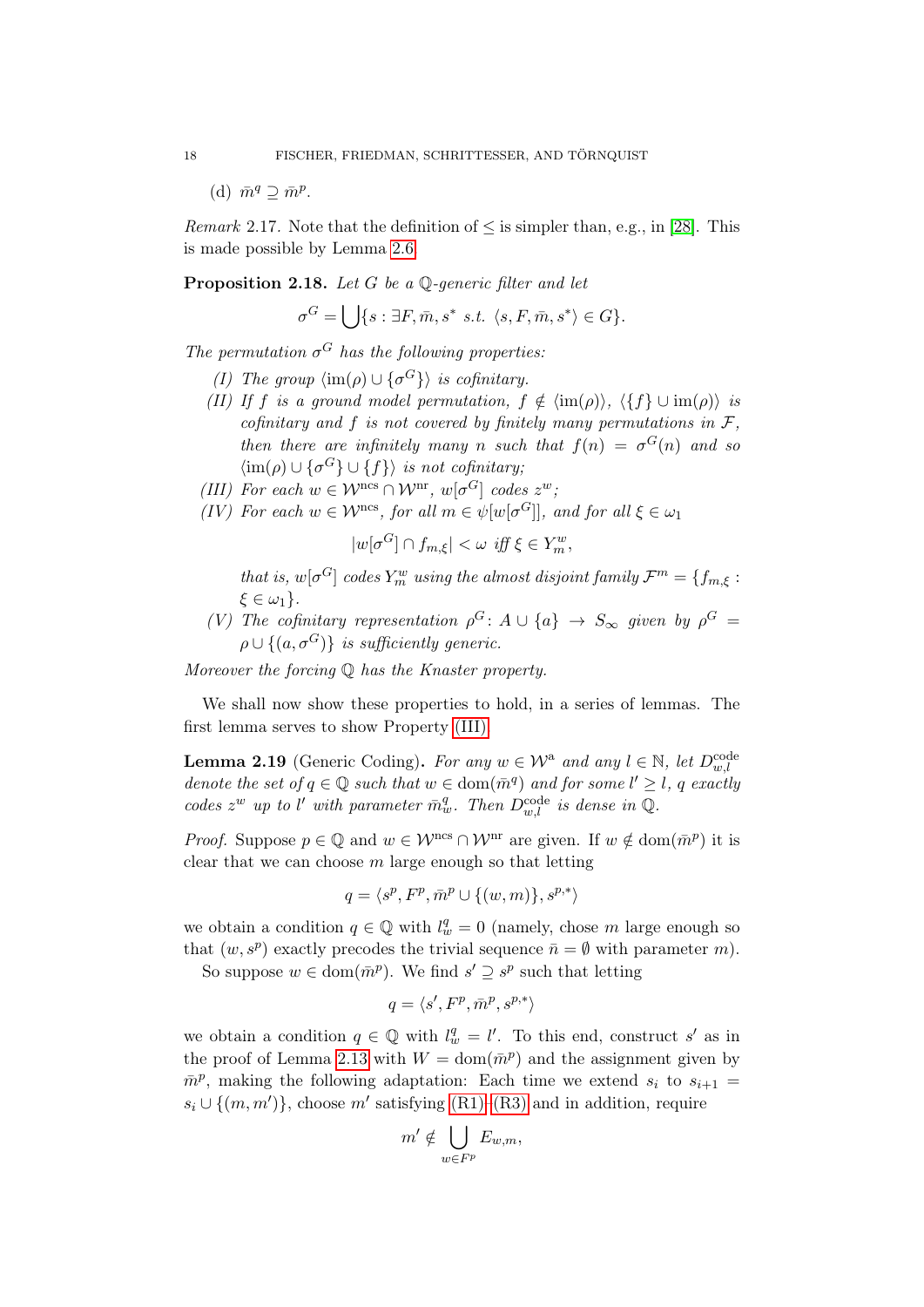where  $E_{w,m}$  is defined as in [\(2.4\)](#page-8-0). (Such m' exists since the set of m' satisfying  $(R1)$ – $(R3)$  is infinite and each  $E_{w,m}$  is finite.) Then by the proof of Lemma [2.13,](#page-13-0)  $w[s']$  will exactly code  $z^w$  up to l' for each  $w \in \text{dom}(\bar{m}^p)$ ; and by Lemma [2.6,](#page-8-2)  $fix(w[s']) = fix(w[s])$  for each  $w \in F^p$  and so  $q \leq p$ .

The next lemma shows that  $\sigma$ <sup>G</sup> is a permutation of  $\omega$ .

<span id="page-18-1"></span>**Lemma 2.20.** For each  $n \in \omega$  the sets  $D_n = \{q \in \mathbb{Q} : n \in \text{dom}(s^q)\}\)$  and  $D^n = \{q \in \mathbb{Q} : n \in \text{ran}(s^q)\}\$ are dense in  $\mathbb{Q}$ .

*Proof.* To see  $D_n$  is dense, let  $p \in \mathbb{Q}$  be given and find  $q \in D_n$ ,  $q \leq p$ .

If  $n$  occurs as the terminal value in a coding path, the previous lemma applies. Otherwise assume that  $n \notin \text{dom}(s^p)$ . Find

$$
n' \notin \bigcup_{w \in F^p} E_{w,m},
$$

where where  $E_{w,m}$  is defined as in [\(2.4\)](#page-8-0). Let  $s' = s \cup \{(n,n')\}$  and  $q =$  $\langle s', F^p, \bar{m}^p, s^{p,*}\rangle$ . Then  $q \in \mathbb{Q}$  and  $q \leq p$  by Lemma [2.6.](#page-8-2) The case  $D^n$  is symmetrical and is left to the reader.

Property [\(I\)](#page-17-3) above is established by the following lemma.

**Lemma 2.21.** For each  $w \in W^*_{\mathbb{F}(A),a}$ , the set

$$
D_w = \{ q \in \mathbb{Q} : q \Vdash |\text{fix}(w[\sigma^G])| < \infty \}
$$

is dense in Q.

*Proof.* First note that  $q \Vdash |\text{fix}(w[\sigma^G])| < \infty$  if  $w \in F^q$ : This is because by the definition of the ordering on  $\mathbb{Q}, q \Vdash \text{fix}(w[\sigma^G]) = \text{fix}(w[s^q]).$ 

Therefore clearly  $D_w$  is dense, since we may always add the shortest conjugated subword w of any word  $w' \in \mathcal{W}^a$  to  $F^q$  to form a new condition, and of course  $\operatorname{fix}(w'[\sigma^G]) = \operatorname{fix}(w[\sigma])$  $G$ ]).

The next lemma shows Property [\(II\)](#page-17-4) above. Moreover, Property [\(IV\)](#page-17-5) is a direct corollary to this lemma and the almost disjoint requirement in the extension relation of our forcing.

<span id="page-18-0"></span>**Lemma 2.22.** Suppose we are given  $m \in \omega$ ,  $w \in \mathcal{W}^{\text{ncs}}$  and  $\tau \in S_{\infty}$ .

- (1) If  $\tau \notin \langle \text{im}(\rho) \rangle$ ,  $\langle \text{im}(\rho), \tau \rangle$  is cofinitary, and  $\tau$  is not covered by finitely many elements of F, the set  $D_{\tau,m}^{\text{hit}} = \{q \in \mathbb{Q} : (\exists n \geq m) w[s^q](n) =$  $\tau(n)$  is dense.
- (2) If  $\tau \in \mathcal{F}$ ,  $\tau = f_{n,\xi}^w$ , and  $\xi \notin Y_m^w$  then too is the set  $D_{\tau,m}^{\text{hit}}$  dense.
- (3) If  $\tau \in \mathcal{F}$ ,  $\tau = f_{n,\xi}^w$ , and  $\xi \in Y_m^w$  the set  $D_{\tau,m}^{\text{hit}} \cup \{p \in \mathbb{Q} : n \in \psi[w[s^p]]\}$ is dense in Q.

*Proof.* Let  $\tau$  and  $m$  as in the lemma be given. Note that in all three cases  $\tau \notin \langle \text{im}(\rho) \rangle$  and  $\langle \text{im}(\rho), \tau \rangle$  is cofinitary and we can assume  $\tau \notin s^{*,p}$  (for in the third case, otherwise  $n \in \psi[w[s^p]]$  and therefore that

<span id="page-18-2"></span>
$$
(2.12) \t\t |\tau \setminus \big| \t s^{p,*}| = \omega.
$$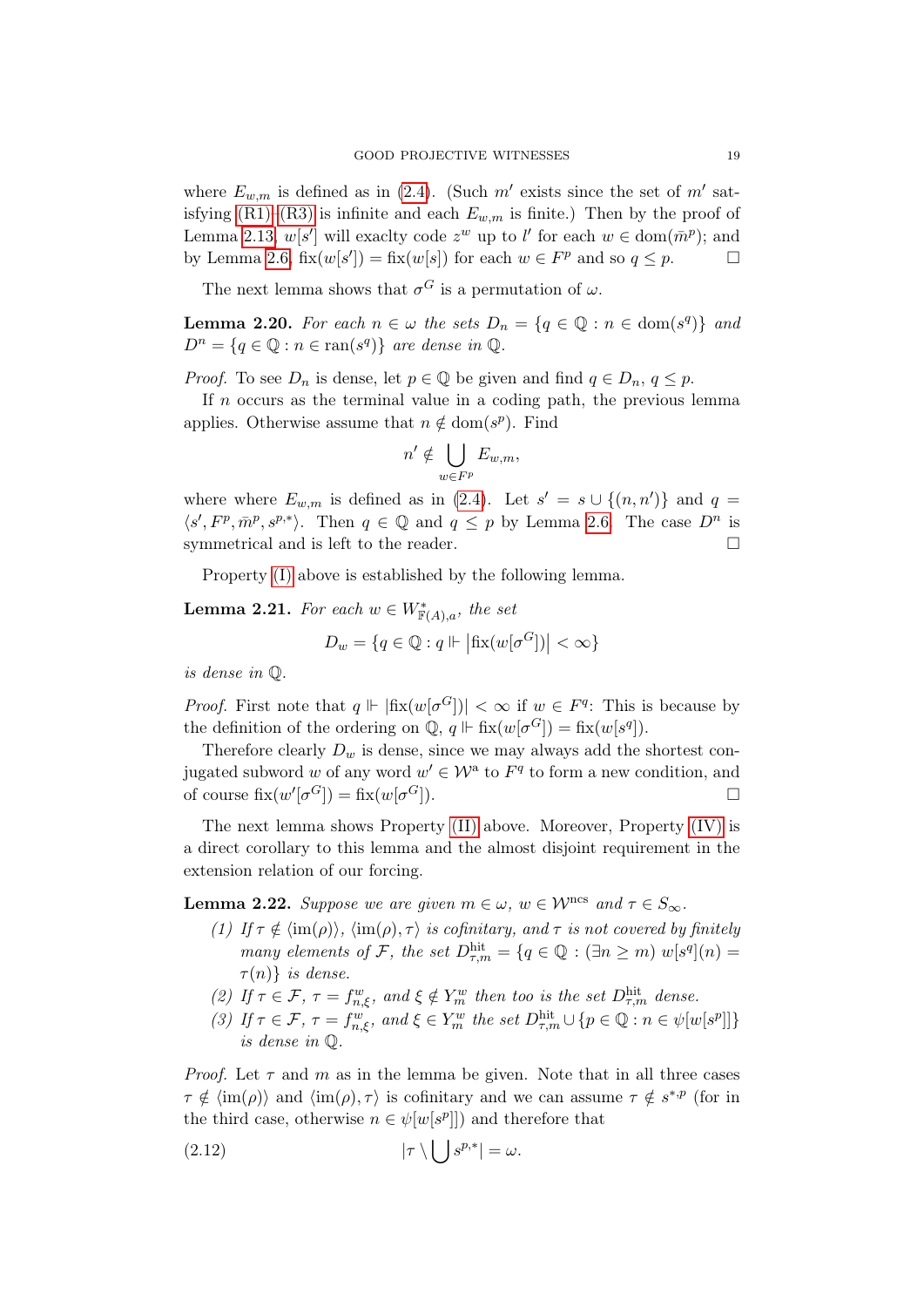Let  $W^*$  be the set of subwords of circular shifts of words in  $F^p$ , and find  $n \in \omega \setminus m$  such that

<span id="page-19-1"></span>(2.13) 
$$
n \notin \tau^{-1}\Big[\bigcup \big\{\text{fix}(w[s]) : w \in W^* \setminus \{\emptyset\}\big\}\Big],
$$

<span id="page-19-4"></span>(2.14) 
$$
n \notin \bigcup \left\{ \text{fix}(\tau^{-1}w^{i}[s]) : i \in \{-1,1\}, w \in W^* \right\},\
$$

<span id="page-19-2"></span>
$$
(2.15) \t n \notin U \cup \tau^{-1}[U], \text{ where}
$$

<span id="page-19-7"></span>
$$
U = \bigcup \big\{ \operatorname{use}(w, s, \bar{m}_w^p) : w \in \operatorname{dom}(\bar{m}^p) \big\} \bigg],
$$
 and

<span id="page-19-3"></span>(2.16) 
$$
n \notin \bigcup \left\{ \text{fix}(\tau^{-1}f) : f \in s^{p,*} \right\}
$$

Requirements [\(2.13\)](#page-19-1)–[\(2.15\)](#page-19-2) exclude only finitely many n (noting  $\tau \notin \langle \text{im}(\rho) \rangle$ and  $\langle \text{im}(\rho), \tau \rangle$  is cofinitary). Since [\(2.16\)](#page-19-3) holds for infinitely many n by  $(2.12)$ , we can pick *n* satisfying  $(2.16)$ – $(2.15)$ . Now  $(2.13)$  and  $(2.14)$  implies

$$
(2.17) \t\t (\forall w \in F^p) \tau(n) \notin E_{w,n}
$$

and by [\(2.15\)](#page-19-2) and [\(2.16\)](#page-19-3),

<span id="page-19-6"></span>(2.18) 
$$
(\forall w \in \text{dom}(\bar{m}^p)) \{n, \tau(n)\} \cap \text{use}(w, s, \bar{m}^p_w) = \emptyset.
$$

<span id="page-19-5"></span>(2.19) 
$$
(\forall f \in s^{p,*}) \ \tau(n) \neq f(n),
$$

By [\(2.19\)](#page-19-5), [\(2.18\)](#page-19-6), and the proof of Lemma [2.13,](#page-13-0) letting  $s = s^p \cup \{(n, \tau(n))\}$ and  $q = \langle s, F^p, \bar{m}^p, s^{p,*} \rangle$  we obtain  $q \in \mathbb{Q}$ . By [\(2.17\)](#page-19-7) and Lemma [2.6,](#page-8-2)  $q \leq p$ . Clearly,  $q \in D_{\tau,m}^{\text{hit}}$ .  $\lim_{\tau,m}$ .

Next, we show Property [\(V\).](#page-17-6)

**Lemma 2.23.** It is forced by  $\mathbb Q$  that the cofinitary representation given by  $\rho \cup \{(a, \sigma^G)\}\$ is sufficiently generic.

Proof. The proof is similar to that of Lemma [2.19.](#page-17-0) We leave the details to the reader.  $\Box$ 

Finally we show the following.

<span id="page-19-8"></span>**Lemma 2.24.** The forcing  $Q$  is Knaster.

*Proof.* It is straightforward to check that if  $p, q \in \mathbb{Q}$  are such that  $s^p = s^q$ and  $\bar{m}^p$  agrees with  $\bar{m}^q$  on  $\text{dom}(\bar{m}^p) \cap \text{dom}(\bar{m}^q)$  then

$$
r = \langle s^p, F^p \cup F^q, \bar{m}^p \cup \bar{m}^q, s^{p,*} \cup s^{q,*} \rangle
$$

is a condition in  $\mathbb Q$  and  $r \leq p, q$ . Therefore  $\mathbb Q$  is Knaster by a standard  $\Delta$ -systems argument.

# 3. The forcing iteration

<span id="page-19-0"></span>Fix M, N arbitrary such that  $2 \leq M < N < \omega$ . Our goal is to force that  $\mathfrak{a}_g = \omega_M < \mathfrak{c} = \omega_N$  with a  $\Pi^1_2$  definable witness  $\mathcal G$  to  $\mathfrak{a}_g$ .

Our strategy will be to adjoin (using the forcing from the previous section) a definable set of permutations  $\mathcal{G}' \subseteq S_{\infty}$  such that the following hold:

•  $\mathcal{G} = \langle \mathcal{G}' \rangle$  is a maximal cofinitary group.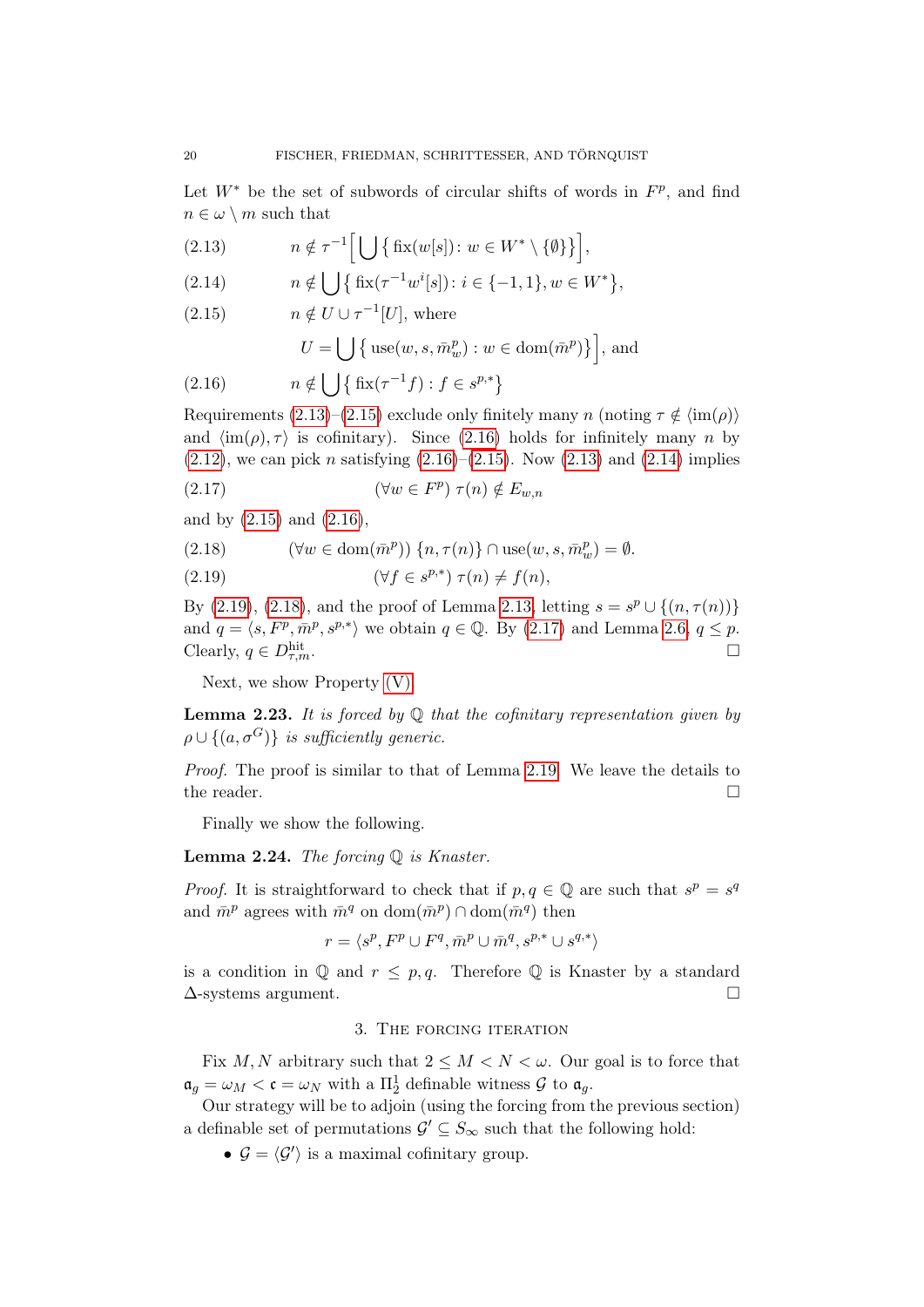<span id="page-20-3"></span>• For a fixed sequence  $\langle S_\delta : \delta < \omega_M \rangle$  of stationary costationary sets which is definable in L,  $\mathcal{G}'$  is definable as follows: For each  $g \in S_{\infty}$ ,

$$
(3.1) \quad g \in \mathcal{G}' \iff \left(\exists \gamma \in \lim(\omega_M)\right) \psi[g] = \{m \in \omega : L[g] \vDash S_{\gamma+m} \in \mathsf{NS}\}.
$$

In fact, the definability of  $\mathcal{G}'$  will be *local* to a large class of countable models, namely, the following class.

**Definition 3.1.** A *suitable model* is a transitive model M such that  $M \models$  $ZF^{-}$ ,  $(\omega_M)^{\mathcal{M}}$  exists and  $(\omega_M)^{\mathcal{M}} = (\omega_M)^{L \cap \mathcal{M}}$  (by  $ZF^{-}$  we mean an appropriate axiomatization of set theory without the Power Set Axiom).

We will construct  $\mathcal{G}'$  so that it is definable as follows: For each  $g \in S_{\infty}$ ,  $g \in \mathcal{G}' \iff$  for all countable suitable models M containing g as an element,  $\mathcal{M} \models \text{``}(\exists \gamma \in \text{lim}(\omega_M)) \text{ }\psi[g] = \{m \in \omega : S_{\gamma+m} \in \text{NS}\}$ ".

The MCG  $\mathcal G$  generated by  $\mathcal G'$  will be isomorphic to  $\mathbb F(A)$  for a set  $A \subseteq \omega_M$ . The set  $\mathcal{G}'$  will consist precisely of those elements of  $\mathcal{G}$  whose presentation in  $W_A$  has no conjugated proper subwords and no roots (see Notation [2.3\)](#page-7-1). While we can achieve the definability property described above only for  $\mathcal{G}'$ , we shall see that this entails that the entire group  $\mathcal G$  is  $\Pi^1_2$ -definable (see Lemma [4.6](#page-29-0) and compare Remarks [2.4](#page-7-0) and [2.12\)](#page-12-0).

To achieve all of the above we proceed in several steps. Since the proof is long and involved, we present a short roadmap which may also be used as a reference for notation.

<span id="page-20-0"></span>(1) We start with the constructible universe L as the ground model. First, we do a preparatory forcing not adding subsets of  $\omega$ . To this end, choose a sequence  $\langle S_\delta : \delta < \omega_M \rangle$  of stationary costationary subsets of  $\omega_{M-1}$ . We force to add a sequence  $\langle C_\delta : \delta < \omega_M \rangle$  such that  $C_{\delta}$  is a club in  $\omega_{M-1}$  which is disjoint from  $S_{\delta}$ , "killing" the stationarity of  $S_{\delta}$ . Moreover, we force to add a sequence

$$
\langle Y_\delta^1 : \delta < \omega_M \rangle
$$

such that  $Y_{\delta}^1 \subseteq \omega_1$  and  $Y_{\delta}^1$  "locally codes"  $C_{\delta}$ . By "locally coding" we mean the property  $(**)^{\mathbf{1}}_{\gamma,m}$  below, where  $\delta = \gamma + m$  for  $m \in \mathbb{N}$  and  $\gamma \in \lim(\omega_M)$ . To be able to associate each  $C_{\gamma+m}$  to the same  $\gamma$  for each  $m \in \mathbb{N}$  in a robust, local manner, we also add a "code"  $W^1_{\gamma} \subseteq \omega_1$ for each  $\gamma \in \lim(\omega_M)$ .

The forcing that adds  $\langle C_\delta : \delta < \omega_M \rangle$ ,  $\langle W_\gamma^1 : \gamma \in \text{lim}(\omega_M) \rangle$ , as well as  $\langle Y_\delta^1 : \delta < \omega_M \rangle$  is denoted by  $\mathbb{P}_0^*$ , and the  $(\mathbb{P}_0^*, L)$ -generic extension is denoted by  $V_1$  or by  $L[G_0^*].$ 

- <span id="page-20-1"></span>(2) We force over  $V_1$  to add a sequence  $\langle c_{\gamma}^W : \gamma \in \lim(\omega_M) \rangle$  of reals such that  $c_{\gamma}^{W}$  codes  $W_{\gamma}^{1}$  (and thus,  $\gamma$ ). We denote the forcing that adds this sequence by  $\mathbb{P}^W$  and the  $(V_1, \mathbb{P}^W)$ -generic extension by  $V_2$ .
- <span id="page-20-2"></span>(3) We add  $\omega_N$ -many Cohen reals using  $Add(\omega, \omega_N)$ . Write  $V_3$  for the  $(V_2, \text{Add}(\omega, \omega_N))$ -generic extension.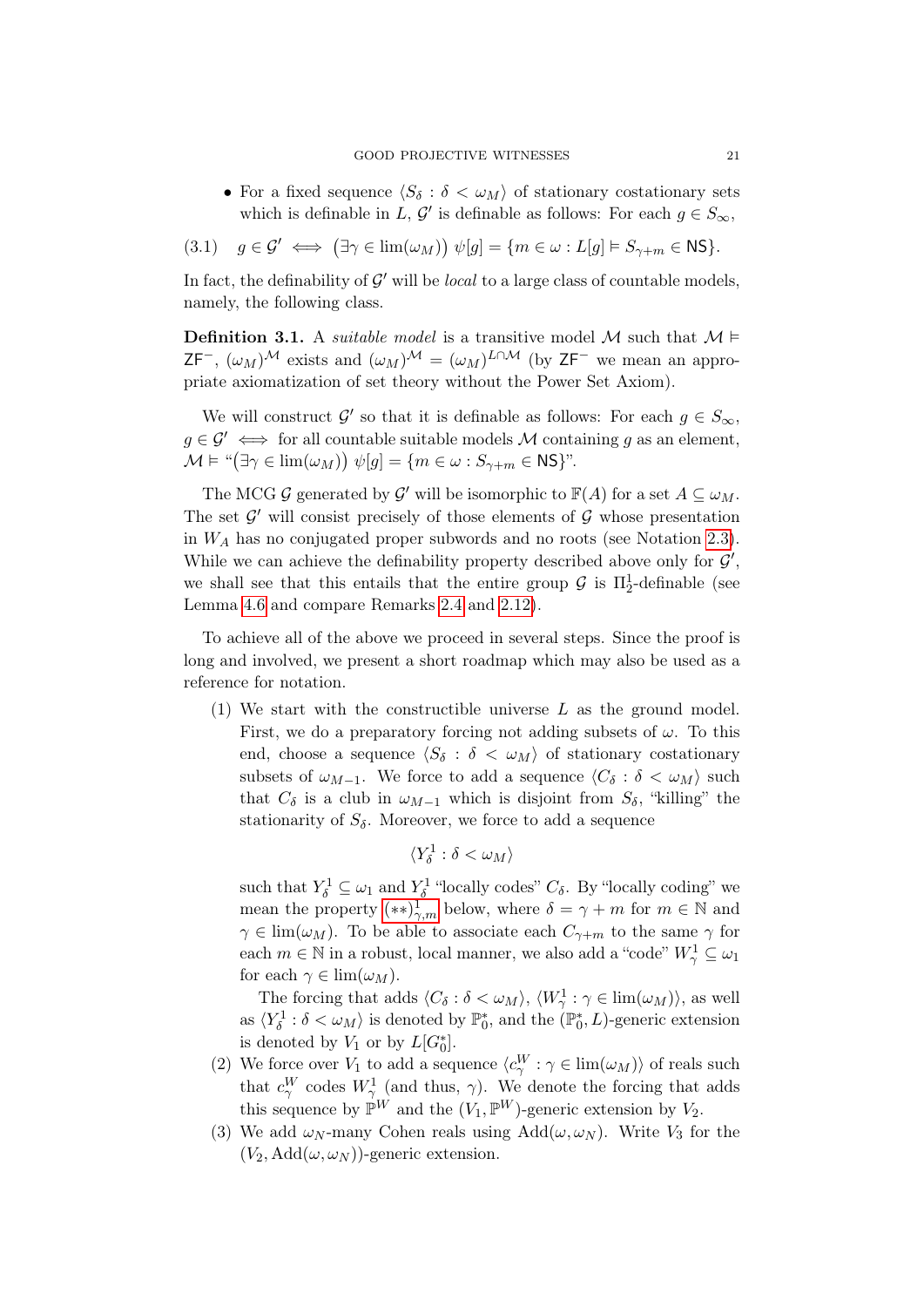- <span id="page-21-1"></span>(4) We now force to add the definable MCG  $\mathcal{G}$ . This is done in an iteration  $\mathbb{P}^{\mathcal{G}} := \langle \mathbb{P}_{\alpha}, \dot{\mathbb{Q}}_{\alpha} : \alpha \in \omega_M \rangle$  of length  $\omega_M$  over  $V_3$ , letting  $\mathbb{Q}_{\alpha} = \mathbb{Q}_{\alpha}^{\mathcal{F}} * \mathbb{Q}_{\mathcal{F}^*}^{\mathrm{cd}}(\mathcal{F}_{\alpha}) * \mathbb{Q}_{\alpha}^{\mathcal{G}} * \mathbb{D}$  be defined in  $V_3[G_{\alpha}]$ , the  $(V_3, \mathbb{P}_{\alpha})$ generic extension, as follows:
	- (a) The first forcing  $\mathbb{Q}_{\alpha}^{\mathcal{F}}$  adds a family  $\mathcal{F}_{\alpha}$  of size  $\omega_1$  consisting of cofinitary permutations of  $\omega$ . We do this in such a manner that in the final model  $L[G]$  the graphs of any two elements of  $\bigcup_{\alpha<\omega_M}\mathcal{F}_\alpha$  will be almost disjoint.
	- (b) The next forcing  $\mathbb{Q}^{\text{cd}}_{\mathcal{F}^*}(\mathcal{F}_\alpha)$  adds a real  $c_\alpha^{\mathcal{F}}$  which almost disjointly codes  $\mathcal{F}_{\alpha}$  via a definable almost disjoint family  $\mathcal{F}^* \in L$  which remains fixed throughout the iteration.
	- (c) The forcing  $\mathbb{Q}_{\alpha}^{\mathcal{G}}$  from the previous section adds a single generator  $\sigma_{\alpha}$  of our MCG  $\mathcal{G}$ , using all the machinery added in the previous steps to ensure definability of the resulting group.
	- (d) Finally, D is Hechler's forcing to add a dominating real.
	- The final  $(V_3, \mathbb{P}^{\mathcal{G}})$ -generic extension is denoted by  $L[G]$ .

<span id="page-21-2"></span>Step [\(1\)](#page-20-0) is described in Section [3.1](#page-21-0) below. Steps [\(2\)](#page-20-1) and [\(3\)](#page-20-2) are described in Section [3.2.](#page-23-0) Finally Step [\(4a\)](#page-21-1)–[\(4d\)](#page-21-2) are described in Section [3.3.](#page-24-0)

<span id="page-21-0"></span>3.1. Preparing the Universe. Work in the constructible universe L. The preparatory forcing  $\mathbb{P}_0^*$  from Item [\(1\)](#page-20-0) is an iteration of length  $M-1$ ,

(3.2) 
$$
\mathbb{P}_0^* = \mathbb{P}_0^{M-1} * \ldots * \mathbb{P}_0^1.
$$

We must describe  $\mathbb{P}_0^n$  for  $n \in \{M-1, \ldots, 1\}$ .

Fix, for the remainder of this article, a sequence

<span id="page-21-3"></span>
$$
\bar{S} = \langle S_{\delta} : \delta < \omega_M \rangle
$$

of stationary costationary subsets of  $\omega_{M-1}$  consisting of ordinals of cofinality  $\omega_{M-2}$  and such that for  $\delta \neq \delta'$ ,  $S_{\delta} \cap S_{\delta'}$  is non-stationary. We also ask that  $\overline{S}$  be definable (without parameter) in  $L_{\omega_M}$ .

Let  $\mathbb{P}^{\rm cl}_\delta$  denote the forcing which adjoins a closed unbounded subset  $C_\delta$  of  $\omega_{M-1}$  such that  $C_{\delta} \cap S_{\delta} = \emptyset$  using bounded approximations. Note that  $\mathbb{P}^{cl}_{\delta}$ preserves stationarity of  $S_{\eta}$  for each  $\eta \in \omega_M \setminus {\{\delta\}}$ . We define

$$
\mathbb{P}^{M-1}_0=\prod_{\delta<\omega_M}\mathbb{P}^{\mathrm{cl}}_\delta
$$

where the product uses supports of size at most  $\omega_{M-2}$ . Note that  $\mathbb{P}_0^{M-1}$  adds no sequences of length at most  $\omega_{M-2}$  and preserves cardinals and cofinalities.

Work in L again momentarily. We shall need to code each  $C_{\delta}$ , as well as each  $\gamma \in \lim(\omega_M)$  by a subset of  $\omega_1$ . To this end, fix for each n such that  $M-1 < n \leq 1$  a sequence  $\bar{S}^n = \langle S_{\xi}^n : \xi < \omega_{n+1} \rangle$  of subsets of  $\omega_n$  with pairwise intersections of size at most  $\omega_{n-1}$ . We ask that  $\bar{S}^n$  is  $\Sigma_1$ -definable in  $L_{\omega_M}$  (without parameters) and that, moreover: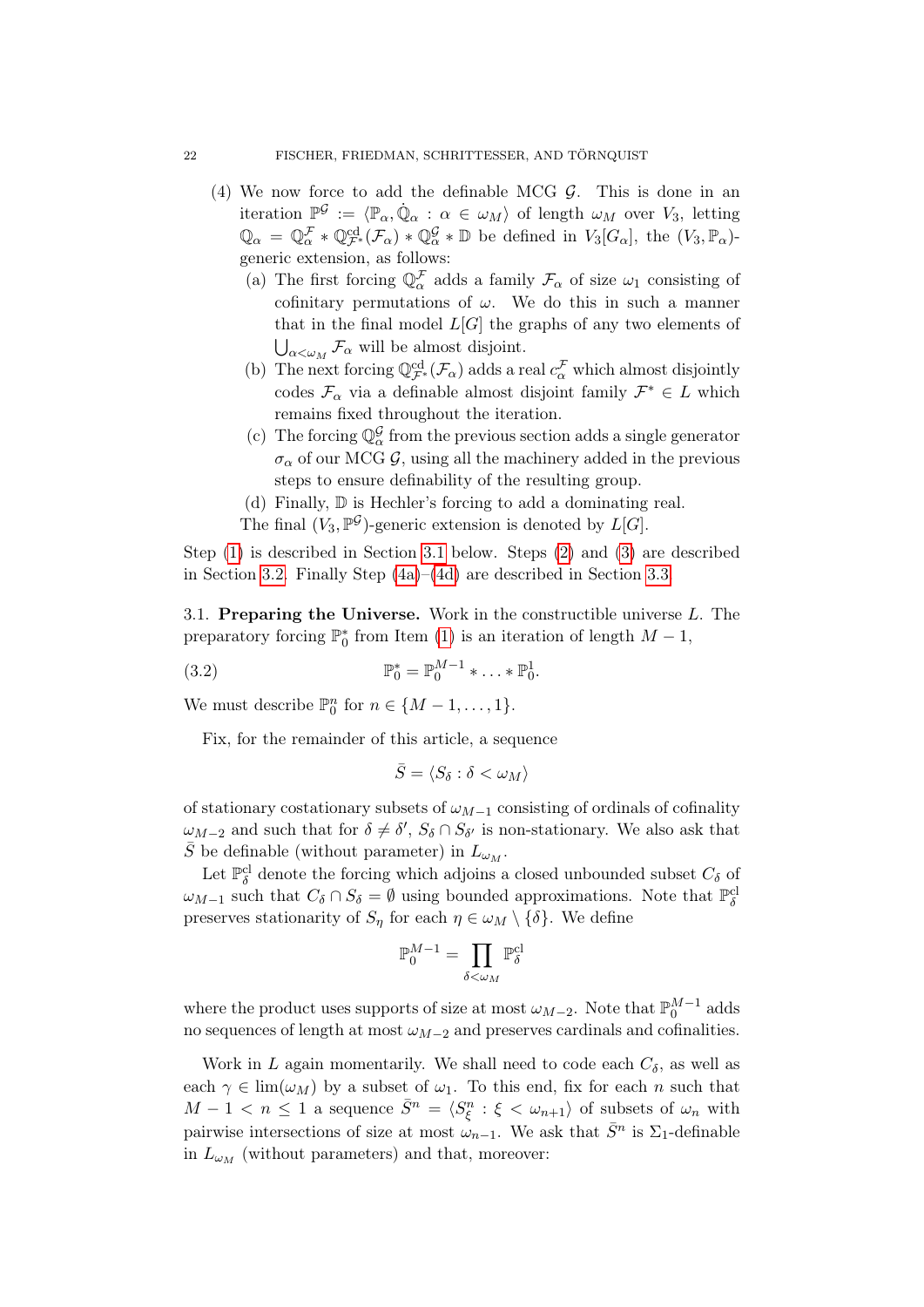<span id="page-22-2"></span>(†): For each  $\xi < \omega_{n+1}$ ,  $S_{\xi}^{n+1} \in L_{\mu}$  where  $\mu$  is least such that  $L_{\mu} \models |\xi| = \omega_n$ .

For the coding of each  $\gamma \in \lim(\omega_M)$ , we make the following definition. Definition 3.2.

• Let  $G: \text{On}^2 \to \text{On}$  be Gödel's  $\Sigma_1$  definable pairing function. Let us call a set  $W \subseteq \omega_{M-1}$  an  $M-1$ -code of  $\gamma < \omega_M$  if

$$
\langle \gamma, < \rangle \cong \langle \omega_{M-1}, G^{-1}[W] \rangle.
$$

- For each  $\gamma \in \lim(\omega_M)$ , let  $W^{M-1}_{\gamma}$  denote its  $\leq_L$ -least  $M-1$ -code.
- Let  $\gamma \in \lim(\omega_M)$  and  $W \subseteq \omega_n$  for  $M 1 > n \ge 1$ . By induction, define W to be an *n*-code of  $\gamma$  if  $\{\xi < \omega_{n+1} : |W \cap S_{\xi}^n| < \omega_n\}$  is an  $n+1$ -code of  $\gamma$ .

Until further notice, let us fix  $\gamma \in \lim(\omega_M)$  and  $m \in \mathbb{N}$  and write  $\delta = \gamma + m$ . Work in  $L[C_{\delta}]$ . We first find  $Y_{\delta}^{M-1} \subseteq \omega_{M-1}$  such that  $Y_{\delta}^{M-1}$  $\delta^{M-1}$  localizes the non-stationarity of  $S_{\gamma+m}$  to suitable models of height at least  $\omega_{M-2}$ , in the following sense:

<span id="page-22-1"></span>(\*)<sub>γ,m</sub>: Suppose M is a suitable model with  $\omega_{M-2}$  ⊆ M and such that for  $\beta = (\omega_{M-1})^{\mathcal{M}}$  we have  $\{Y_{\delta}^{M-1} \cap \beta, W_{\delta}^{M-1} \cap \beta\} \subseteq \mathcal{M}$ . Then it must hold that  $M \vDash "W_{\gamma}^{M-1} \cap \beta$  is an  $M-1$ -code of some  $\overline{\gamma} \in \lim(\omega_M)$  such that  $S_{\bar{\gamma}+m} \in \text{NS}$ ".

To see such  $Y_{\delta}^{M-1}$  $\delta^{M-1}$  can be found, momentarily write

 $D = \{ \beta \in \omega_{M-1} : (\exists \mathcal{M}^*) \mathcal{M}^* \prec L_{\omega_M}[C_\delta], \{C_\delta, \gamma\} \in \mathcal{M}^*, \beta = \omega_{M-1} \cap \mathcal{M}^* \}.$ For  $Y \subseteq \text{On}$ , let  $\text{Even}(Y) = \{\xi : 2\xi \in Y\}$  and  $\text{Odd}(Y) = \{\xi : 2\xi + 1 \in Y\}.$ Choose  $Y_{\delta}^{M-1}$  $\epsilon^{M-1}$  to be any subset of  $\omega_{M-1}$  such that Even $(Y_{\delta}^{M-1})$  $\delta^{(M-1)}$  =  $C_{\delta}$  and for each  $\xi \in D$ , the preimage under G of  $\text{Odd}(Y^{M-1}_{\delta})$  $\binom{M-1}{\delta} \cap [\xi, \xi + \omega_{M-2}]$  is a well-founded binary relation of rank at least  $\min(D \setminus (\xi + 1)).$ 

To see that  $Y_{\delta}^{M-1}$  $\delta^{\{M-1\}}$  indeed satisfies  $(*)_{\gamma,m}$ , let M as in  $(*)_{\gamma,m}$  be given. By choice of  $Y_{\delta}^{M-1}$  $\sigma_{\delta}^{M-1}, \beta = (\omega_{M-1})^{\mathcal{M}} \in D.$  Thus there is a transitive model  $\overline{\mathcal{M}}^*$ and an elementary embedding  $j : \overline{\mathcal{M}}^* \to L_{\omega_M}[C_\delta]$  with critical point  $\beta$  and such that  $\gamma \in \text{ran}(j)$ . Since also  $C_{\delta}$  and  $W_{\gamma}^{M-1} \in \text{ran}(j)$ , by elementarity  $\overline{\mathcal{M}}^* \models ``W_{\gamma}^{M-1} \cap \beta$  is an  $M-1$ -code of a limit ordinal  $\overline{\gamma}$  such that  $C_{\delta} \cap \beta \cap$  $S_{\bar{\gamma}+m} = \emptyset$ ". But the rank of  $G^{-1}[W^{M-1} \cap \beta]$  is absolute between transitive models, so  $M$  must satisfy the same sentence.

Suppose now that  $M-2 \geq 1$  and let  $n \in \{M-2, \ldots, 1\}$ . We will define  $\mathbb{P}_0^n$ . By induction, suppose we are in an  $(L, \mathbb{P}_0^{M-1} * ... * \mathbb{P}_0^{n+1})$ -generic extension and we have for each  $\gamma \in \lim(\omega_M)$  an  $n+1$ -code  $W^{n+1}_{\gamma}$  and for each  $m \in \mathbb{N}$  a set  $Y_{\gamma+m}^{n+1}$  which localizes the non-stationarity of  $S_{\gamma+m}$  in the following sense:

<span id="page-22-0"></span> $(**)_{\gamma,m}^{n+1}$ : Suppose M is a suitable model with  $\omega_n \subseteq M$  and for  $\beta = (\omega_{n+1})^{\mathcal{M}},$ we have  $\{W^{n+1}_{\gamma} \cap \beta, Y^{n+1}_{\delta} \cap \beta\} \subseteq M$ . Then  $\mathcal{M} \models \varphi(n+1, W^{n+1}_{\gamma} \cap \beta, m)$ , where  $\varphi(n+1, W, m)$  is the formula: "W is a  $n+1$ -code of some  $\bar{\gamma} \in \lim(\omega_M)$ such that  $S_{\bar{\gamma}+m}$  is not stationary".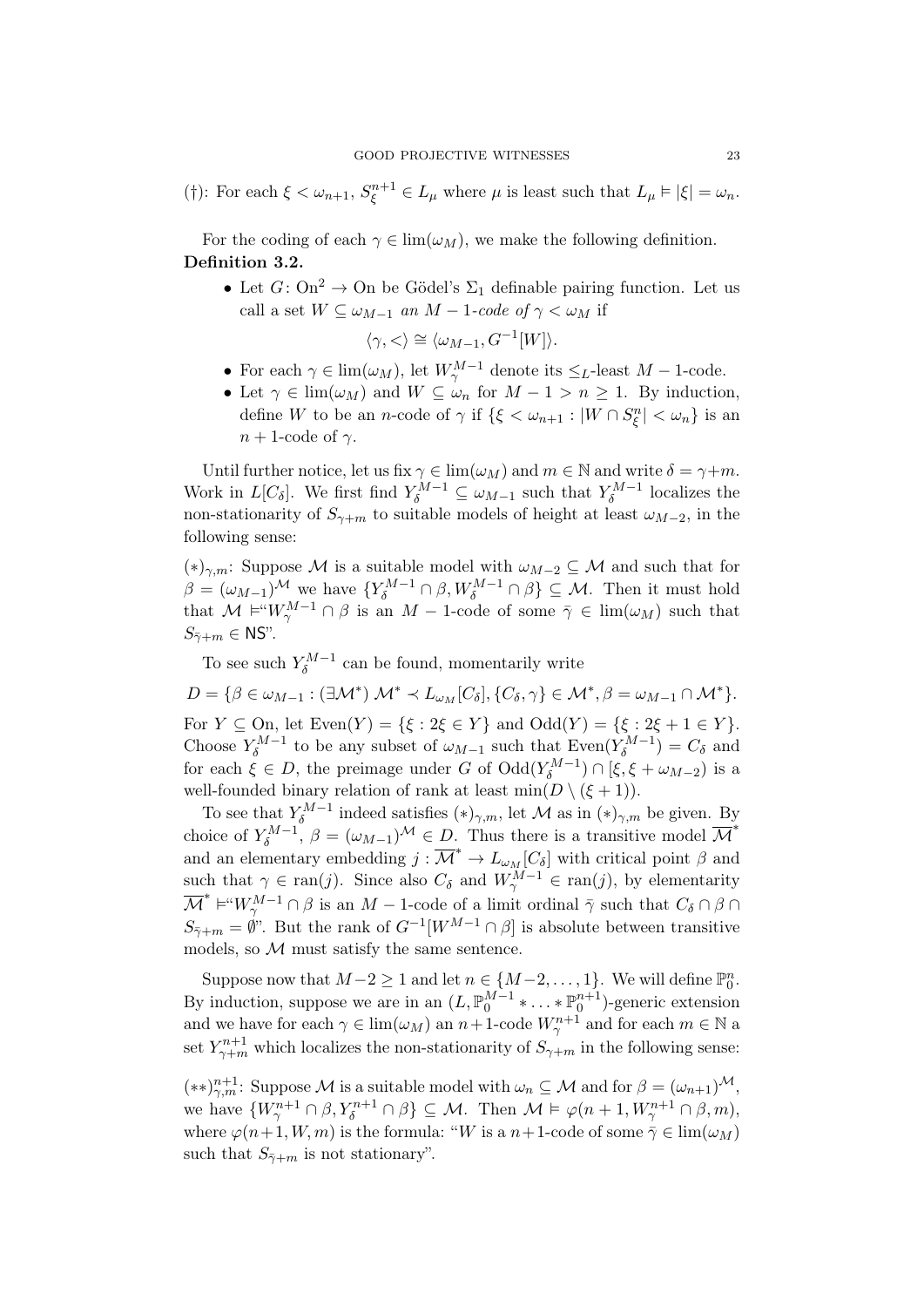For the induction start, note that for  $n+1 = M-1$  this is indeed satisfied since  $(**)_{\gamma,m}^{M-1}$  is just  $(*)_{\gamma,m}$ .

Write  $\mathbb{P}^{\text{cd}}_n(X)$  to denote Solovay's almost disjoint coding to add a subset of  $\omega_n$  which codes X via  $\bar{S}^n$ . Forcing with  $\mathbb{P}_n^{\text{cd}}(W^{n+1}_\gamma)$  adds generic n-code for  $\gamma$  which we denote by  $W_{\gamma}^n$ . For each  $m \in \mathbb{N}$ , forcing with  $\mathbb{P}_n^{\text{cd}}(Y_{\gamma+m}^{n+1})$  adds a set a  $Z_{\gamma+m}^n \subseteq \omega_n$  which via  $\bar{S}^n$  codes  $Y_{\gamma+m}^{n+1}$ .

Crucially, if M is a suitable model such that  $\{W_{\gamma}^n, Z_{\gamma+m}^n\} \subseteq \mathcal{M}$  (and hence  $\omega_n\subseteq\mathcal{M})$  then  $\{W^{n+1}_{\gamma}\cap\beta, Y^{n+1}_{\delta}\cap\beta\}\subseteq\mathcal{M}$  for  $\beta=(\omega_{n+1})^{\mathcal{M}}$  as a consequence of [\(](#page-22-2)†) and hence by  $(**)_{\gamma,m}^{n+1}$ ,  $\mathcal{M} \models ``W_{\gamma}^n$  is a n-code of a limit ordinal  $\bar{\gamma} < \omega_M$ such that  $S_{\bar{\gamma}+m}$  is not stationary". In other words,  $\mathcal{M} \models \varphi(n, W_{\gamma}^n, m)$ .

The next step is to localize the coding to suitable models of height at least  $\omega_{n-1}$ .

**Definition 3.3.** Fix  $m \in \mathbb{N}$  and  $W, Z \subseteq \omega_n$  such that  $\varphi(n, W, m)$  holds in any suitable model  $M$  containing both  $W$  and  $Z$  as elements. Denote by  $\mathcal{L}_n(Z, W, m)$  the forcing whose conditions are functions  $r : |r| \to 2$  with domain  $|r| \in \omega_n$  such that

- (1) if  $\xi < |r|$  then  $\xi \in Z$  iff  $r(2 \cdot \xi) = 1$ ,
- (2) if  $\beta \leq |r|$  and M is a suitable model containing  $r \beta$  as an element and with  $\beta = \omega_n \cap \mathcal{M}$ , then  $\mathcal{M} \models \varphi(n, W \cap \beta, m)$ .

The order on  $\mathcal{L}_n(Z, W, m)$  is end-extension.

As is easy to verify, the forcing  $\mathcal{L}_n(Z_\delta^n, W_\gamma^n, m)$  adds the characteristic function of a set  $Y_{\delta}^n \subseteq \omega_n$  such that  $(**)_{\gamma,m}^n$  is true.

Define the next iterand in [\(3.2\)](#page-21-3) to be

$$
\mathbb{P}_0^n = \prod_{\gamma \in \text{lim}(\omega_M)} \left( \mathbb{P}_n^{\text{cd}}(W_\gamma^{n+1}) * \prod_{m \in \mathbb{N}} \mathbb{P}_n^{\text{cd}}(Y_{\gamma+m}^{n+1}) * \mathcal{L}_n(Z_{\gamma+m}^n, W_\gamma^n, m) \right)
$$

with supports of size at most  $\omega_{n-1}$ . It is well-known that  $\mathbb{P}_0^n$  adds no sequences of length at most  $\omega_{n-1}$ , and preserves cofinalities and cardinals when forcing over the  $(L, \mathbb{P}_0^{M-1} * ... * \mathbb{P}_0^n)$ -generic extension (see [\[17,](#page-31-13) [12\]](#page-31-15)).

Denote by  $V_0$  the  $(L, \mathbb{P}_0^*)$ -generic extension. In  $V_0$  we have  $W^1_\gamma$  coding  $\gamma$  via  $\bar{S}^1,\ldots,\bar{S}^{M-1}$  for each  $\gamma\in\lim(\omega_M)$ , and  $\langle Y^1_\delta:\delta<\omega_M\rangle$  such that for each  $\gamma \in \lim(\omega_M)$  and  $m \in \mathbb{N}$ ,  $(**)_{\gamma,m}^1$  holds true. Note that  $V_0 \cap \omega^{\omega} = L \cap \omega^{\omega}$ .

<span id="page-23-0"></span>3.2. Preparing the continuum. Fix (for the rest of the proof) a constructible almost disjoint family

$$
\mathcal{F}^* := \{a_{\xi} : \xi < \omega_1\}
$$

which is  $\Sigma_1$  (without parameters) in  $L_{\omega_2}$  and with the following property (which will be important in the proof of Lemma [4.4\)](#page-29-1):

<span id="page-23-1"></span>( $\sharp$ ): For each  $\xi < \omega_1, a_{\xi} \in L_{\mu}$  where  $\mu$  is least such that  $L_{\mu} \models |\xi| = \omega$ .

Next force with the finite support iteration

$$
\mathbb{P}^W:=\langle \mathbb{P}^W_\gamma, \dot{\mathbb{Q}}^W_\gamma: \gamma \in \lim(\omega_M)\}
$$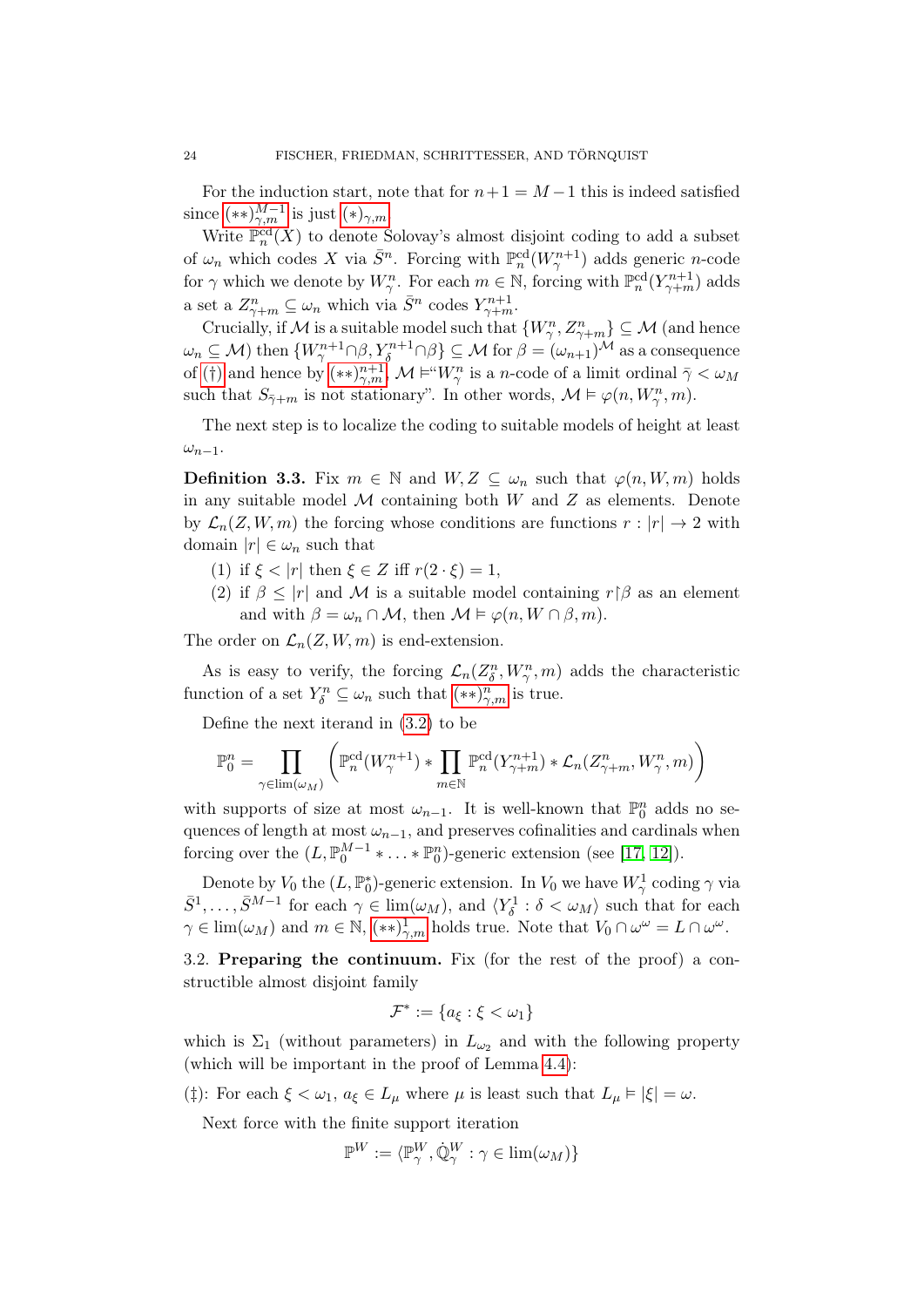where for each  $\gamma$ ,  $\dot{\mathbb{Q}}_{\gamma}^{W}$  adds the real  $c_{\gamma}^{W}$  which almost disjointly via the family  $\mathcal{F}^*$  codes  $W^1_\gamma$ . Let  $V_2$  be the  $(\dot{\mathbb{P}}^W, V_0)$ -generic extension.

Using the standard forcing  $Add(\omega, \omega_N)$  (finite partial functions from  $\omega_N \times$  $\omega$  into 2) adjoin  $\omega_N$ -many reals to  $V_2$  to increase the size of the continuum to  $\omega_N$  and denote the resulting model to obtain a model  $V_3$ .

<span id="page-24-0"></span>3.3. Adding the MCG. We shall now define a finitely supported iteration  $\mathbb{P}^{\mathcal{G}} := \langle \mathbb{P}_{\alpha}, \dot{\mathbb{Q}}_{\alpha} : \alpha \in \omega_M \rangle$  which adds a self-coding MCG to the model  $V_3$ .

Along the iteration, for each  $\alpha \in \omega_M$  we will define a  $\mathbb{P}_{\alpha}$ -name  $I_{\alpha} \subseteq$  $[\beta_{\alpha}, \beta_{\alpha+1}]$  for a set of ordinals, such that at stage  $\alpha$  of the construction we adjoin reals encoding a stationary kill of  $S_{\delta}$  (that is, a real locally coding  $C_{\delta}$ ) for  $\delta \in I_{\alpha}$ . We then show that there is "no accidental coding of a stationary kill" in Lemma [4.1.](#page-27-0)

In order to define  $\mathbb{P}^{\mathcal{G}} := \langle \mathbb{P}_{\alpha}, \dot{\mathbb{Q}}_{\alpha} : \alpha \in \omega_M \rangle$ , recall from [\(2.1\)](#page-4-2) that we have fixed a computable bijection

$$
\psi:\omega\times\omega\to\omega
$$

and in addition, fix a bijection

$$
\psi':\omega_1\times\omega\times\omega\to\omega_1
$$

which is  $\Delta_1$  (without parameters) provably in  $\mathsf{ZF}^-$ . The function  $\psi'$  will be used to identify the family  $\mathcal{F}_{\alpha}$  which we add at stage  $\alpha$  with a subset of  $\omega_1$ .

Suppose now by induction we are in  $V_3[G_\alpha]$ , the  $(V_3, \mathbb{P}_\alpha)$ -generic extension. We presently define  $\mathbb{Q}_{\alpha} = \mathbb{Q}_{\alpha}^{\mathcal{F}} * \mathbb{Q}_{\mathcal{F}^*}^{\mathrm{cd}}(\mathcal{F}_{\alpha}) * \mathbb{Q}_{\alpha}^{\mathcal{G}} * \mathbb{D}$ .

For the definition of  $\mathbb{Q}_{\alpha}^{\mathcal{F}}$  assume by induction that at previous stages we have added families  $\mathcal{F}_{\beta}$  for  $\beta < \alpha$  consisting of cofinitary permutations. We now adjoin a family

$$
\mathcal{F}_{\alpha} = \langle f_{m,\xi}^{\alpha} : m \in \mathbb{N}, \xi \in \omega_1 \rangle
$$

of permutations such that  $|f_{m,\xi}^{\alpha} \cap f_{m',\xi'}^{\alpha'}| < \omega$  for each  $(m,\xi) \in \mathbb{N} \times \omega_1$  and  $(\alpha', m', \xi') \in (\alpha + 1) \times \mathbb{N} \times \omega_1$  with  $(\alpha, m, \xi) \neq (\alpha', m', \xi')$ . For this we can use a  $\sigma$ -centered forcing, namely a variant of Solovay's forcing to add almost disjoint sets with finite conditions which is defined in [\[16\]](#page-31-3). Denote this forcing by  $\mathbb{Q}_{\alpha}^{\mathcal{F}}$  and by  $V_{\alpha,1}$  the resulting model.

Next let  $\mathbb{Q}^{\text{cd}}_{\mathcal{F}^*}(\mathcal{F}_\alpha)$  be the forcing to add a real  $c^{\mathcal{F}}_\alpha$  which almost disjointly via the family  $\mathcal{F}^*$  (see Section [3.2\)](#page-23-0) codes

$$
\psi'\left[\bigcup_{\xi<\omega_1}\{\omega\cdot\xi+m\}\times f_{m,\xi}^{\alpha}\right],
$$

a subset of  $\omega_1$  which via  $\psi'$  codes  $\mathcal{F}_{\alpha}$ . Let  $V_{\alpha,2}$  be the extension of  $V_{\alpha,1}$  which contains  $c_{\alpha}^{\mathcal{F}}$  and note that  $\mathcal{F}^{\alpha}$  is definable in  $L[c_{\alpha}^{\mathcal{F}}]$ .

Working in  $V_{\alpha,2}$  we define  $\mathbb{Q}_{\alpha}^{\mathcal{G}}$ , the forcing which adds a new group generator.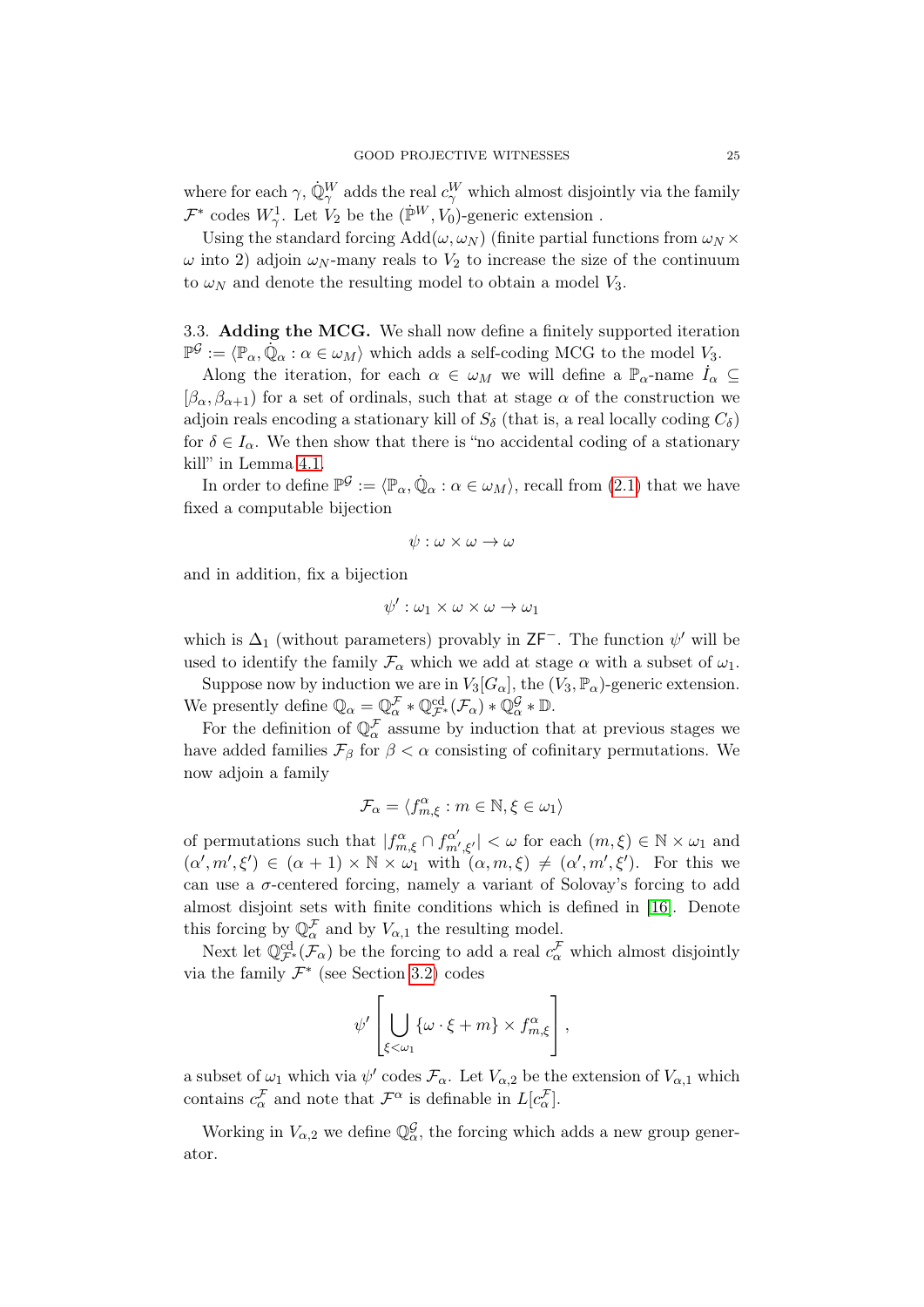Suppose by induction that  $\mathbb{P}_{\alpha}$  has added a cofinitary representation  $\rho_{\alpha}$ . Its image generates a cofinitary group  $\mathcal{G}_{\alpha}$ . Suppose by induction that dom $(\rho_{\alpha})$  =  $\{\beta_{\xi} : \xi < \alpha\} \subseteq \lim(\omega_M)$  and write  $A_{\alpha}$  for  $\{\beta_{\xi} : \xi < \alpha\}$ . Moreover write  $\rho_{\alpha}(\beta_{\xi}) = \sigma_{\xi}$  for each  $\xi < \alpha$ . Our next forcing will add the generic permutation  $\sigma_{\alpha}$  as a new generator, and we extend our group to  $\mathcal{G}_{\alpha+1} = \langle \mathcal{G}_{\alpha} \cup {\sigma_{\alpha}} \rangle$ .

If  $\alpha$  is a limit, let

$$
\beta_{\alpha} = \sup \{ \beta_{\xi} : \xi < \alpha \}
$$

and otherwise, let

$$
\beta_{\alpha} = \beta_{\alpha-1} + \max(|\alpha - 1|, \omega)
$$

(we mean ordinal addition). This is the ordinal to which we associate the new generator  $\sigma_{\alpha}$  so that

$$
\rho_{\alpha+1} = \rho_{\alpha} \cup \{(\beta_{\alpha}, \sigma_{\alpha})\}
$$

is a cofinitary representation.

Writing  $a = \beta_{\alpha}$ , every element of  $\mathbb{F}(A_{\alpha} \cup \{a\})$  corresponds to a reduced word in  $W_{A_{\alpha},a}$ . Let  $\mathcal{W}_{\alpha}^{a}$  be the set of such words in which a or  $a^{-1}$  occurs at least once. Note that the set  $\mathcal{W}_{\alpha}^{\mathbf{a}}$  corresponds to the new permutations in the group  $\mathcal{G}_{\alpha+1}$ . In other words, permutations in  $\mathcal{G}_{\alpha+1} \setminus \mathcal{G}_{\alpha}$  are precisely those of the form  $\rho_{\alpha+1}(w)$  with  $w \in \mathcal{W}_\alpha^{\mathbf{a}}$ . Also note that previously, we would have written  $w[\sigma_{\alpha}]$  for  $\rho_{\alpha+1}(w)$ , with the tacit understanding that w is interpreted using  $\rho_{\alpha}$ .

As before write  $\mathcal{W}_{\alpha}^{\text{ncs}}$  for the set of words in  $\mathcal{W}_{\alpha}^{\text{a}}$  without a proper conjugated subword. Write  $\mathcal{W}_{\alpha}^{\text{nr}}$  for the set of words in  $\mathcal{W}_{\alpha}^{\text{a}}$  which are not of the form  $\bar{w}^n$  for  $\bar{w} \in \mathcal{W}_\alpha^{\mathsf{a}} \setminus \{w\}$ . (Compare Notation [2.3.](#page-7-1))

Let  $i_{\alpha}$ :  $\mathcal{W}_{\alpha}^{\text{ncs}} \cap \mathcal{W}_{\alpha}^{\text{nr}} \to \text{lim}(|\alpha|)$  be a bijection sending a to 0; we shall use  $i_{\alpha}$  to associate the ordinal  $\beta_{\alpha} + i_{\alpha}(w)$  to each  $w \in \mathcal{W}_{\alpha}^{\text{ncs}}$ . We note that those elements of  $\mathcal{G}_{\alpha+1} \setminus \mathcal{G}_{\alpha}$  which correspond via  $\rho_{\alpha+1}^{-1}$  to words in  $\mathcal{W}_{\alpha}^{\text{ncs}}$  will be associated to ordinals in  $[\beta_{\alpha}, \beta_{\alpha+1})$ , and in fact  $\sigma_{\alpha}$  is associated to  $\beta_{\alpha}$ . Elements of  $\mathcal{G}_{\alpha+1}$  which are not of the form  $\rho_{\alpha+1}(w)$  for  $w \in \mathcal{W}_\alpha^{\text{ncs}} \cap \mathcal{W}^{\text{nr}}$ can be ignored for the purpose of coding (see Lemma [4.6](#page-29-0) and Remarks [2.4](#page-7-0) and [2.12\)](#page-12-0).

For each  $w \in \mathcal{W}_\alpha^{\text{ncs}} \cap \mathcal{W}_\alpha^{\text{nr}}$  it is the pattern of stationarity on the block of  $\bar{S}$  consisting of the next  $\omega$  ordinals after  $\beta_{\alpha} + i_{\alpha}(w)$  that will code w (i.e., we set  $\gamma$  in [\(3.1\)](#page-20-3) equal to  $\beta_{\alpha} + i_{\alpha}(w)$ ). Let, for  $w \in \mathcal{W}_{\alpha}^{\text{ncs}} \cap \mathcal{W}_{\alpha}^{\text{nr}}$ ,

(3.3) 
$$
z^{w} = \{2^{m} : m \in c_{\alpha}^{\mathcal{F}}\} \cup \{3^{m} : m \in c_{\beta_{\alpha} + i_{\alpha}(w)}^{W}\}\
$$

(recalling that the reals  $c_{\gamma}^{W}$  were constructed in Section [3.2\)](#page-23-0) and define

<span id="page-25-0"></span>
$$
\bar{z} = \langle z^w : w \in \mathcal{W}_\alpha^\mathrm{ncs} \cap \mathcal{W}_\alpha^\mathrm{nr} \rangle.
$$

Further, define

$$
Y^w_m=Y^1_{\beta_\alpha+i_\alpha(w)+m}
$$

for each  $w \in \mathcal{W}_\alpha^{\text{ncs}} \cap \mathcal{W}_\alpha^{\text{nr}}$  (the sets  $Y_\delta^1$  where constructed in Section [3.1\)](#page-21-0) and let

$$
\mathcal{Y} = \langle Y_m^w : w \in \mathcal{W}_\alpha^{\mathrm{ncs}} \cap \mathcal{W}_\alpha^{\mathrm{nr}}, m \in \omega \rangle.
$$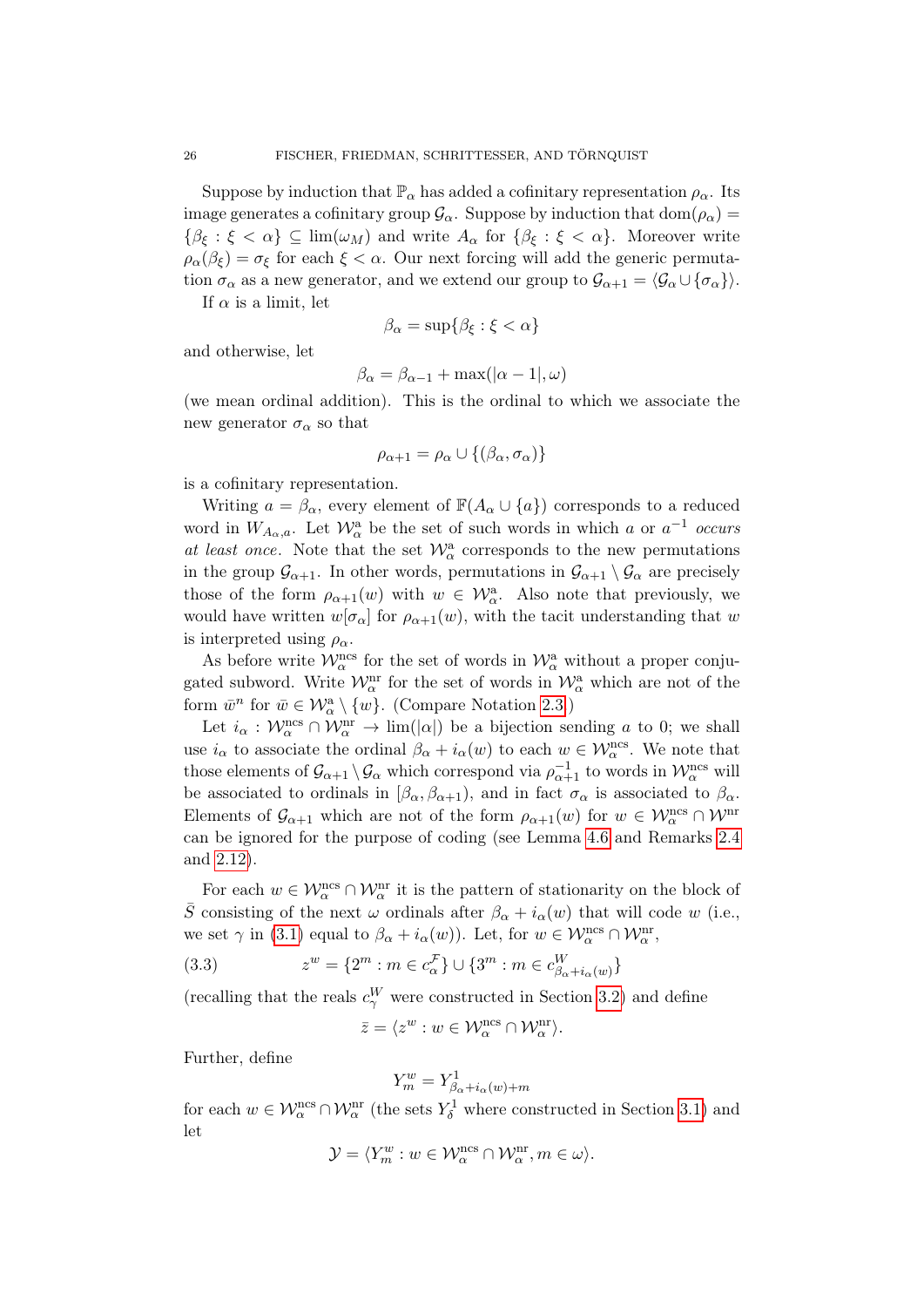With the notation from Section [2](#page-4-0) we now define

$$
\mathbb{Q}_{\alpha}^{\mathcal{G}} = \mathbb{Q}^{\mathcal{F}_{\alpha}, \mathcal{Y}, \bar{z}}_{\rho_{\alpha}, {\{\beta_{\alpha}\}}}.
$$

In Proposition [2.18](#page-17-7) we have seen that  $\mathbb{Q}_{\alpha}^{\mathcal{G}}$  is Knaster and adjoins a new generator  $\sigma_{\alpha}$  such that the following properties hold:

- <span id="page-26-2"></span> $(I_{\alpha})$  The group  $\langle \text{im}(\rho_{\alpha}) \cup {\sigma_{\alpha}} \rangle$  is cofinitary.
- <span id="page-26-3"></span> $(\Pi_{\alpha})$  If  $f \in V^{\mathbb{P}_{\alpha}}\backslash \mathcal{G}_{\alpha}$  is a permutation which is not covered by finitely many members of  $\mathcal{F}_{\alpha}$  and  $\langle \mathcal{G}_{\alpha} \cup \{f\} \rangle$  is cofinitary, then for infinitely many  $k, f(k) = \sigma_{\alpha}(k)$ . This property will eventually ensure maximality of  $\bigcup_{\alpha<\omega_{M}}\mathcal{G}_{\alpha}.$
- <span id="page-26-4"></span> $(HI_{\alpha})$  For each  $w \in \mathcal{W}_{\alpha}^{\text{ncs}} \cap \mathcal{W}_{\alpha}^{\text{nr}}$  there is  $m_w \in \omega$  such that for all  $k \in \omega$ ,  $w^{3k}[\sigma_{\alpha}](m_w) \in P_{S(\chi|k)}$ , where  $\chi$  is the characteristic function of z. That is,  $w[\sigma_\alpha]$  encodes  $\mathcal{F}_\alpha$  via the real  $c_\alpha^{\mathcal{F}}$  as well as  $W^1_{\beta_\alpha + i_\alpha(w)}$  via the real  $c_{\beta_{\alpha}+i_{\alpha}(w)}^{W}$ .
- <span id="page-26-1"></span> $(V_{\alpha})$  For each  $w \in \mathcal{W}_{\alpha}^{\mathbf{a}},$  for all  $m \in \psi[w[\sigma_{\alpha}]]$ , for all  $\xi \in \omega_1$

$$
|w[\sigma_\alpha] \cap f_{m,\xi}^\alpha| < \omega \text{ iff } \xi \in Y_m^w.
$$

That is,  $w[\sigma_{\alpha}]$  codes  $Y_m^w$  for each  $m \in \psi[w[\sigma_{\alpha}]]$  via almost disjoint coding.

(V<sub>α</sub>) The cofinitary representation  $\rho_{\alpha+1} = \rho_\alpha \cup \{(\beta_\alpha, \sigma_\alpha)\}\$ is sufficiently generic.

As we are going to see in the next section, property  $(V_{\alpha})$  implies that the new permutation  $w[\sigma_{\alpha}]$  encodes itself via stationary kills on the segment  $\langle S_\delta : \beta_\alpha + i_\alpha(w) \leq \delta < \beta_\alpha + i_\alpha(w) + \omega \rangle$ . Furthermore, these stationary kills are witnessed by countable suitable models containing  $w[\sigma_{\alpha}]$ .

Let  $\dot{I}_{\alpha}$  be a  $\bar{\mathbb{P}}_{\alpha+1}^{\mathcal{G}}$ -name for

$$
I_\alpha = \big\{\beta_\alpha + i_\alpha(w) + m: w \in \mathcal{W}_\alpha^\mathrm{ncs} \cap \mathcal{W}_\alpha^\mathrm{nr}, m \in \psi\big[w[\sigma_\alpha]\big]\big\}.
$$

Thus  $I_{\alpha}$  denotes the set of indices of the stationary sets for which we explicitly adjoin reals encoding a stationary kill at stage  $\alpha$  of the iteration. Note that  $\beta_{\alpha} = \sup I_{\alpha}$ .

The final forcing of the  $\alpha$ th step of the iteration,  $\mathbb{D}$ , is simply Hechler's  $\sigma$ -centered forcing to add a dominating real. With this the definition of  $\mathbb{Q}_\alpha = \mathbb{Q}^{\mathcal{F}}_\alpha * \mathbb{Q}^{\text{cd}}_{\mathcal{F}^*}(\mathcal{F}_\alpha) * \mathbb{Q}^{\mathcal{G}}_\alpha * \mathbb{D}$ , and thus the description of the forcing iteration to add a co-analytic MCG of intermediate size, is complete.

# 4. Definability and maximality of the group

<span id="page-26-0"></span>Forcing with  $\mathbb{P}^{\mathcal{G}}$  over  $V_3$  we obtain a generic G over L for the forcing

$$
\mathbb{P} := \mathbb{P}_0^* * \mathbb{P}^W * \text{Add}(\omega, \omega_N) * \mathbb{P}^{\mathcal{G}}
$$

recalling that  $\mathbb{P}_0^*$  added the sets  $W_\gamma^1$  and  $Y_{\gamma+m}^1$ , and  $\mathbb{P}^W$  added reals  $c_\gamma^W$ "locally coding" the ordinal  $\gamma$  for each  $\gamma \in \lim(\omega_M)$ ; Add $(\omega, \omega_N)$  made  $2^{\omega} =$  $\omega_N;$  and finally  $\mathbb{P}^{\mathcal{G}}$  added a generic self-coding subgroup of  $S_\infty$  and a sequence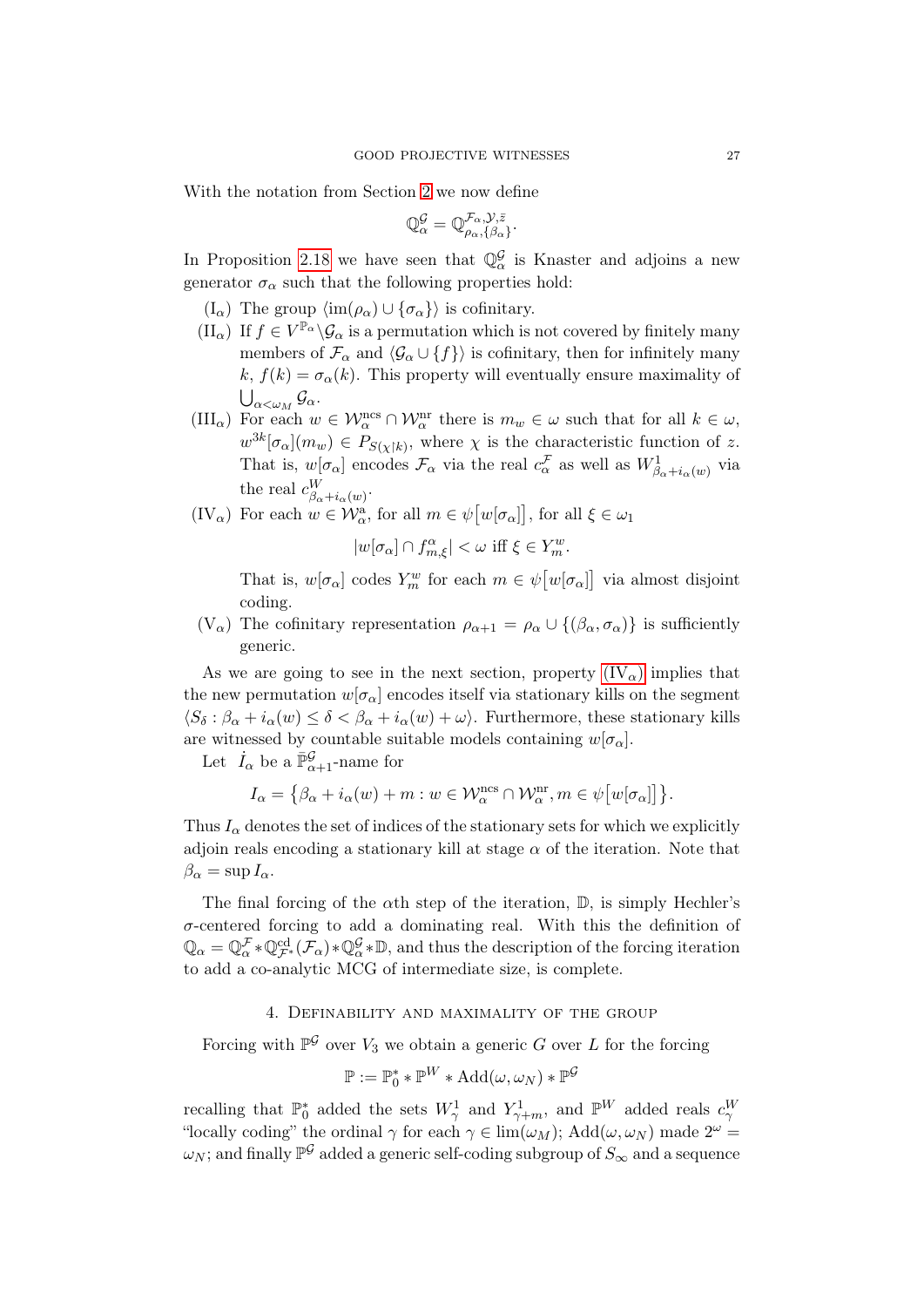of dominating reals. Also recall that all the forcings after  $\mathbb{P}_0^*$  are Knaster, and  $\mathbb{P}_0^*$  did not add any countable sequences.

Work in  $L[G]$  from now on. First we must show that no real codes an "accidental" stationary kill.

<span id="page-27-0"></span>**Lemma 4.1.** For each  $\bar{\delta}$  which is not in  $I = \bigcup \{I_{\alpha} : \alpha < \omega_M\}$  there is no real in  $L[G]$  coding a stationary kill of  $S_{\bar{\delta}}$ , i.e., there is no  $r \in \mathcal{P}(\omega) \cap L[G]$ such that  $L[r] \models S_{\overline{\delta}} \in \mathsf{NS}.$ 

Proof. The argument has precursors in [\[17,](#page-31-13) Lemma 8.22] and [\[12,](#page-31-15) Lemma 3]. Let  $\dot{I}$  be a name for I and suppose that  $p \Vdash \tilde{\delta} \notin \dot{I}$ . Write  $\bar{\delta} = \bar{\gamma} + \bar{m}$  with  $\bar{\gamma}$ a limit ordinal and  $\bar{m} \in \mathbb{N}$ . Working in L, let

$$
\mathbb{P}_0^{\neq \overline{\delta}} = \mathbb{P}_{\neq \overline{\delta}}^{M-1} * \ldots * \mathbb{P}_{\neq \overline{\delta}}^1.
$$

where

$$
\mathbb{P}_{\neq \bar{\delta}}^{M-1} = \prod_{\delta \in \omega_M \backslash \{\bar{\delta}\}} \mathbb{P}^{\mathrm{cl}}_{\delta}
$$

with supports of size at most  $\omega_{M-2}$ , and by finite reverse induction on  $n \in$  $\{M-2,\ldots,1\}$  we define, in the  $(L,\mathbb{P}_{\neq \bar{\delta}}^{M-1} * \ldots \mathbb{P}_{\neq \bar{\delta}}^{n-1})$ -generic extension,

$$
\mathbb{P}^n_{\neq \bar{\delta}} = \left( \mathbb{P}^{\mathrm{cd}}_n(W^{n+1}_{\bar{\gamma}}) * \prod_{m \in \mathbb{N} \setminus \{\bar{m}\}} \mathbb{P}^{\mathrm{cd}}_n(Y^{n+1}_{\bar{\gamma}+m}) * \mathcal{L}_n(Z^n_{\bar{\gamma}+m}, W^n_{\bar{\gamma}}, m) \right) \times \n\prod_{\gamma \in \mathrm{lim}(\omega_M) \setminus \{\bar{\gamma}\}} \left( \mathbb{P}^{\mathrm{cd}}_n(W^{n+1}_{\gamma}) * \prod_{m \in \mathbb{N}} \mathbb{P}^{\mathrm{cd}}_n(Y^{n+1}_{\gamma+m}) * \mathcal{L}_n(Z^n_{\gamma+m}, W^n_{\gamma}, m) \right)
$$

with supports of size at most  $\omega_{n-1}$ .

Moreover, working in the  $(L, \mathbb{P}_0^{\neq \overline{\delta}})$  $\binom{p}{0}$ -generic extension, let

$$
\mathbb{P}^{\bar{\delta}}_0=\mathbb{P}^{M-1}_{\bar{\delta}}*\ldots*\mathbb{P}^1_{\bar{\delta}}
$$

where  $\mathbb{P}_{\bar{\delta}}^{M-1} = (\mathbb{P}_{\bar{\delta}}^{\mathrm{cl}})^{L}$ , and by induction on  $n \in \{M-2,\ldots,1\}$ ,

$$
\mathbb{P}_{\bar{\delta}}^n = \mathbb{P}_n^{\text{cd}}(Y_{\bar{\delta}}^{n+1})^{L[W_{\bar{\gamma}}^n, Y_{\bar{\delta}}^{n+1}]} * \mathcal{L}_n(Z_{\bar{\delta}}^n, W_{\bar{\delta}}^n, m)^{L[W_{\bar{\gamma}}^n, Z_{\bar{\delta}}^n]}.
$$

Since  $\mathbb{P}^n_{\neq \delta}$  does not add any subsets to  $\omega_n$ , it is routine to verify that

$$
\mathbb{P}_0^*=\mathbb{P}_0^{\neq \bar{\delta}}*\mathbb{P}_0^{\bar{\delta}}
$$

up to equivalence of forcing notions. Decompose the  $\mathbb{P}_0^*$ -generic  $G_0^*$  as  $G_0^*$  $G_0^{\neq \bar{\delta}}$  $\check{\bar{\delta}}^{\bar{\delta}}\ast G^{\bar{\delta}}_0$  where  $G^{\neq\bar{\delta}}_0$  $\frac{\neq \bar{\delta}}{0} \text{ is} \, (L, \mathbb{P}^{\neq \bar{\delta}}_0)$  $\bar{\bar\theta}^{\neq \bar\delta}_0$ )-generic and  $G^{\bar\delta}_0$  is  $(L[G_0^{\neq \bar{\bar\delta}}]$  $\begin{bmatrix} \neq \bar{\delta} \\ 0 \end{bmatrix}$ ,  $\mathbb{P}_0^{\bar{\delta}}$ )-generic. Working in  $\mathcal{L}[G_0^*] = \mathcal{L}[G_0^{\neq \overline{\delta}}]$  $\frac{\neq \bar{\delta}}{0}$  [ $G_0^{\bar{\delta}}$ ] and writing

$$
\mathbb{P}'=\left(\mathbb{P}^W*\operatorname{Add}(\omega,\omega_N)*\mathbb{P}^{\mathcal{G}}\right)\restriction p
$$

for the quotient  $\mathbb{P}/\mathbb{P}_0^*$  below p, it is easy to verify that  $\mathbb{P}' \in L[G_0^{\neq \overline{\delta}}]$  $\binom{\neq o}{0}$  since the iteration never uses  $Y_{\overline{\delta}}^1$ . Thus letting G' be shorthand for the  $\mathbb{P}^1$ -generic, we may decompose G as  $G = G^{\neq \bar{\delta}} * (G' \times G_0^{\bar{\delta}})$ .

Let r be any real in  $L[G] = L[G_0^{\neq \overline{\delta}}]$  $\frac{\neq \bar{\delta}}{0}][G'][G_0^{\bar{\delta}}]$  and write

$$
V_*=L[G_0^{\neq \bar \delta}]
$$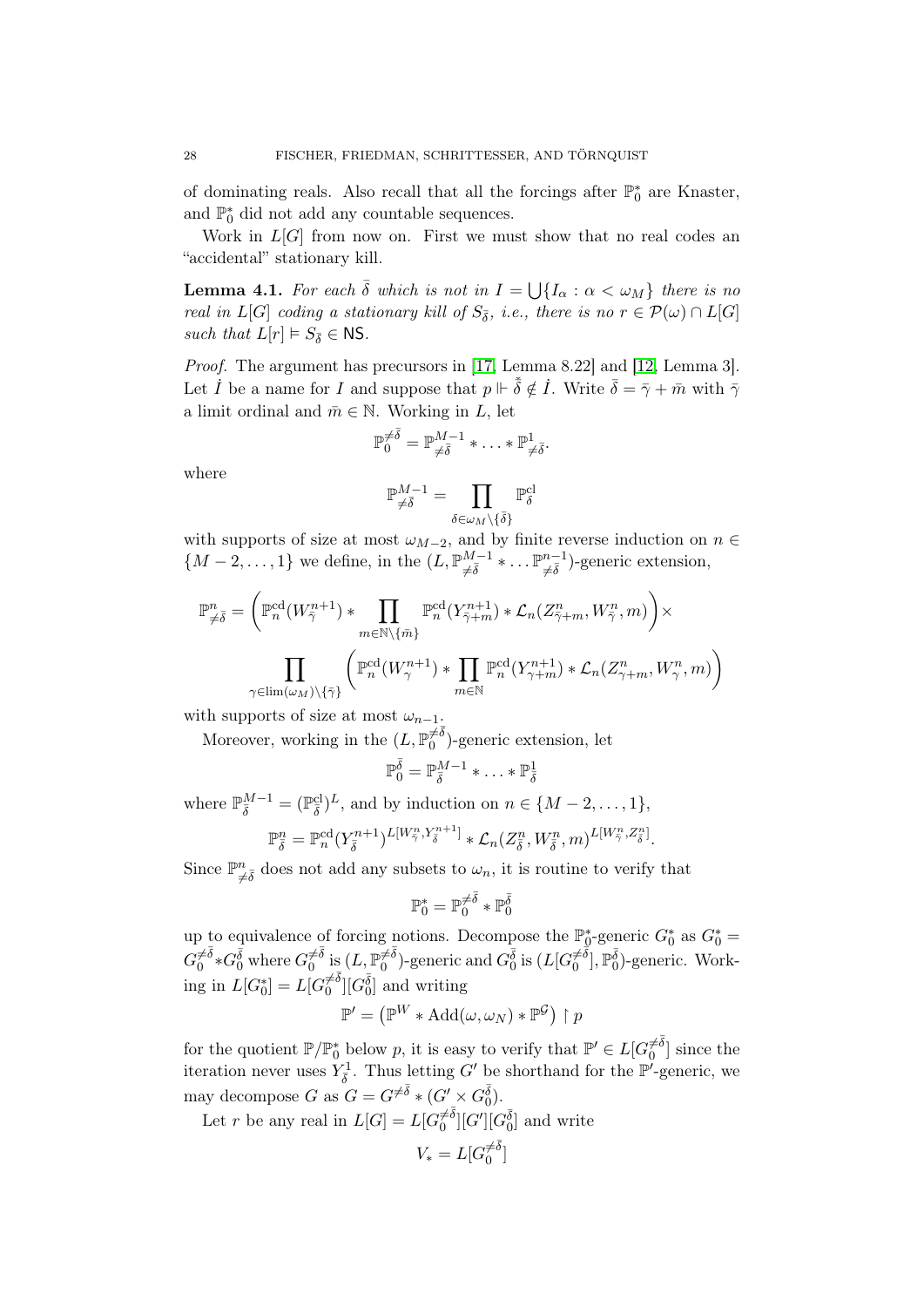We show that  $r \in V_*[G'] = L[G_0^{\neq \overline{\delta}}]$  $\frac{\neq \bar{\delta}}{0}$  [G']. For this, note that  $\mathbb{P}_{0}^{\bar{\delta}}$  adds no countable sequences over  $V_*$  (as even  $\mathbb{P}_0^*$  adds no such sequences to L). Moreover, by the argument from Lemma [2.24,](#page-19-8)  $\mathbb{P}'$  remains ccc in  $V_*[G_0^{\bar{\delta}}]$ . It follows (see [\[12,](#page-31-15) Claim, p. 9]) that  $\mathbb{P}_{0}^{\bar{\delta}}$  also adds no countable sequences over  $V_*[G']$ . So indeed  $r \in V_*[G']$ . But since  $\mathbb{P}^{\neq \bar{\delta}} * \mathbb{P}'$  preserves stationarity of  $S_{\bar{\delta}}$ , the latter is still stationary in  $V_*[G'] = L[G_0^{\neq \overline{\delta}}]$  $\frac{\neq \delta}{0}$ [G'] and hence in  $L[r]$ .

Let G be the group generated by  $\{\sigma_\alpha : \alpha \in \omega_M\}$ . Given  $w \in \mathcal{W}_\alpha^a$ , we write  $w^G$  for  $\rho_\alpha(w)$ , i.e., the interpretation of w that replaces every generator index  $\beta_{\gamma}$  for  $\gamma \leq \alpha$  by the corresponding generic permutation  $\sigma_{\gamma}$ . We shall occasionally use the notation  $w[\sigma_{\alpha}]$  for  $w^G$ ; this is consistent with our previous use of this notation.

# **Lemma 4.2.** The group  $\mathcal G$  is a maximal cofinitary group.

*Proof.* By property  $(I_{\alpha})$  of the iterands  $\dot{\mathbb{Q}}_{\alpha}$  the group  $\mathcal G$  is cofinitary. It remains to show maximality. Suppose by contradiction that  $\mathcal G$  is not maximal. Then there is a cofinitary permutation  $h \notin \mathcal{G}$  such that the group generated by  $\mathcal{G} \cup \{h\}$  is cofinitary. Write  $G_{\alpha}$  for the  $(L, \mathbb{P}_0^* * \mathbb{P}^W * \text{Add}(\omega, \omega_N) * \mathbb{P}_\alpha)$ -generic induced by G. Find  $\beta$  such that  $h \in L[G_\beta]$ . Then there is  $\beta' \in {\beta, \beta + 1}$ such that h is not a subset of the union of finitely many members of  $\mathcal{F}_{\beta}$ : For otherwise by the pigeonhole principle we find  $f \in \mathcal{F}_{\beta}$  and  $f' \in \mathcal{F}_{\beta+1}$ such that  $|f \cap f'| = \omega$ , contradicting the choice of  $\mathcal{F}_{\beta}$  and  $\mathcal{F}_{\beta+1}$ . Letting  $\alpha = \beta' + 1$ , by property  $(\Pi_{\alpha})$  of the forcing  $\mathbb{Q}_{\alpha}^{\mathcal{G}}$  in  $L[G_{\alpha}]$ , the generic permutation  $\sigma_{\alpha}$  infinitely often takes the same value as h, and so  $\sigma_{\alpha} \circ h^{-1}$  is not cofinitary, which is a contradiction.

It remains to show that  $\mathcal{G}$  is  $\Pi_2^1$ .

<span id="page-28-0"></span>**Lemma 4.3.** Let  $g \in S^{\infty} \cap L[G]$ . Then  $g = w^G$  for some  $w \in \bigcup_{\alpha < \omega_M} \mathcal{W}_{\alpha}^{\text{ncs}} \cap$  $\mathcal{W}_{\alpha}^{\text{nr}}$  if and only if there is  $\gamma \in \lim(\omega_M)$  such that

$$
\psi[g] = \{ m \in \omega : L[g] \models S_{\gamma+m} \in \mathsf{NS} \},
$$

or equivalently, such that  $\psi[g] = \{m \in \omega : (\exists r \in \mathcal{P}(\omega)) \ L[r] \models S_{\gamma+m} \in \mathbb{NS} \}.$ 

*Proof.* Suppose  $g = w^G$  and  $\alpha$  is minimal such that  $w \in \mathcal{W}_\alpha^{\text{nc}} \cap \mathcal{W}_\alpha^{\text{nr}}$ . We prove the lemma for  $\gamma = \beta_{\alpha} + i_{\alpha}(w)$ . By property  $(III_{\alpha})$  of the forcing  $\mathbb{Q}_{\alpha}^{\mathcal{G}}$ the permutation  $g$  codes  $z^w$  and therefore

$$
\mathcal{F}_{\beta_{\alpha}+i_{\alpha}(w)} \in L[g].
$$

By property  $(IV_{\alpha})$  of the forcing  $\mathbb{Q}_{\alpha}^{\mathcal{G}}$  the real g almost disjointly codes via the family  $\mathcal{F}_{\alpha}$  the set  $Y_{\beta_{\alpha}+i_{\alpha}(w)+m}^1$  for each  $m \in \psi[g]$ . However  $Y_{\beta_{\alpha}+i_{\alpha}(w)+m}^1$ codes  $C_{\beta_{\alpha}+i_{\alpha}(w)+m}$ , the club set disjoint from  $S_{\beta_{\alpha}+i_{\alpha}(w)+m}$ .

If  $m \notin \psi[g]$ , then  $\beta_{\alpha} + i_{\alpha}(w) + m \notin I_{\alpha}$  and so by Lemma [4.1,](#page-27-0) there is no real r in  $L[G]$  such that  $L[r] \models S_{\beta_{\alpha}+i_{\alpha}(w)+m} \in \mathsf{NS}.$ 

For the other direction, suppose  $\gamma \in \lim(\omega_M)$  is such that for all  $m \in \omega$ ,  $L[r] \models S_{\gamma+m} \in \mathbb{N}$ S for some  $r \in \mathcal{P}(\omega)$  if and only if  $m \in \psi[g]$ . Then by Lemma [4.1,](#page-27-0)  $\psi[g] \subseteq \{m \in \omega : \gamma + m \in I_\alpha\}$ . By the previous, the latter set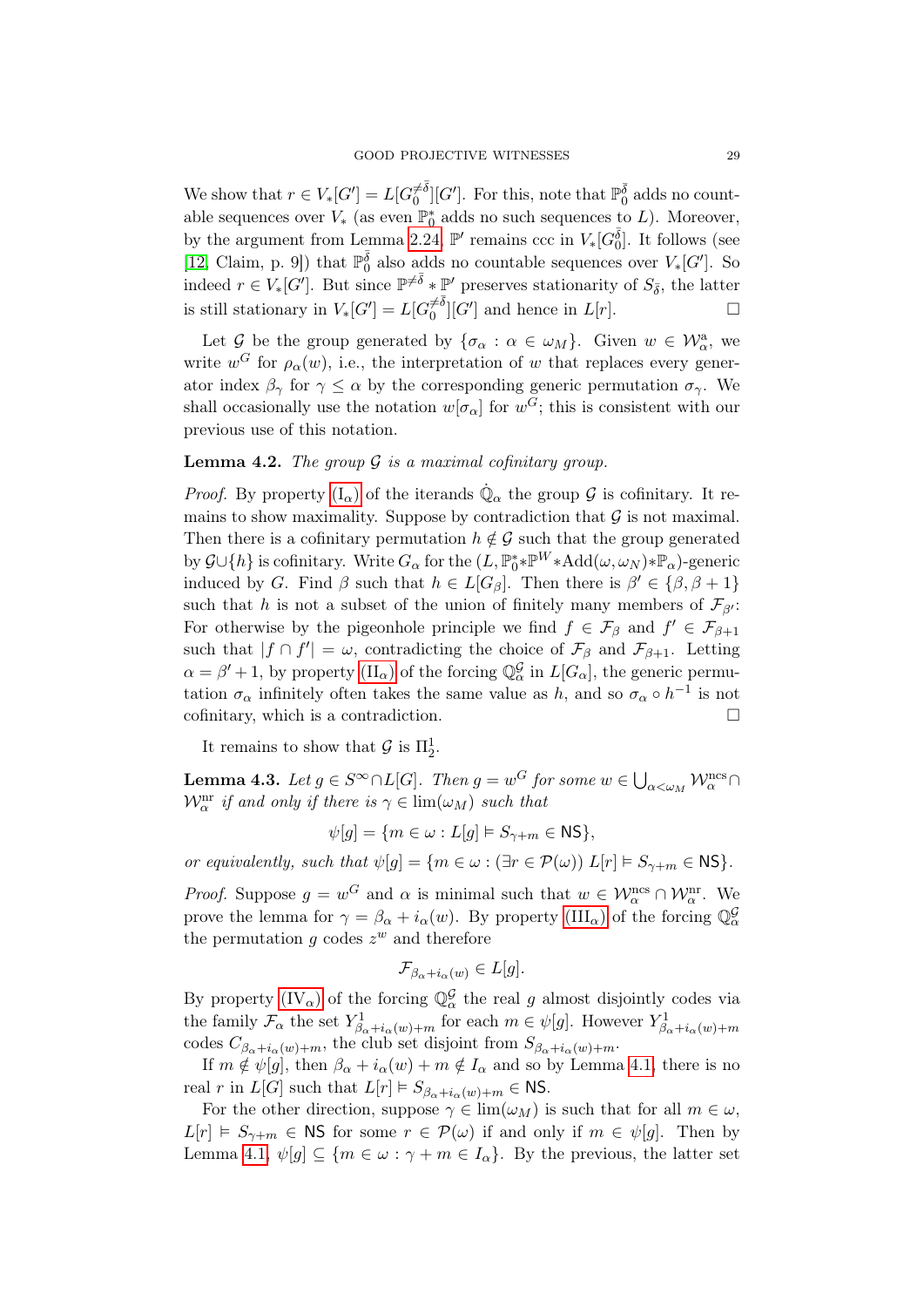equals  $\psi[w^G]$  where w is such that  $\beta_{\alpha} + i_{\alpha}(w) = \gamma$  for some  $\alpha < \omega_M$ . So  $q = w[\sigma_{\alpha}] = w^G.$  $G$ .

<span id="page-29-1"></span>**Lemma 4.4.** Let  $g = w^G$  for some  $w \in \mathcal{W}_\alpha^{\text{ncs}} \cap \mathcal{W}_\alpha^{\text{nr}}$  with  $\alpha < \omega_M$ . Then for every countable suitable model M such that  $g \in \mathcal{M}$  there is a limit ordinal  $\bar{\gamma} < (\omega_M)^{\mathcal{M}}$  such that

$$
\mathcal{M} \vDash \psi[g] = \{ m \in \omega : S_{\bar{\gamma}+m} \in \mathsf{NS} \}.
$$

*Proof.* Suppose M is a countable suitable model such that  $g \in M$ . Let  $\alpha$ be minimal so that  $w \in \mathcal{W}_\alpha^{\text{ncs}} \cap \mathcal{W}_\alpha^{\text{nr}}$  and let  $\gamma = i_\alpha(w)$ . Since  $w^G = w[\sigma_\alpha]$ encodes  $z^w$  [\(](#page-23-1)by property  $(III_\alpha)$  of  $\mathbb{Q}_\alpha^{\mathcal{G}}$  and minimality of  $\alpha$ ) and by (‡), we have that

$$
\{f^{\alpha}_{m,\xi}: m\in\omega, \xi<\beta\}\in\mathcal{M}
$$

where  $\beta = (\omega_1)^{\mathcal{M}}$ . By property  $(V_\alpha)$ ,  $g = w^G$  almost disjointly codes  $Y_{\gamma+m}^1 \cap \beta$  for each  $m \in \psi[g]$  and hence  $Y_{\gamma+m}^1 \cap \beta \in \mathcal{M}$ . Similarly,  $W_{\gamma}^1 \cap \beta \in \mathcal{M}$ . Then for each  $m \in \psi[g]$ , by  $(**)_{\gamma,m}^1$  the sentence  $\varphi(1, W_\gamma^1 \cap \beta, m)$  holds in the suitable model  $L[W_\gamma^1 \cap \beta, Y_{\gamma+m}^1 \cap \beta]^{\mathcal{M}}$  where  $\beta = (\omega_1)^{\mathcal{M}}$ . Hence in  $\mathcal{M},$ the following holds:

The set  $W^1_\gamma \cap \beta$  almost disjointly codes via the sequences  $\bar{S}^1, \ldots, \bar{S}^{M-1}$ a code for an ordinal  $\bar{\gamma} < (\omega_M)^{\mathcal{M}}$  such that  $S_{\bar{\gamma}+m}$  is not stationary. As  $m \in$  $\psi^{-1}[g]$  was arbitrary and  $\bar{\gamma}$  depends only on  ${\cal M}$  and  $\gamma$ —which in turn depends only on w—and not on m, indeed  $\bar{\gamma}$  witnesses that the lemma holds.  $\square$ 

**Lemma 4.5.** Let g be a real such that for every countable suitable model  $M$ containing g as an element there is  $\bar{\gamma} < (\omega_M)^{\mathcal{M}}$  such that

$$
\mathcal{M} \vDash \psi[g] = \{ m \in \omega : S_{\bar{\gamma}+m} \in \mathsf{NS} \}.
$$

Then for some  $\alpha < \omega_M$ ,  $g = w^G = w[\sigma_\alpha]$  where  $w \in \mathcal{W}_\alpha^{\text{nc}} \cap \mathcal{W}_\alpha^{\text{nr}}$ .

Proof. By Löwenheim-Skolem take a countable elementary submodel  $\mathcal{M}_0$ of  $L_{\omega_{M+1}}[g]$  such that  $g \in \mathcal{M}_0$  and let M be the unique transitive model isomorphic to  $\mathcal{M}_0$ . Then by assumption

$$
\mathcal{M} \models (\exists \bar{\gamma} \in \lim(\omega_M)) \ \psi[g] = \{ m \in \omega : S_{\bar{\gamma}+m} \text{ is non-stationary} \}
$$

so by elementarity the same holds with M replaced by  $L_{\omega_{M+1}}[g]$ , and hence for some  $\gamma \in \lim(\omega_M)$ 

$$
L[g] \vDash \psi[g] = \{ m \in \omega : S_{\gamma+m} \in \mathsf{NS} \}.
$$

By Lemma [4.3](#page-28-0) it follows that g is of the desired form.  $\Box$ 

<span id="page-29-0"></span>**Lemma 4.6.** The MCG  $\mathcal{G}$  is  $\Pi^1_2$  in  $L[G]$ .

*Proof.* Recall that we denote by  $\sigma_0$  the first generator added by  $\mathbb{Q}_0^{\mathcal{G}}$  over V<sub>3</sub>. Note first that  $g \in \mathcal{G}$  if and only if there is  $k \in \omega$ ,  $\alpha < \omega_M$ , and  $w \in \mathcal{W}_\alpha^{\text{ncs}} \cap \mathcal{W}_\alpha^{\text{nr}}$  such that  $(\sigma_0)^k g = w^G$ .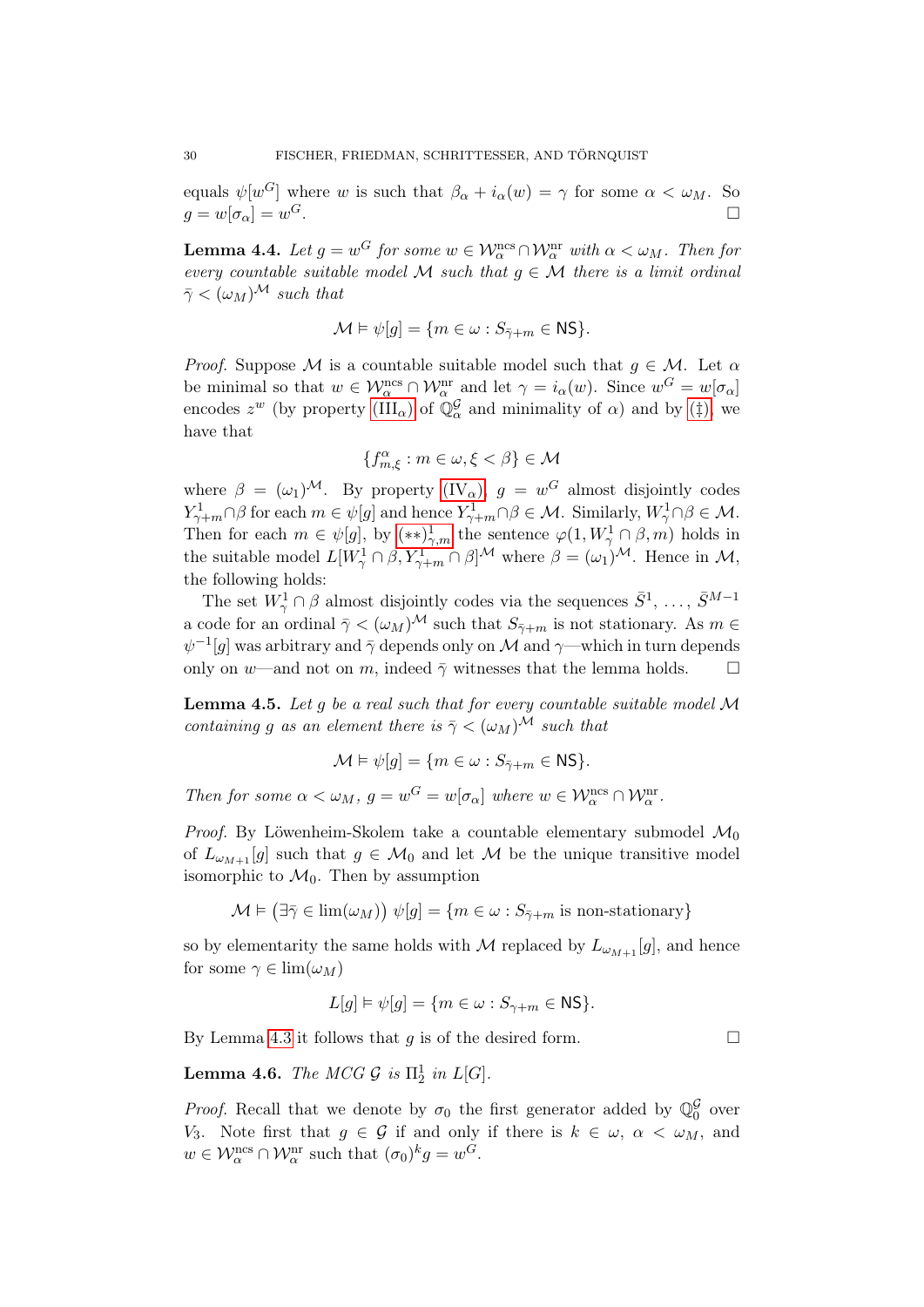By the previous lemmas,  $g \in \mathcal{G}$  if and only if  $g \in S_{\infty}$  and the following statement  $\Phi(q)$  holds: For every suitable countable model M if  $q \in \mathcal{M}$  and for some  $\sigma_* \in \mathcal{M} \cap S_\infty$ 

$$
\mathcal{M} \models \psi[\sigma_*] = \{ m \in \omega : S_{0+m} \text{ is non-stationary} \},
$$

that is, if  $g^*$  is the first generator  $\sigma_0$ , then for some  $k \in \omega$ 

$$
\mathcal{M} \vDash (\exists \gamma \in \text{lim}(\omega_M)) \ \psi\big[(\sigma_*)^k g\big] = \big\{m \in \omega : S_{\gamma+m} \in \text{NS}\big\}.
$$

It is standard to see  $\Phi(g)$  can be expressed by a  $\Pi_2^1$  formula.

Thus we obtain our main result:

**Theorem 4.7.** Let  $2 \leq M < N < \aleph_0$  be given. There is a cardinal preserving generic extension of the constructible universe L in which

$$
\mathfrak{a}_g = \mathfrak{b} = \mathfrak{d} = \aleph_M < \mathfrak{c} = \aleph_N
$$

and in which there is a  $\Pi^1_2$  definable maximal cofinitary group of size  $\mathfrak{a}_g$ .

*Proof.* It remains to see that in the final model  $L[G]$  there are no maximal cofinitary groups of cardinality strictly smaller than  $\aleph_M$ . Recall from the beginning of Section [3,](#page-19-0) Item [\(4d\)](#page-21-2) that each for  $\alpha < \omega_M$ ,  $\mathbb{Q}_\alpha$  adds a dominating real over  $V_3[G_\alpha]$ . Thus in the final model  $L[G]$  there is a scale of length  $\omega_M$  and so  $\mathfrak{b} = \mathfrak{d} = \aleph_M$ . Since  $\mathfrak{b} \leq \mathfrak{a}_g$  we obtain  $\mathfrak{a}_g = \aleph_M$ .

# 5. Questions

<span id="page-30-0"></span>In this section, we state some of the remaining open questions.

- (1) Can one construct in ZFC (or just ZF) a countable cofinitary group which can not be enlarged to a Borel MCG? Recall here that in contrast to, e.g., MAD families, there are Borel MCGs—yet the known ones are of a very special form, and it is completely unknown whether one can extend a given countable cofinitary group to a maximal Borel one. Note that in  $L$ , every countable group can be enlarged to a  $\Pi^1_1$  MCG.
- (2) It is not even known whether a countable group which cannot be enlarged to a  $\mathbf{\Pi}^1_1$  MCG exists in a forcing extension. Even the following is not known: Is it consistent with ZFC (or ZF) that there exists a countable cofinitary group which cannot be enlarged to a Borel MCG?
- (3) Is there a model where  $2^{\omega} > \omega_1$  and every uncountable cofinitary group  $\mathcal{G}_0$  of size  $\langle 2^{\omega} \rangle$  is a subgroup of a MCG *of the same size* as  $\mathcal{G}_0$ ? The analogue question for MAD families is also open; the latter question was originally posed by Fuchino, Geschke, Guzman and Soukup (see [\[20\]](#page-31-16)).
- (4) Suppose there is a  $\Sigma^1_2$  MCG of size  $\lt c$ . Is there a  $\Pi^1_1$  MCG of size  $\langle \mathbf{c}^2 \rangle$  Without the requirement on the cardinalities of the groups the question becomes trivial, since there exists a Borel MCG of size c.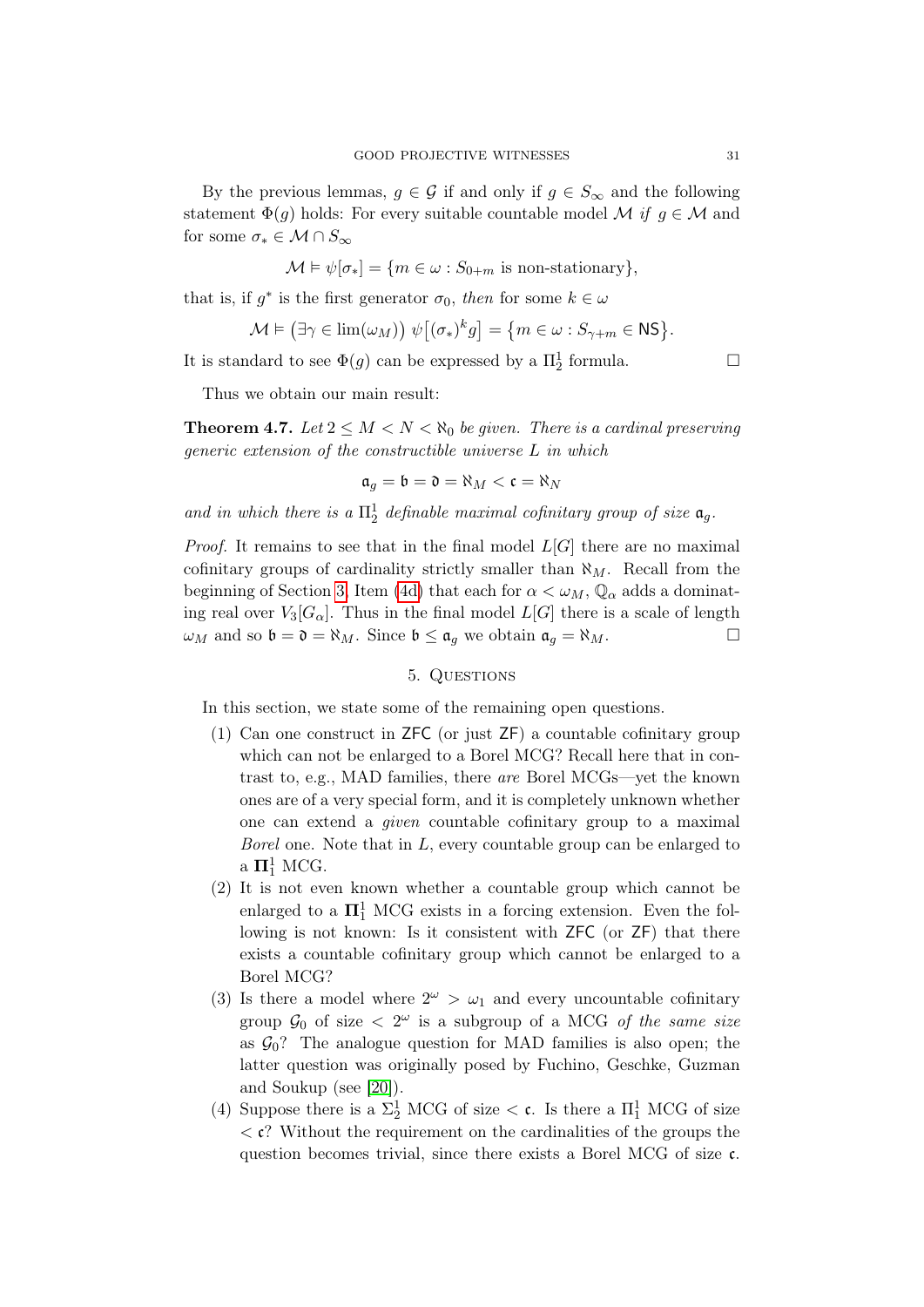For MAD families the answer is positive, as follows from a result of the fourth author (see [\[27\]](#page-32-3)).

(5) Is there a model where there is a MCG of size  $\alpha$  with  $\omega_1 < \alpha < 2^{\omega}$ but there is no MED family of size  $\alpha$ ?

For many of the above questions, it is also interesting to restrict the question to projective MCG, MED families, etc.

#### **REFERENCES**

- <span id="page-31-0"></span>[1] S. A. Adeleke, Embeddings of infinite permutation groups in sharp, highly transitive, and homogeneous groups, Proc. Edinburgh Math. Soc. (2)31 (1988), no. 2, 169178. MR 989749 (90e:20003)
- <span id="page-31-6"></span>[2] A. Blass, Combinatorial cardinal characteristics of the continuum, Handbook of Set Theory, Springer, Dodrecht, 2010.
- <span id="page-31-8"></span>[3] J. Brendle, Y. Khomskii, Mad families constructed from perfect almost disjoint families, J. Symbolic Logic 78 (2013), no. 4, 1164–1180.
- <span id="page-31-11"></span>[4] J. Brendle, V. Fischer, Y. Khomskii, Definable maximal independent families, Proc. Amer. Math. Soc. 147 (2019), 3547–3557.
- <span id="page-31-1"></span>[5] J. Brendle, O. Spinas, Y. Zhang, Uniformity of the meager ideal and maximal cofinitary groups, J. Algebra 232 (2000), no. 1, 209225. MR 1783921 (2001i:03097)
- <span id="page-31-12"></span>[6] R. David, A very absolute  $\Pi_2^1$  real singleton, Ann. Math. Logic 23 (1982), no. 2-3, 101–120. MR701122
- [7] K. Devlin, Constructibility, Perspectives in Mathematical Logic. Springer-Verlag, Berlin, 1984.
- <span id="page-31-2"></span>[8] V. Fischer, Maximal cofinitary groups revisited, Math. Log. Q. 61 (2015), no. 4–5, 367379. MR 3385738
- <span id="page-31-14"></span>[9] V. Fischer, S. D. Friedman, Cardinal characteristics and projective wellorders, Annals of Pure and Applied Logic, 161 (2010), 916–922.
- [10] V. Fischer, S. D. Friedman, D. Mejia, D. Montoya, Coherent systems of finite support iterations, accepted at the Journal of Symbolic Logic.
- <span id="page-31-9"></span>[11] V. Fischer, S. D. Friedman, Y. Khomskii, Co-analytic mad families and definable wellorders, Archive for Mathematical Logic 52: 7-8 (2013) 809–822.
- <span id="page-31-15"></span>[12] V. Fischer, S. D. Friedman, L. Zdomskyy, Projective wellorders and mad families with large continuum, Annals of Pure and Applied Logic 162 (2011), pp. 853–862.
- <span id="page-31-7"></span>[13] V. Fischer, D. Schrittesser, A Sacks indestructible co-analytic maximal eventually different family, preprint,  $arXiv:1811.05574$ [math.LO].
- [14] V. Fischer, D. Schrittesser, A Sacks indestructible maximal cofinitary group, forthcoming.
- <span id="page-31-5"></span>[15] V. Fischer, D. Schrittesser, A. Törnquist, A co-analytic Cohen-indestructible maximal cofinitary group, accepted at the Journal of Symbolic Logic.
- <span id="page-31-3"></span>[16] V. Fischer, A. Törnquist, Maximal cofinitary groups and template iterations, Fundamenta mathematicae, 230 (3), 205–236, 2015.
- <span id="page-31-13"></span>[17] S. D. Friedman, D. Schrittesser, Projective measure without projective Baire, Mem. Amer. Math. Soc., forthcoming.
- <span id="page-31-10"></span>[18] S. D. Friedman, L. Zdomskyy, Projective mad families, Annals of Pure and Applied Logic, vol. 161(12), 2010, 1581–1587.
- <span id="page-31-4"></span>[19] S. Gao, Y. Zhang, Definable set of generators in maximal cofinitary groups, Advances in Mathematics, 217, 2008, 814–832.
- <span id="page-31-16"></span>[20] O. Guzman, S. Fuschino, S. Geschke, L. Soukup, How to drive our families mad? , preprint.